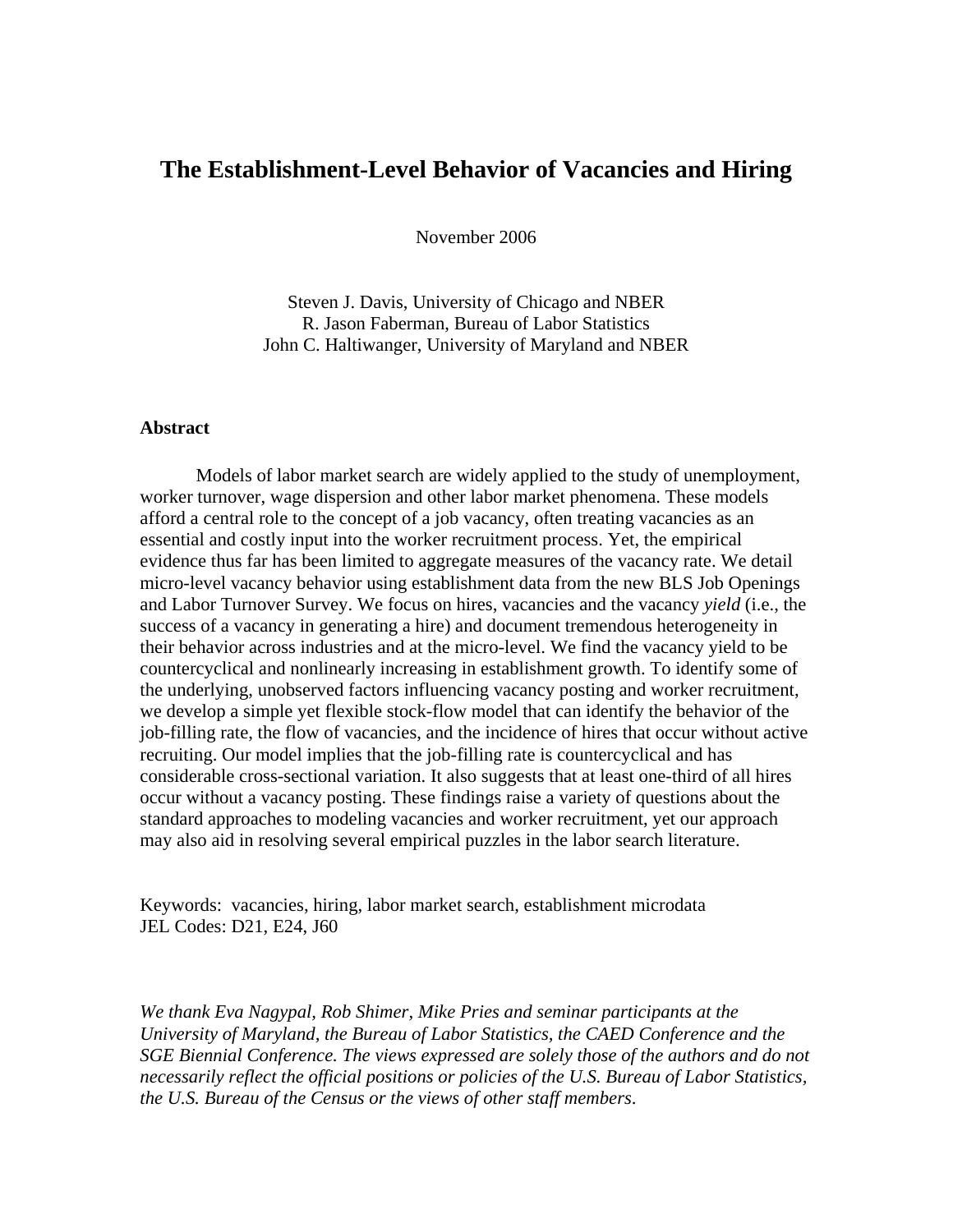### **1. Introduction**

 $\overline{a}$ 

In most models of labor market search, firms post vacancies to attract individuals seeking employment. Once they make contact, the firm and potential employee undergo a matching process. If the returns to each exceed their reservation values, the firm makes an offer, the worker accepts and a hire is made. A common assumption in most search models is that firms must post a costly vacancy to attract those searching for a job.<sup>[1](#page-1-0)</sup> This stems from the standard use of a *matching function* to depict the hiring process, which generates a hire using job searchers and vacancies as its "inputs". In reality, however, other practices allow firms to recruit workers at little or no cost. Firms may recruit by word-of-mouth, within spot labor markets, or through social networks, and could thus hire without posting any vacancies at all. Others have discussed the "black box" nature of the matching function before (Petrongolo and Pissarides, 2001). While its simplicity is a concern for both of its arguments, job searchers tend to be more tangible—a person exists regardless of their employment status (though on-the-job searchers prove difficult to measure)—and they are essential to creating a hire. A vacancy, on the other hand, only exists empirically if a firm announces it is searching—and it is not necessarily true that one needs a vacancy to produce a hire.

In this paper, we provide a detailed exploration of how and to what extent vacancies lead to hires. The sparse literature on vacancies has thus far only built on the core assumption that the matching process requires a firm to post a vacancy. A greater

<span id="page-1-0"></span><sup>&</sup>lt;sup>1</sup> These include random search models such as Pissarides (1985) and Mortensen and Pissarides (1994), directed search models such as Moen (1996), wage-posting models such as Acemoglu and Shimer (2000), and on-the-job search models such Burdett and Mortensen (1998) and Nagypal (2005). Note, though, that the use and behavior of vacancies differs considerably across the classes of models. For a complete review of labor market search theory, see Mortensen and Pissarides (1999), Rogerson, Shimer and Wright (2005), and Yashiv (2006).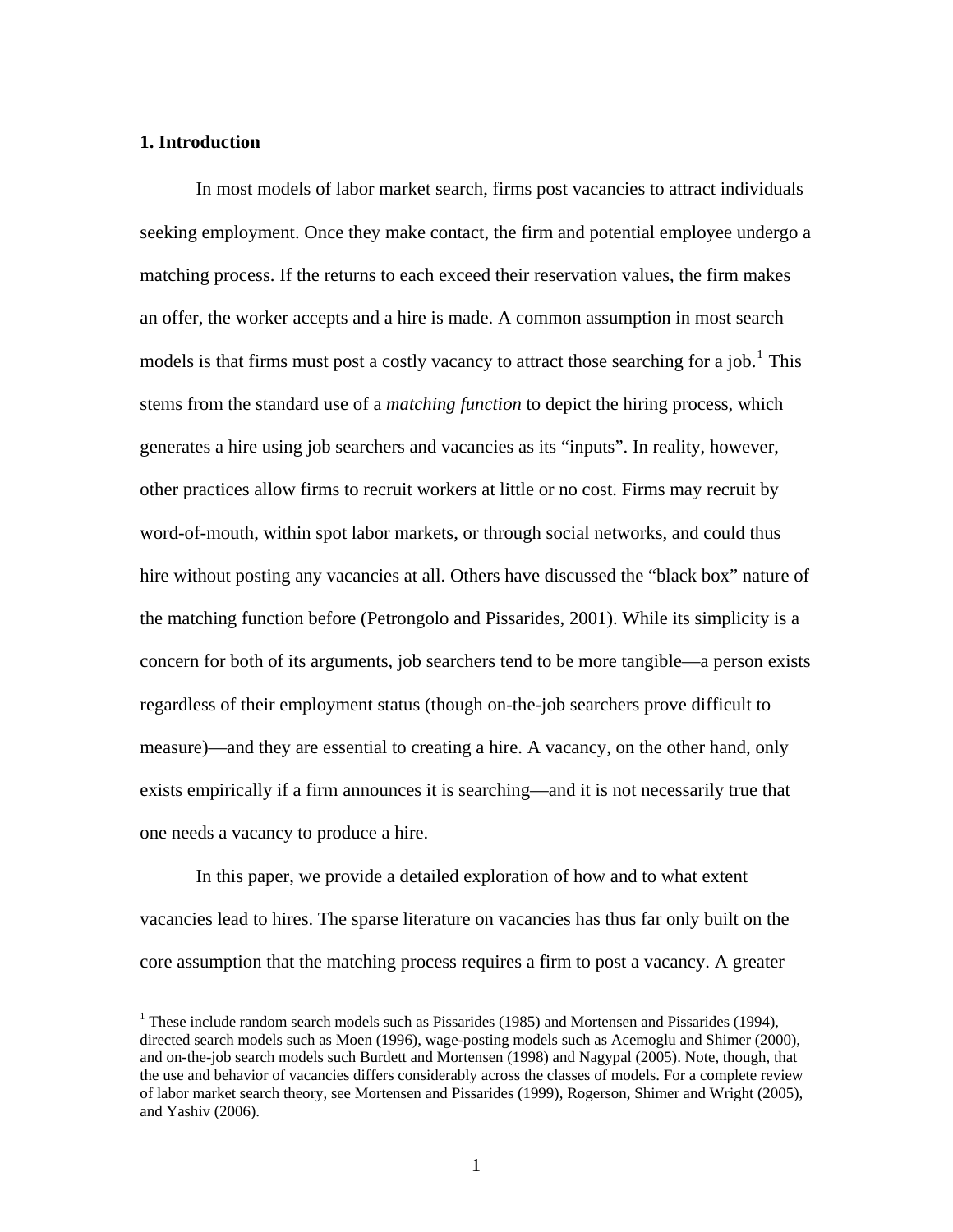challenge for empirical work in this area, however, has been the paucity of vacancy data, particularly in the U.S. The pioneering work of Abraham (1983, 1987), and Blanchard and Diamond (1989) creatively used the Help Wanted Index (HWI) as a proxy for vacancies and much of the subsequent research in the U.S. on vacancies builds upon this approach. $<sup>2</sup>$  $<sup>2</sup>$  $<sup>2</sup>$  The Help Wanted Index is a monthly measure of help-wanted advertisements</sup> that appear in U.S. newspapers, produced by the Conference Board. While this series yields sensible empirical patterns (see, e.g., Abraham, 1987; Blanchard and Diamond, 1989; and Shimer, 2005a), its design does not allow a disaggregated approach and hence cannot accommodate a firm-level analysis.

 Recently, the Bureau of Labor Statistics (BLS) developed a survey that directly measures micro-level vacancies. The Job Openings and Labor Turnover Survey (JOLTS) has estimates of hires, separations, quits, layoffs and vacancies from a monthly survey of establishments. The aggregate JOLTS data have already proven useful in their own right.<sup>[3](#page-2-1)</sup> We take the data one step further by exploiting the establishment-level JOLTS data to study the micro-level relationship between vacancies and hires.

We start with a review of the aggregate evidence on vacancies and hires, and in doing so, introduce the concept of the *vacancy yield*, which is the number of hires produced per vacancy. To borrow from a production function analogy, one can think of this yield as measuring the efficiency, or average "productivity", of a vacancy. A standard matching function suggests that the yield is countercyclical, and we find evidence consistent with this notion in both the JOLTS and supporting data.

 $\overline{a}$ 

<span id="page-2-0"></span><sup>&</sup>lt;sup>2</sup> Exceptions include Holzer (1994) and Burdett and Cunningham (1998), who study vacancy rates using samples of U.S. firms. Coles and Smith (1996) and Yashiv (2000) study vacancy behavior using British and Israeli data, respectively. The latter studies are able to appeal to more structured labor market institutions (e.g., job centers) that are generally not present in the  $\overline{U.S.}$ 

<span id="page-2-1"></span> $3$  For example, see Hall (2005a), Shimer (2005a), and Valetta (2005).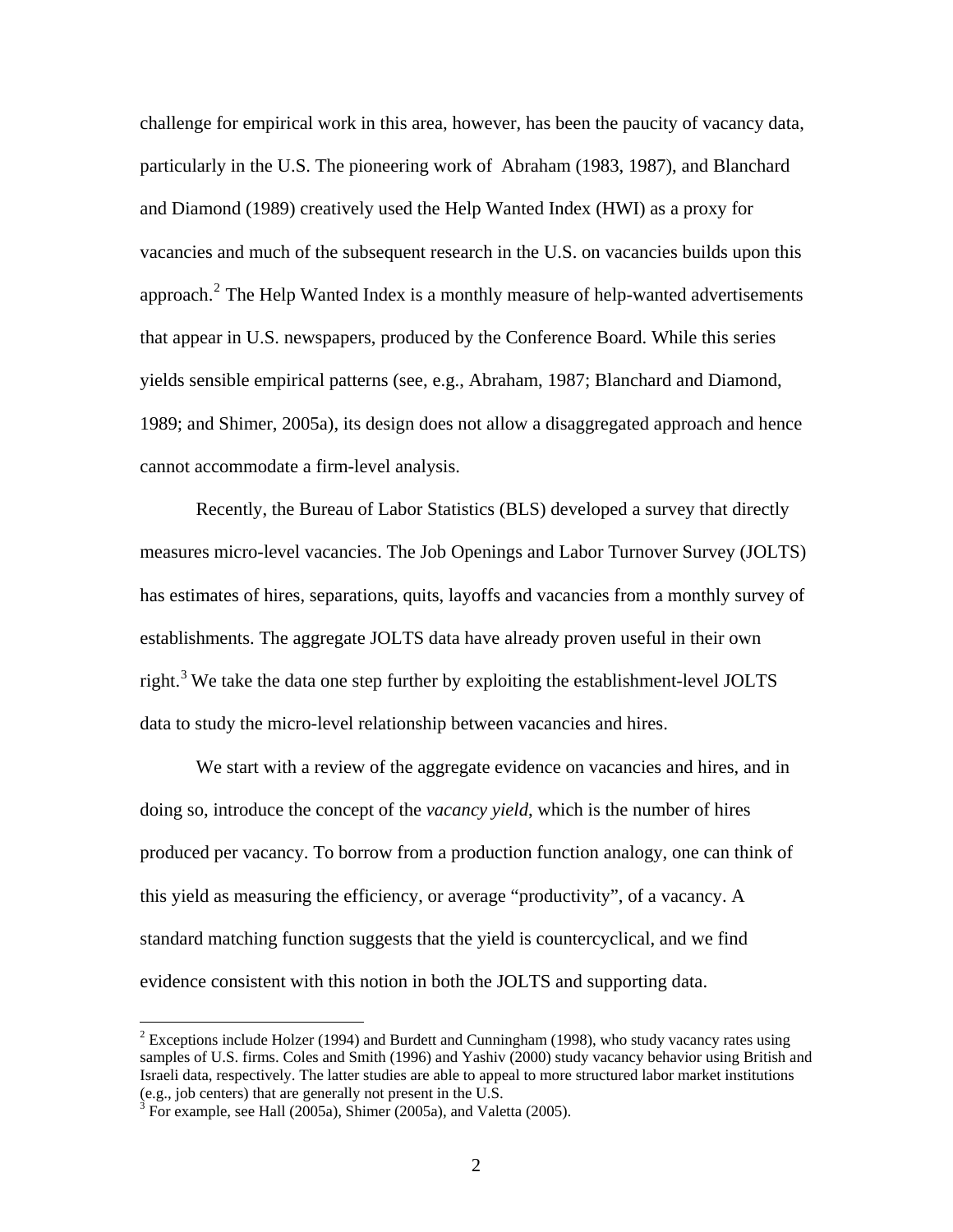We then move to the cross-section and find considerable variation in hires, vacancies and the vacancy yield across broad industry and size categories. At the microlevel, the patterns become more complex, and we identify behavior that much of the labor market search literature has yet to consider. First, we observe that most establishments report no vacancies for a given month, and when they do, most report only one. We find that many establishments hire without any reported vacancy, so while most establishments have no employment change, that alone cannot account for the observed infrequency of vacancies. The extent of these patterns varies by industry and establishment size, with high-turnover establishments tending to be those most likely to hire without a reported vacancy. Second, at the establishment-level, we find that hires, vacancies, and the vacancy yield are all increasing functions of employment growth, and that these relations are highly nonlinear. Among contracting establishments, the relationship of each to growth is essentially flat, while among expanding establishments, all three exhibit steep increases with growth. Hires, vacancies, and the vacancy yield are lowest among stable establishments (i.e., no employment change), producing a sharp nonlinearity in the growth relationship. Controlling for establishment-specific differences in the data alters the vacancy-growth relation somewhat, but has essentially no effect on the relations of hires or the vacancy yield to growth.

Even with the microdata, we must deal with hires and vacancy measurement issues. In particular, we must address the fact that hires are measured as a *flow* during the month, while vacancies are measured as a *stock* at the end of the month, which means we must deal with time-aggregation issues. To get at the processes underlying our empirical observations (e.g., vacancy durations, vacancy flow rates, and the propensity of hiring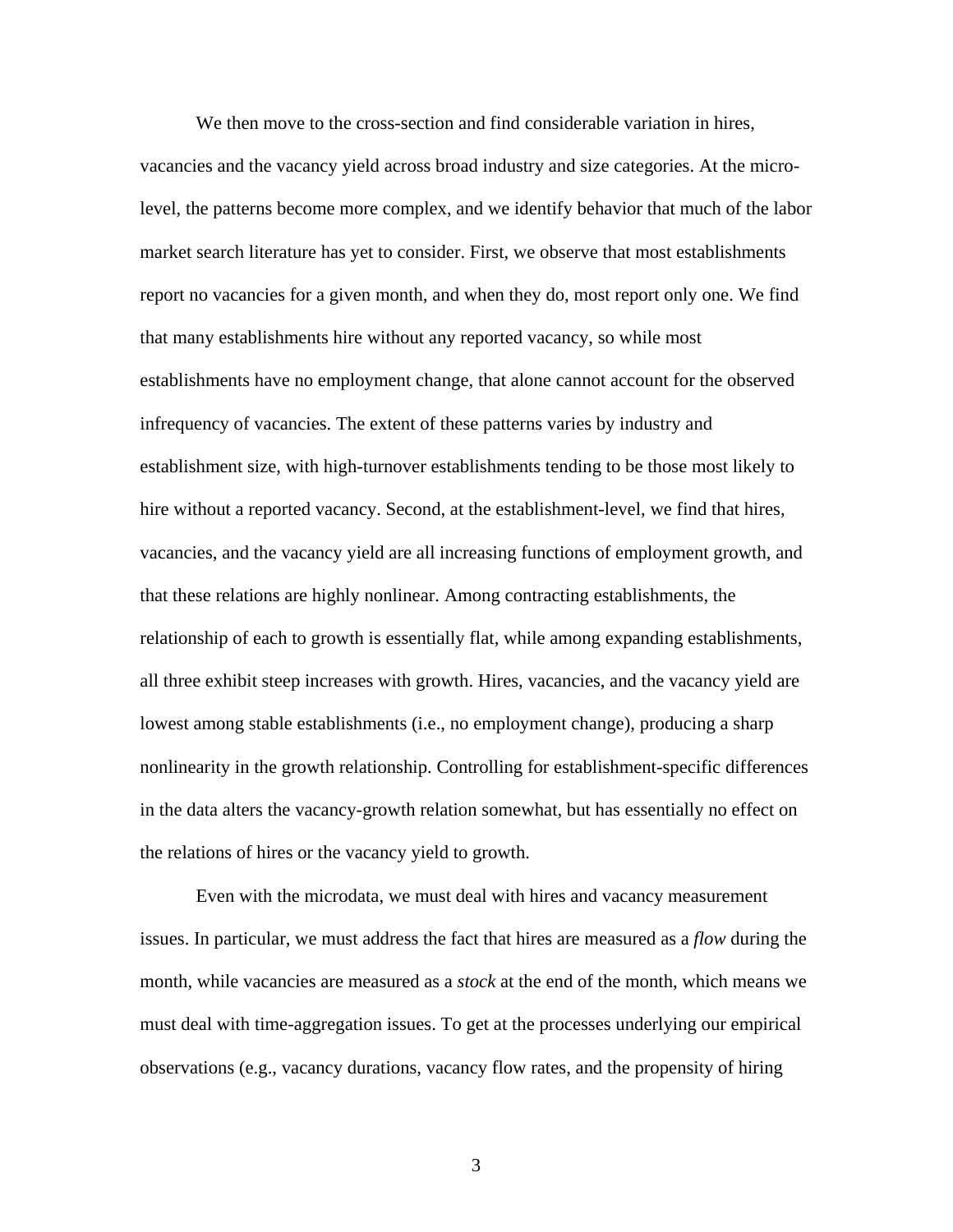without any active recruiting), we introduce some structure to our empirical analysis with a simple stock-flow model of vacancies and worker recruitment. The model is largely an accounting of hires and vacancy dynamics that depicts the monthly behavior of the vacancy stock and hires flow built up from a flow of daily postings and job filling. When confronted with the data, it yields estimates of the (empirically unobservable) flow of vacancies and the job-filling rate (the inverse of vacancy duration). Moreover, the model is flexible enough that we can expand it to allow for heterogeneity across establishments and hires to occur without active recruiting.

 Our stock-flow model, in both a basic and expanded form, yields several findings. The JOLTS data suggest that the fill rate for vacancies is relatively volatile at monthly frequencies, implying substantial variation in vacancy duration. Supporting data suggest that the fill rate, like the vacancy yield, is countercyclical. Further, our basic model suggests that much of the variation in vacancy stocks and hires flows stems from movements in the fill rate, not the vacancy flow rate. Once we expand the model to allow for heterogeneity and hiring without a vacancy, however, movements in hires and the vacancy stock are accounted for about equally by the vacancy flow rate, the fill rate, and hiring without active recruitment. Particularly interesting is the fact that our expanded model predicts that at least 36 percent of hires occur *without* any vacancy. Such a large fraction is remarkable because it occurs even after accounting for the intra-month flow of vacancies.

 As one might expect, we also find tremendous variation across industries and size classes in the fill rate, the vacancy flow rate, and share of hires without a vacancy. We also find strong relationships of each to employment growth at the establishment level. In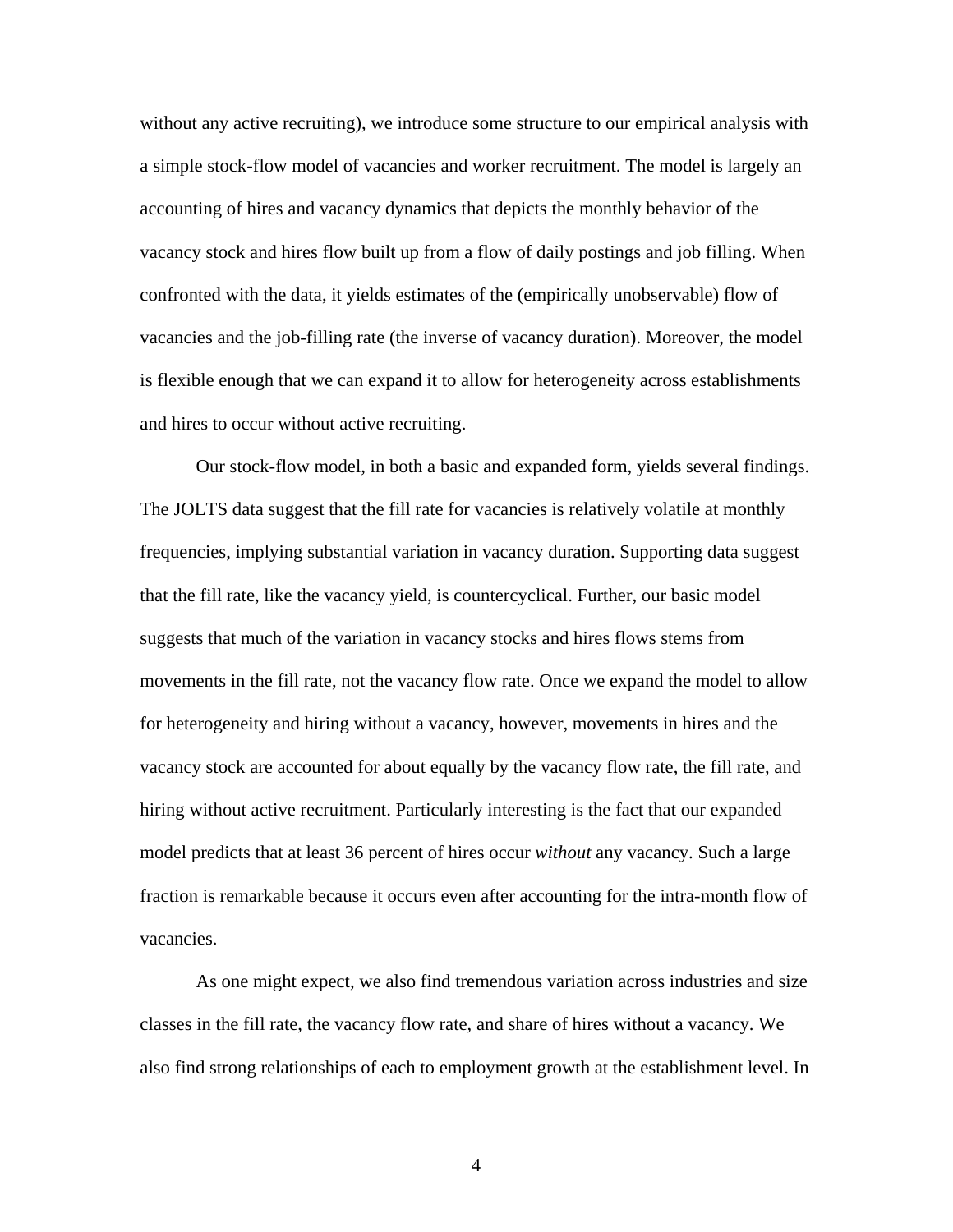fact, their patterns mimic the increasing, nonlinear relationships observed with the hires, vacancies, and the vacancy yield data. Of the three, vacancy flows are the most responsive to increases in the growth rate.

 Overall, this paper documents cyclical patterns and micro-level heterogeneity in vacancies and recruitment heretofore unexplored in the literature. Our concept of the vacancy yield proves useful in exploring their time-series and cross-sectional behavior, and fits well within a search and matching framework. Our stock-flow model is simple yet flexible enough to address much of the heterogeneity and dynamics we observe in the data, and has the potential to provide insight into several puzzles currently confronting the labor search literature, such as the inability of a standard matching model to generate the observed volatility in vacancies noted by Hall (2005b), Shimer (2005a) and Mortensen and Nagypal (2006).

The following section describes the sample of JOLTS data we use. Section 3 presents the aggregate and micro-level evidence on vacancies and hires. Section 4 presents our stock-flow model and its results, while Section 5 concludes.

### **2. Data**

For much of this study, we use a sample of microdata from the Job Openings and Labor Turnover Survey (JOLTS), produced by the BLS. The JOLTS is relatively new, and contains data on vacancies, hires, and separations, reported directly by establishments, with separations broken out into quits, layoffs and discharges, and other separations (e.g., retirements). The JOLTS samples roughly 16,000 establishments each month to produce published estimates for total nonfarm payrolls and major industry sectors. The data begin in December 2000 and are updated monthly.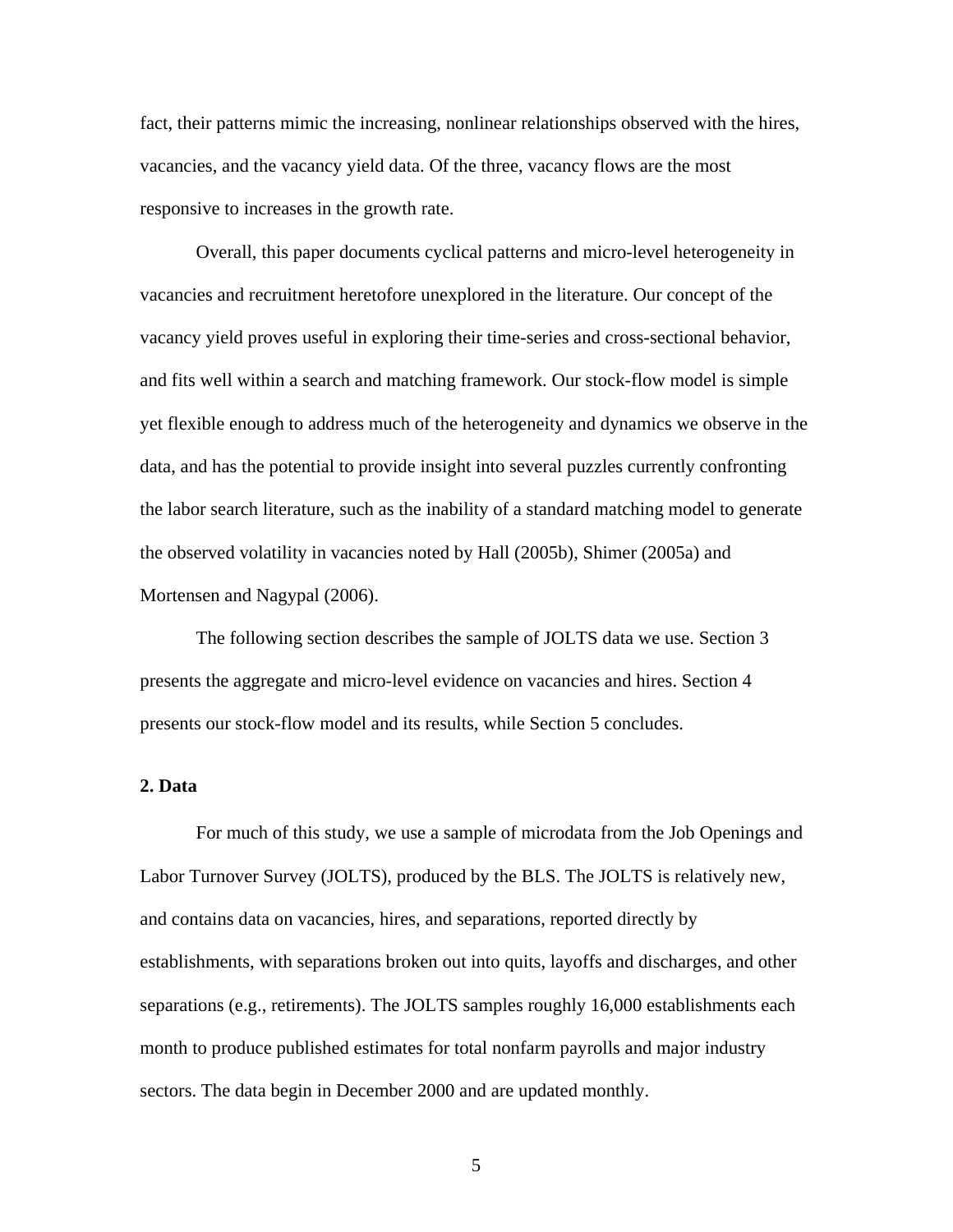<span id="page-6-0"></span>Our sample continues through January 2005, and includes all observations of establishments with positive employment in two consecutive months. This minimizes the potential spurious effects of outliers and inconsistent data reporters. It also allows us to compare hires in the current month to vacancies posted in the previous month. The resulting sample contains 372,288 observations, which represents 93 percent of the pooled observations used in the estimation of published data and, due to the requirement of continuous reported employment, excludes the December 2000 observations.<sup>[4](#page-6-0)</sup>

As Faberman (2005) discusses, there are differences with the timing of the measurement of worker flows and employment in the JOLTS data. To address these differences, we force consistency between our growth and worker flow estimates by defining the net change in employment for month *t* as hires  $(h_t)$  – total separations  $(s_t)$ . We then define employment in the previous month as the current month's employment  $(e_t)$  minus this net change. By doing so, we can measure the net growth rate as the net change divided by the average of the current and previous months' employment, which provides the symmetric growth rate (bounded between -200 and 200 percent) described in Davis, Haltiwanger, and Schuh (1996). Hires and separations rates are similarly defined. We measure the vacancy rate slightly differently, as vacancies  $(v_t)$  divided by the sum of vacancies and average employment.

In addition to the stock-flow difference in measurement of vacancies versus hires, it is important to note exactly what is considered a vacancy in the JOLTS data. The JOLTS survey clearly states that for a vacancy to exist, "A specific position exists, work

 $\overline{a}$ 

<sup>&</sup>lt;sup>4</sup> The restriction to continuous establishments has little effect on the aggregate estimates, so selection is not an issue. A broader issue is the fact that, due to its sample nature, JOLTS is not designed to capture most establishment births and deaths (which is why our restriction has so little an effect). Faberman (2005) details the JOLTS sampling and other measurement issues. Another issue may be the effect of data imputations on our results, and in future versions of this paper, we hope to address this concern.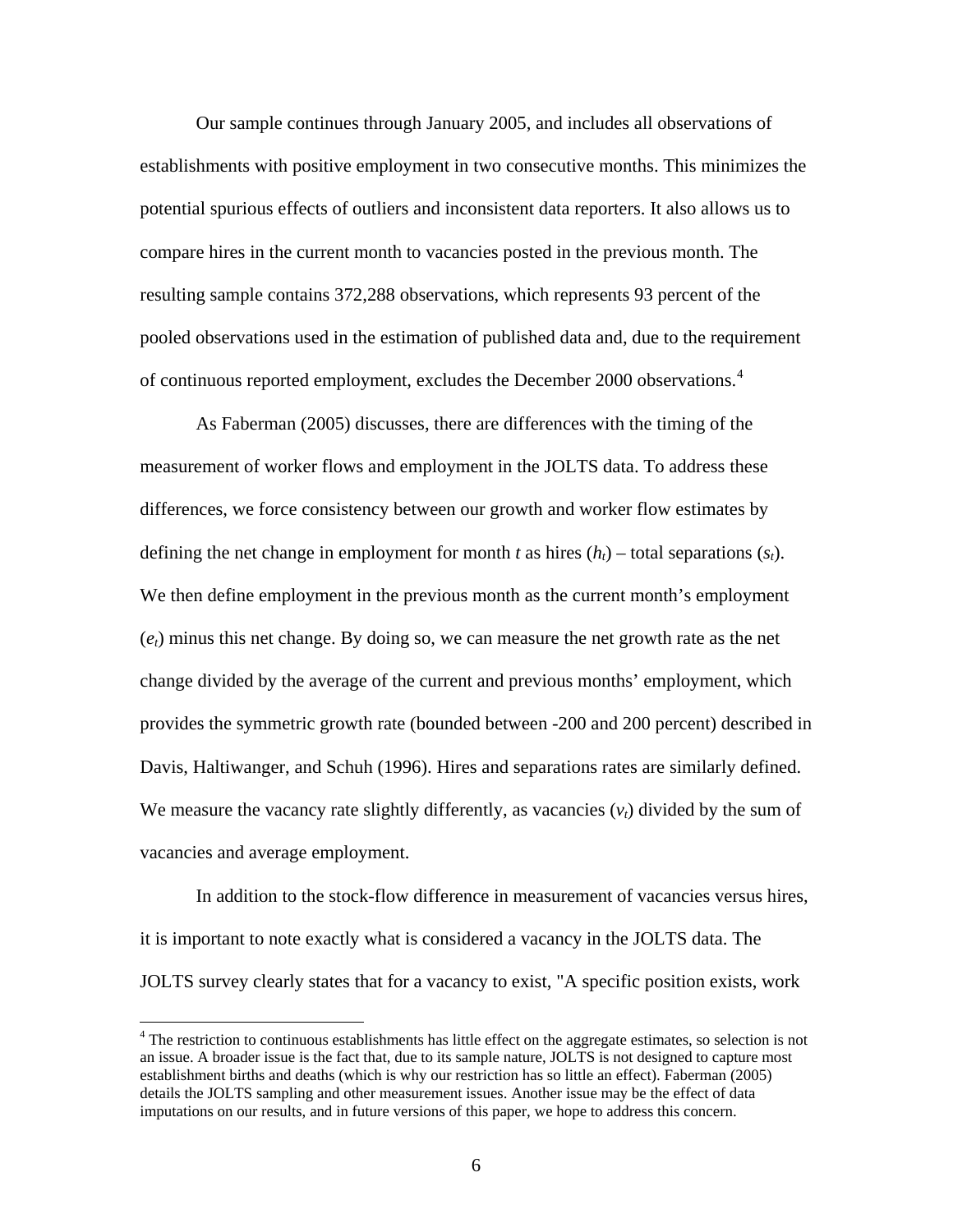could start within 30 days, and [the establishment is] actively seeking workers from outside this location to fill the position." The employer is then asked to report the number of such vacancies existing on "the last business day of the month." Further instructions define "active recruiting" as "taking steps to fill a position. It may include advertising in newspapers, on television, or on radio; posting Internet notices; posting 'help wanted' signs; networking or making 'word of mouth' announcements; accepting applications; interviewing candidates; contacting employment agencies; or soliciting employees at job fairs, state or local employment offices, or similar sources." Vacancies are not to include positions open only to internal transfers, promotions, recalls from temporary layoffs, or positions to be filled by temporary help agencies, outside contractors, or consultants. Thus, independent of respondent error, there are several ways in which a hire can occur without a reported vacancy, as defined by they survey. First, a hire can occur from recruitment for a job to start more than a month after the actual recruiting (the academic market is a good example of this). Second, a hire can come from temporary help or shortterm contract or consulting work. Finally, a hire can occur without any active recruiting. While all three are important aspects of hiring, it is this latter category that is most relevant to both our empirical work and our model estimation below.

 The JOLTS time-series is relatively short, so we supplement our JOLTS timeseries evidence with gross flows data from the Current Population Survey (CPS) and the Help Wanted Index (which is a proxy for vacancies) from the Conference Board. Our gross flows estimates come from two sources. The first is Shimer (2005b), who produces a gross flows series that accounts for time-aggregation issues. From these flows, we derive a hires rate defined as the sum of the unemployed and those not in the labor force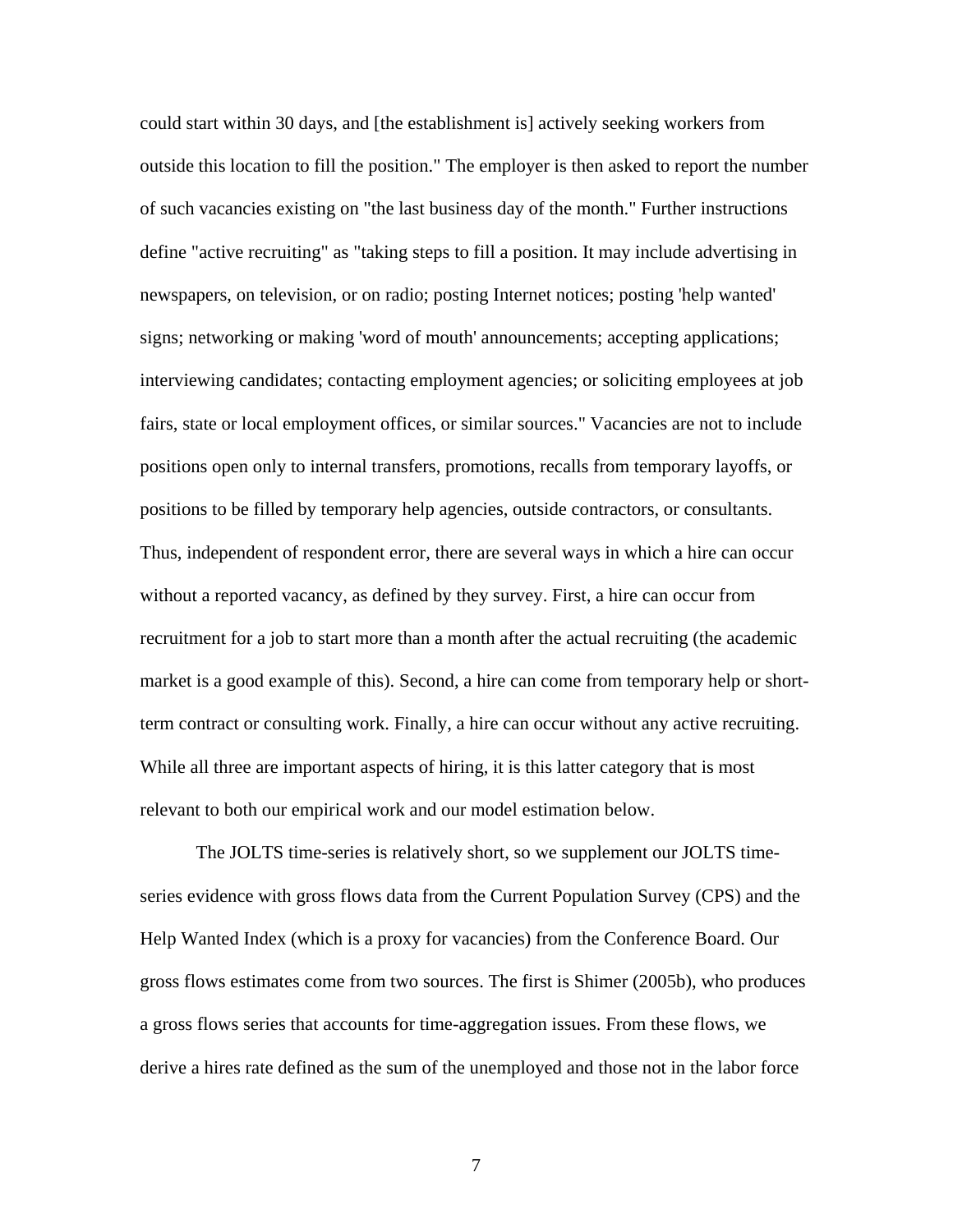<span id="page-8-0"></span>who become employed during the month (i.e., unemployment-to-employment and not in the labor force-to-employment flows) divided by employment. We detrend the data using a low-bandwidth Hodrick-Prescott filter (smoothing parameter  $= 10<sup>5</sup>$ ) to account for changes to the CPS survey during the period, and to make their cyclical patterns comparable to the HWI data, which we also detrend for reasons described below. The second source is Fallick and Fleischman (2004). Their data differ from the Shimer series in that they include job-to-job transitions (i.e., employment-to-employment flows) which we add to the above hires measure. The Shimer series spans 1967-2004, while the Fallick-Fleishman series spans 1994-2004.<sup>[5](#page-8-0)</sup> Both series use quarterly averages of monthly values.

 The HWI data are a monthly index of the number of help-wanted advertisements listed in a sampling of U.S. newspapers, and thus are very different from the direct survey question on vacancies that comes from JOLTS. Using such a measure as a proxy for vacancies has obvious drawbacks, not the least of which is the recent trend of substitution from help-wanted advertising to job postings via the internet. The index nature of the data also means that fine disaggregation, at the level we do with the JOLTS data, is not feasible. Nevertheless, the HWI is the only proxy of vacancies that has a long, highfrequency time-series. To deal with its shortcomings, we detrend the data again using a low-bandwidth HP filter (smoothing parameter  $= 10<sup>5</sup>$ ). We then rescale the deviations from trend so that their mean matches the mean JOLTS vacancy rate over the JOLTS sample period. Finally, we use quarterly intervals of the data, where each observation

 $\overline{a}$ 

<sup>&</sup>lt;sup>5</sup> We thank Rob Shimer, Bruce Fallick and Charles Fleischman for providing these data. The Shimer flows from 1967-1975 use estimates tabulated by Joe Ritter and Hoyt Bleakley. The Fallick-Fleischman series begins in 1994 because this is when the CPS underwent a major overhaul, which allowed one to calculate employment-to-employment flows from the microdata.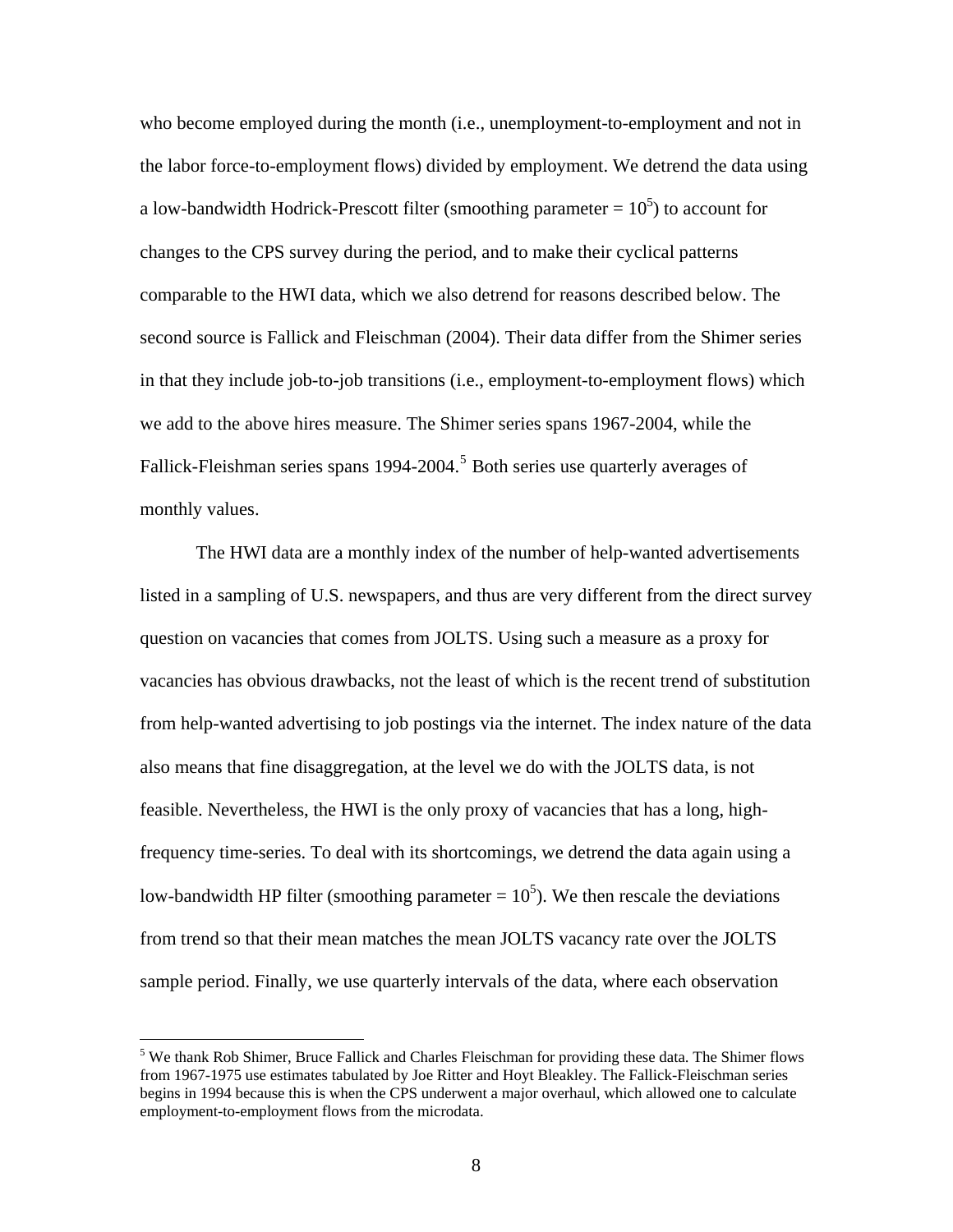<span id="page-9-0"></span>represents the vacancy stock at the beginning of the quarter. Note that over this period, the JOLTS vacancy measure and our adjusted HWI measure track each other very closely.<sup>[6](#page-9-0)</sup>

### **3. Aggregate and Micro-Level Evidence**

### *3.A. Aggregate Evidence*

 The period covered by our JOLTS sample spans the onset of a recession and its recovery. The recession officially lasted from March to November 2001, but employment losses continued through mid-2003. Based on the publicly-available JOLTS data (see also Davis et al., 2006), hires and vacancies, as well as quits, dip during the recession and remain low afterwards. The vacancy rate undergoes the largest decline. When employment growth picks up again in mid-2003, hires, vacancies, and quits follow. Layoffs rise during the recession and decline thereafter. They remain relatively flat through mid-2003, then begin another, more gradual, decline.

 Figure 1 depicts the behavior of hires and vacancies from the CPS gross flow data and the Help Wanted Index back to 1967. The figure depicts both the Shimer and Fallick-Fleischman hires series. Note that the latter hires are greater in magnitude because they include job-to-job transitions. Note also that HP filtering removes a secular decline in hiring rates observed in other research (Faberman, 2006; Davis et al., 2006). With these caveats in mind, the figure shows that both hires and vacancies rise in booms and drop in recessions, with the latter being much more cyclically volatile.

 6 Our adjustment approach follows techniques developed by Abraham (1987) and Shimer (2005a). Both authors discuss the measurement issues of the HWI in detail.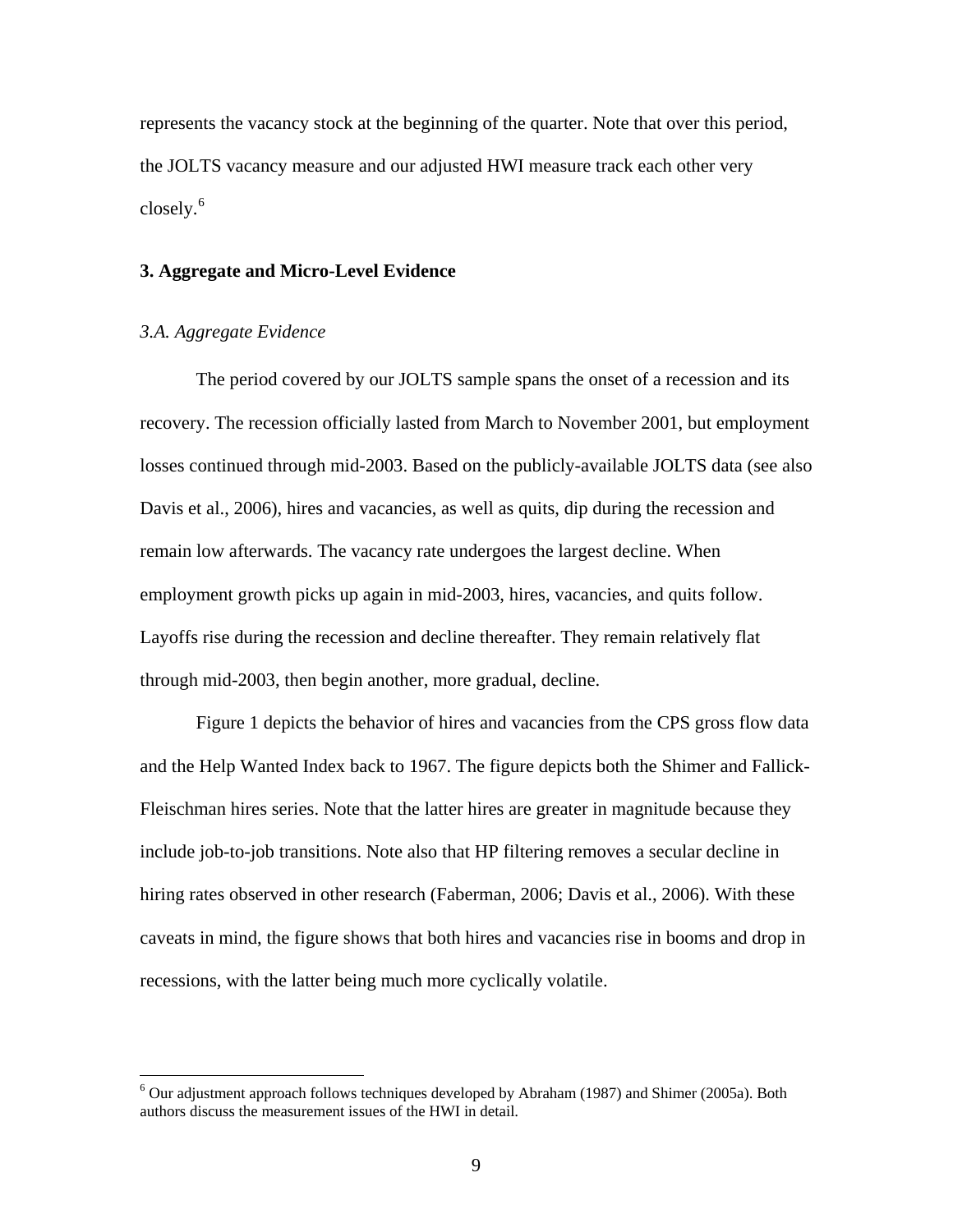One major focus in this paper is on the vacancy yield. Figure 2 depicts the timeseries of the aggregate vacancy yield estimated using the JOLTS, Shimer, Fallick-Fleischman and HWI data to create three series, each measured as the flow of hires during month *t*, divided by the stock of vacancies at the end of month *t*-1. The flow versus stock comparison is a major the reason observed yields are greater than one (we discuss other potential reasons below). All three series appear countercyclical, though much of the movements in the vacancy yield seem driven by movements in the vacancy rate. Given a standard model of labor market search, a countercyclical vacancy yield is exactly what we would expect. To see this, let hires stem from a constant returns to scale matching function that has the stocks of vacancies and unemployed (*u*) as its arguments:  $h = \mu v^{1-\alpha} u^{\alpha}$ , where  $\mu > 0$  and  $0 < \alpha < 1$ . Rearranging, we get

(1) 
$$
\frac{h}{v} = \mu \left(\frac{v}{u}\right)^{-\alpha}.
$$

With equation (1), it is straightforward to see that the vacancy yield  $(h/v)$  is a decreasing function of labor market tightness  $(v/u)$ . In the data (using the unemployment rate from the CPS and the Shimer hires rate) the correlation between these two measures (in logs) is -0.87, while the correlation between the (log) vacancy yield and the (log) unemployment rate is 0.63. Using the monthly JOLTS data, the correlations are -0.83 and 0.82, respectively.

Table 1 reports the cross-sectional evidence of hires, separations, vacancies, and the vacancy yield by major industry and establishment size class from our JOLTS sample. There is sizable variation in all variables across industries and across size classes. Of particular note are the variations across industry and size of the vacancy yield.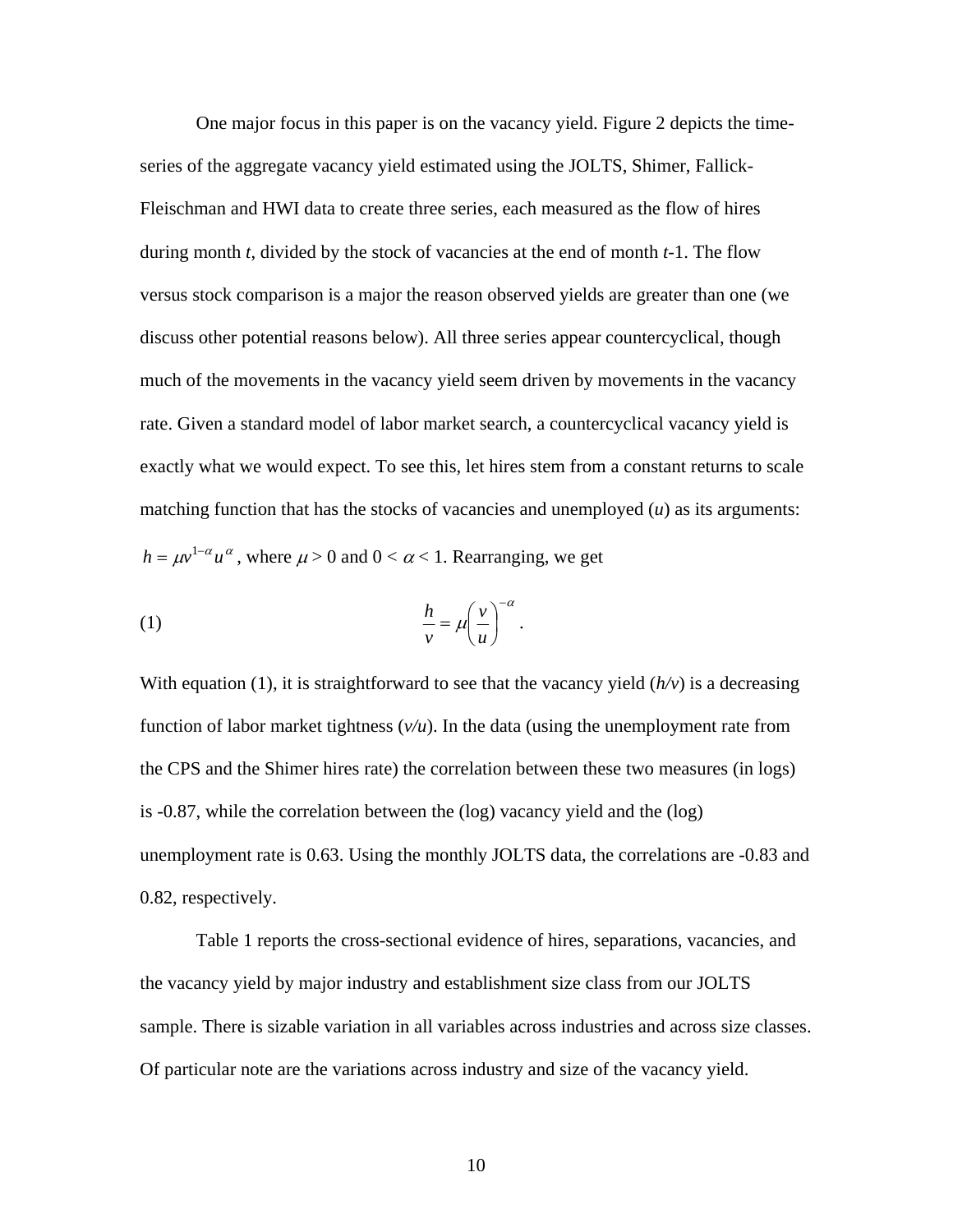Industries such as Construction and Resources (Natural Resources and Mining) have yields that are several times larger than those in Health & Education and Government. Similarly, the vacancy yield tends to decrease with establishment size. Is it that certain industries and establishment sizes are more efficient at matching workers to jobs? Perhaps. A more likely explanation, however, is that there are institutional differences across these groups in how they recruit and attract workers. For example, establishments in construction and resources may regularly recruit workers from a select labor pool for repeated short-term work, reducing their need for a vacancy (as defined in the data) to attract workers. On the other hand, establishments in education, health and government may have regulatory constraints that require them to undergo an active, more formal search process for any new employee. Such differences have important theoretical implications because they suggest that the standard assumption that firms must post a costly vacancy to attract a worker may be true in some industries (and size classes) more than others.

### *3.B. The Micro Behavior of Vacancies*

 To truly understand aggregate vacancies and hiring one must examine their behavior at the micro-level. The JOLTS data are the first timely, representative data source that allows such an examination. Consequently, it is useful to know basic microlevel evidence on the frequency, intensity, and variability of vacancy posting. We present that evidence here.

 First, one must realize that at the monthly frequency, reported vacancies are relatively rare. Table 2 illustrates this point with both unweighted and employmentweighted estimates. In the average month, only 12 percent of establishments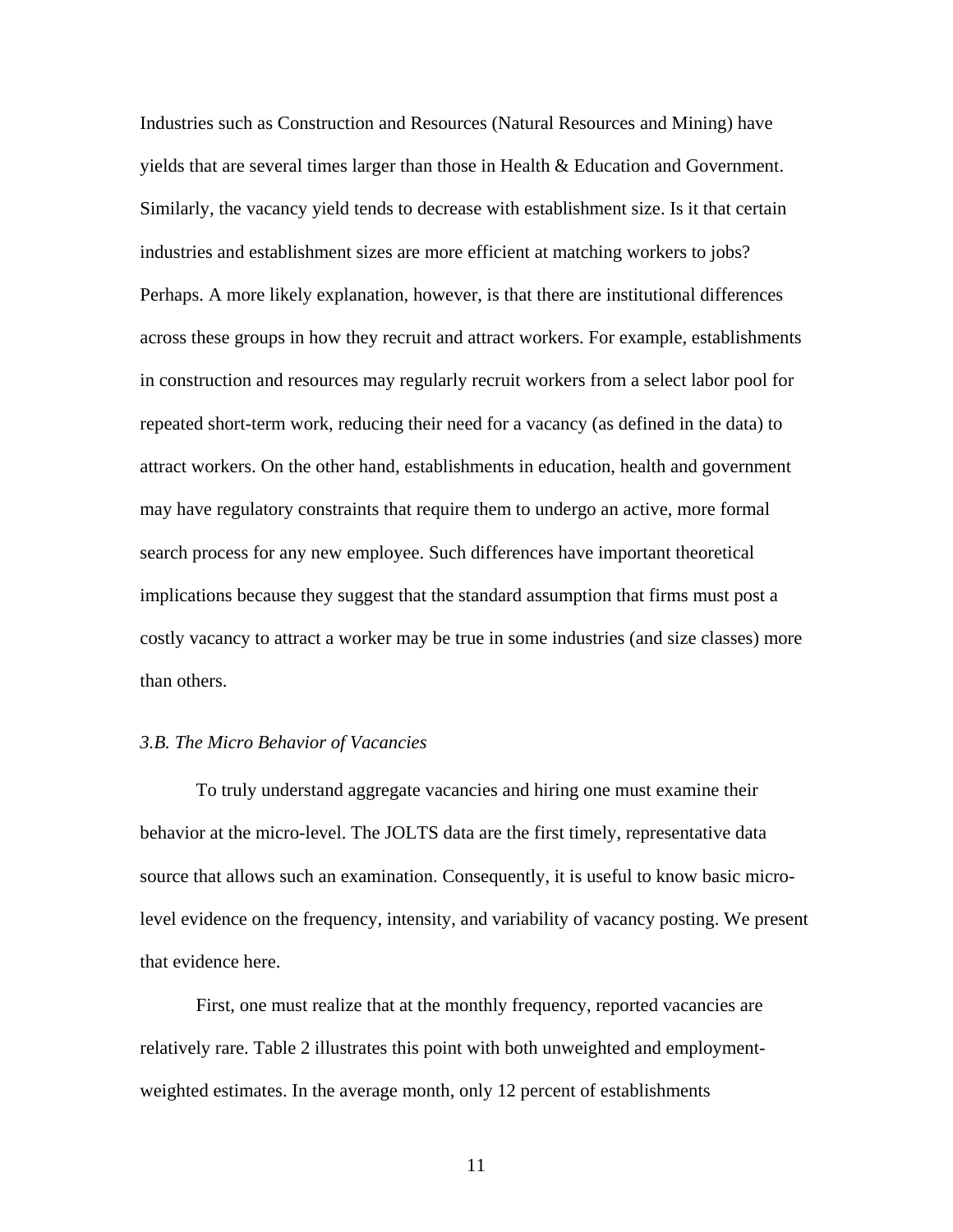(representing 54 percent of employment) report a vacancy. Figure 3 shows that, employment-weighted, even when establishments do report vacancies, they are often at very low rates and levels. Employment-weighted, the vacancy rate at the  $90<sup>th</sup>$  percentile is 6 percent while the *number* of vacancies at this percentile is 58, but unweighted, vacancy rate is 3 percent, while is the number of vacancies is just one.

 Much of this stems from the fact that only 18 percent of establishments (representing 64 percent of employment) report a hire in any given month, diminishing their need for a vacancy. Nevertheless, this cannot be the entire story. For instance, Table 2 shows that nearly 1 in 5 reported vacancies do not precede any hire in the following month, suggesting that the search process takes some time. Yet, 42 percent of hires occur at establishments where there was no vacancy reported going into the month. This implies that the standard approaches to studying hiring and vacancy behavior fails to capture some aspect of recruitment. One facet of recruiting patterns is their variation across industries and establishment size. Table 2 shows that there are considerable differences in the frequency of hiring and vacancies across both industries and size classes. Perhaps counterintuitively, industries with the greatest worker turnover (i.e., highest reported hires and separations) also have the highest shares of observations with no reported vacancies. Consequently, these industries have the highest shares of hires without a previously reported vacancy. When establishments in these industries do have a vacancy, however, they are the most likely to have that vacancy remain unfilled after a month. We explore possible explanations of these patterns in Section 4 below.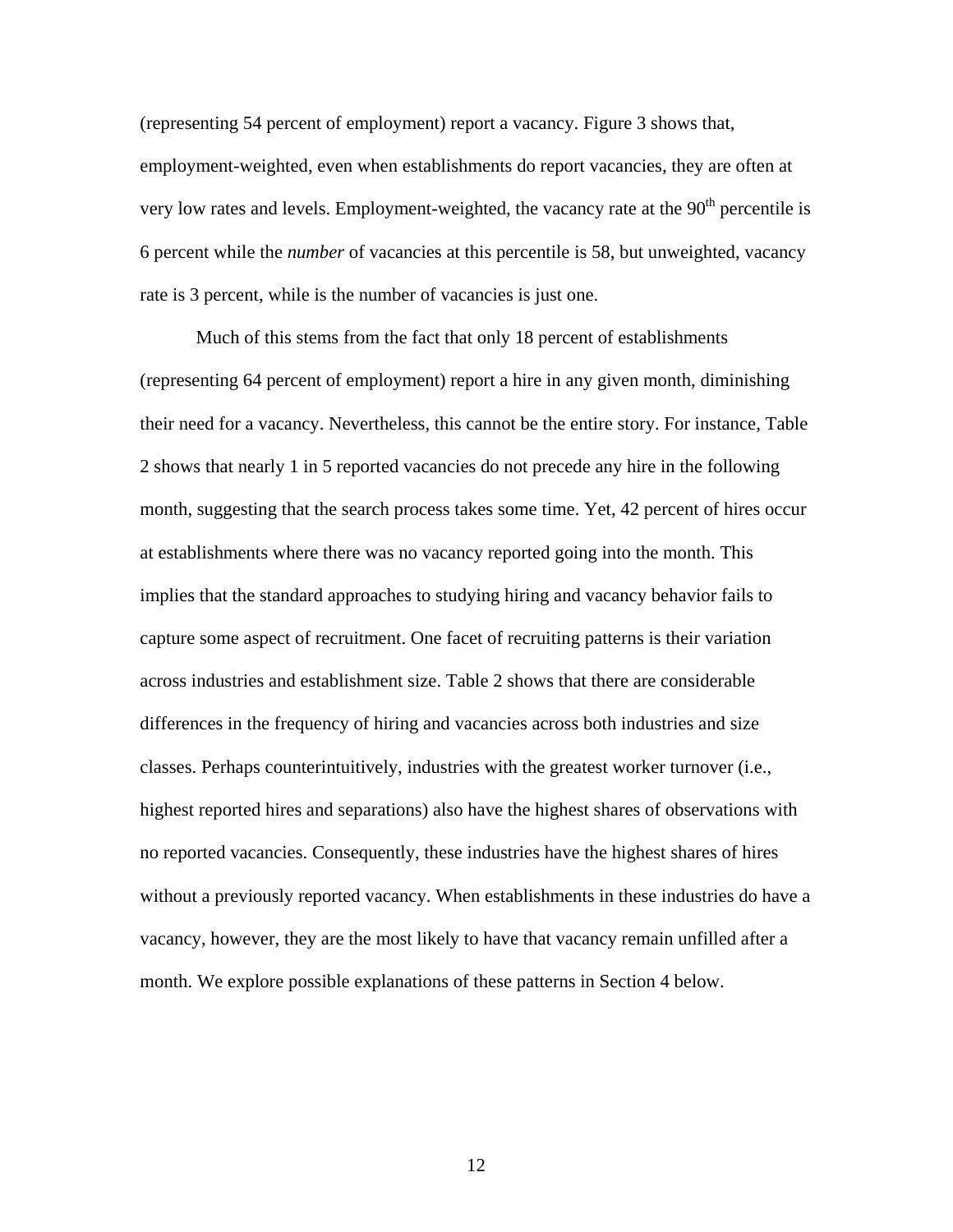### *3.C. Hires, Vacancies, and Micro-Movements in Net Growth*

 We next explore the establishment-level relationships of hires and vacancies to employment growth. Previous research has clearly shown that there is a wide distribution of growth rates at the establishment level at any point in time (e.g., Davis, Haltiwanger, and Schuh, 1996). In addition, labor market search theories suggest that the extent of an establishment's employment change is a signal of the intensity of an idiosyncratic shock. Finally, other research has shown that the hiring dynamics related to micro-level employment growth can be quite complex (Abowd, Corbel, and Kramarz, 1999; Davis, Faberman, and Haltiwanger, 2006). As such, examining the relation of hiring and vacancy posting to employment growth can provide insight on how their behavior varies with the extent of such shocks.

 Using our pooled sample of JOLTS microdata, we estimate weighted-mean values of the hires rate, vacancy rate and vacancy yield for growth rate intervals that increase with the magnitude of the change. The intervals are relatively fine (0.1 percent) close to zero and increase to 5 percent intervals near the extremes. The infrequent occurrences of large changes coupled with the relatively small size of the JOLTS sample necessitate the non-uniform interval spacing. We take a semi-parametric approach to estimating the mean values by regressing the variable of interest on a set of dummies for each growth rate interval. This allows us to estimate the vacancy and hires relations to growth while controlling for other factors, notably establishment fixed effects.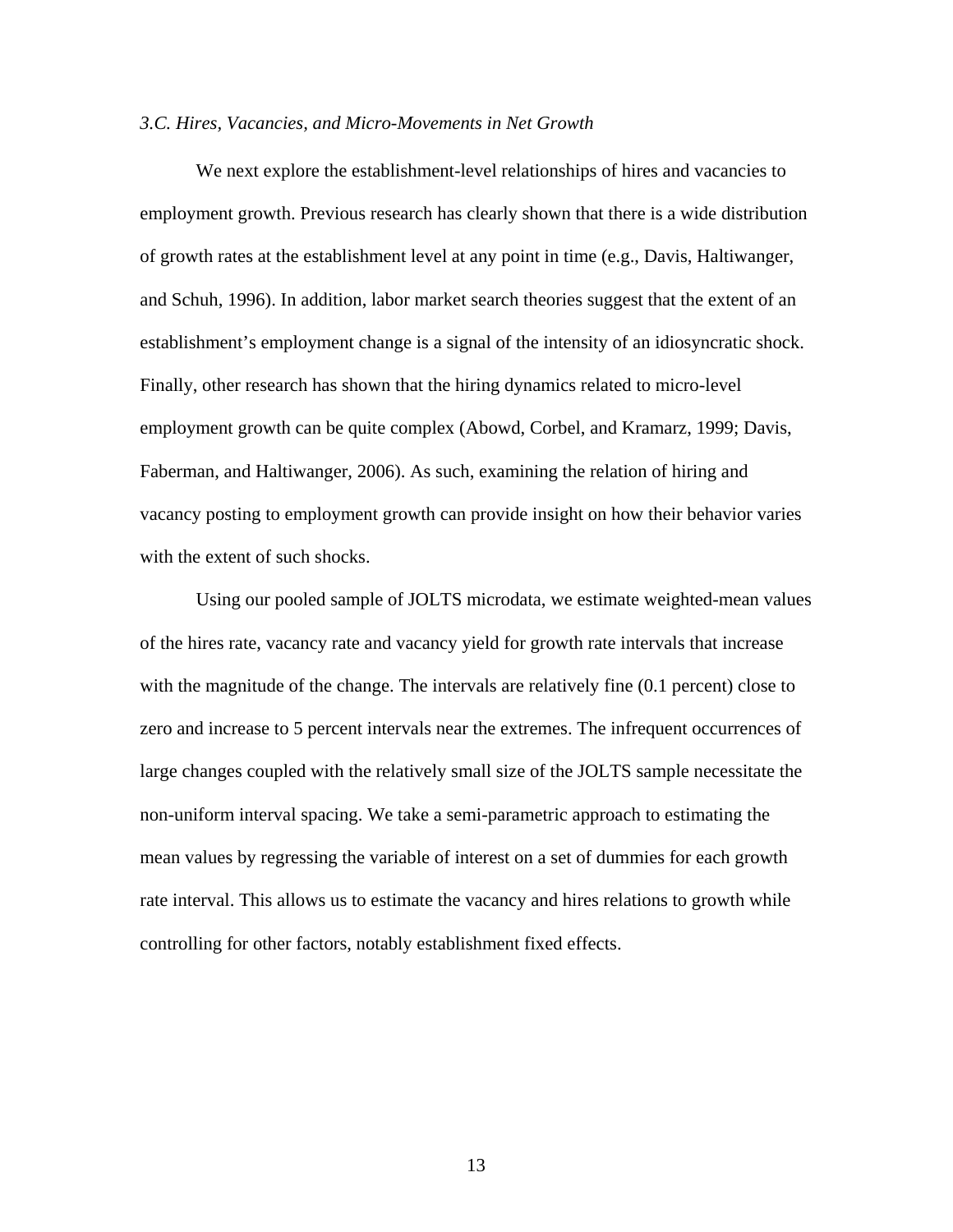Figures 4 and 5 illustrate our results for the hiring rate and vacancy rate,

<span id="page-14-0"></span>respectively.<sup>[7](#page-14-0)</sup> Both rates increase with growth, though both relations are nonmonotonic. The hires relation must satisfy some portion of an adding-up constraint, since net growth is the difference between hires and separations. Consequently, the minimum for the hires rate is the horizontal axis for non-positive growth and the 45-degree line for positive growth. Hiring lies above the minimum for all growth rates. Rates hover around 3 percent of employment for contracting establishments then decline as one approaches zero. Establishments with no net employment changes have an average hires rate of 1.1 percent. Hiring at expanding establishments increases proportionally with growth, and lies several percentage points above the 45-degree line for all values. Interestingly enough, inclusion of establishment fixed effects does little to alter the observed pattern. Vacancy rates mostly follow the same pattern, with rates at contracting establishments generally averaging 2 percent regardless of the magnitude of the contraction. Vacancy rates increase with growth, but at a much slower rate than hires—establishments that grow by 30 percent have vacancy rates of just 5.6 percent. The most notable contrast with hires, however, is the relatively sharp discontinuity right around zero growth. Establishments with very small contractions average vacancy rates of 2.0 percent, while establishments with very small expansions average vacancy rates of 2.5 percent. Establishments with zero growth, though, have average vacancy rates of just 1.3 percent, but note that this group includes both idle establishments and establishments whose separations offset hires, so it may simply be that stable but high-turnover establishments tend to use vacancies less often. When we control for establishment effects, much of the

 $\overline{a}$ 

<sup>&</sup>lt;sup>7</sup> For all figures that depict estimates as a function of net growth, we focus on the -30 to 30 percent range, as greater magnitudes have a large decline in the number of observations used in estimation, and consequently a large decline in statistical precision.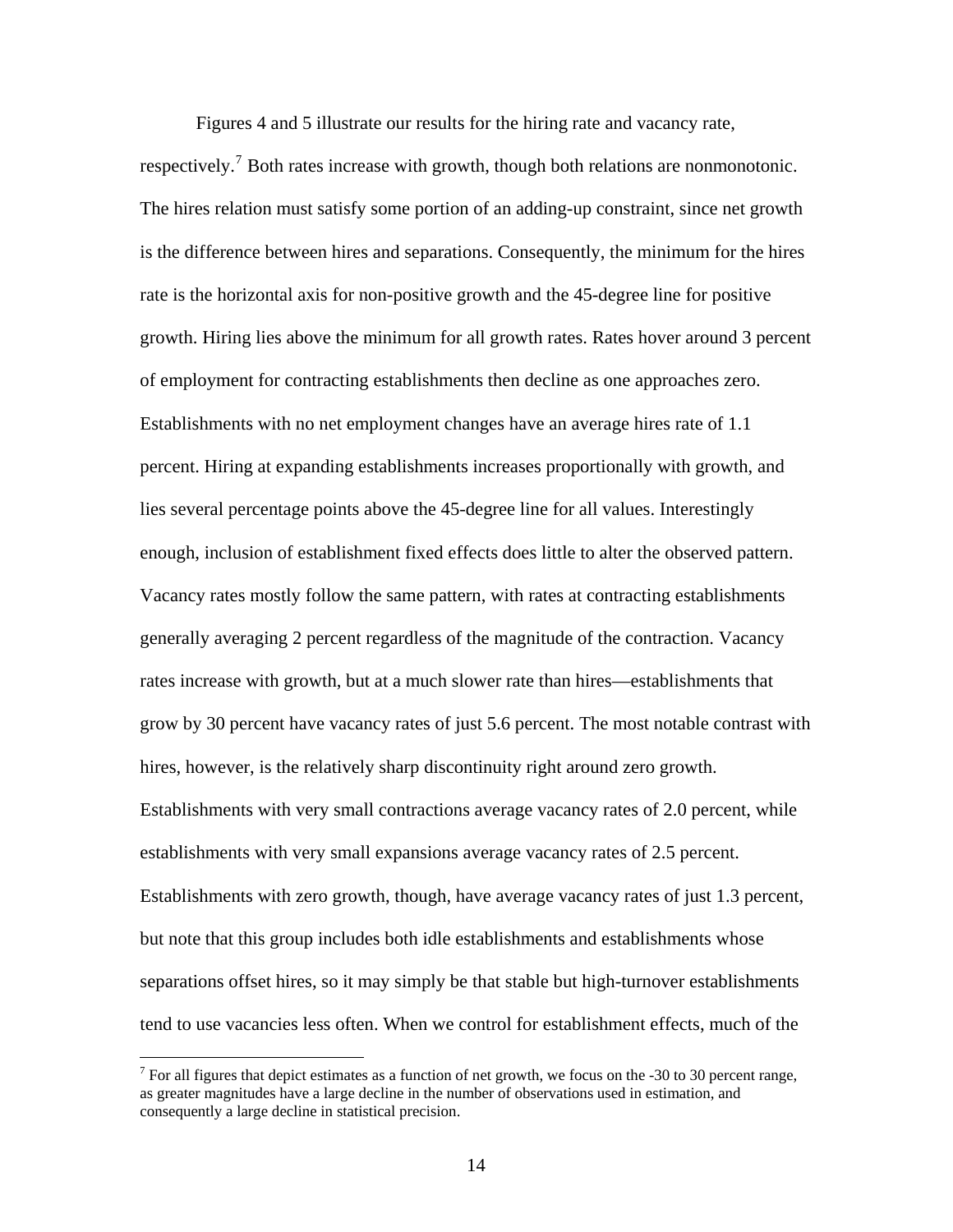<span id="page-15-0"></span>nonlinearities in the vacancy-growth relation disappear, which is consistent with this hypothesis.

 Figure 6 presents the employment-weighted probability of the discrete event that an establishment has a vacancy reported as a function of the growth rate. The relationship is highly nonlinear, with establishments with small employment changes being the most likely to report a vacancy. The probability of a vacancy decreases sharply in the magnitude of the change, though expanding establishments have a considerably higher probability than contracting establishments. While establishments with very small changes have a probability of a reported vacancy near 80 percent, those with no changes have a probability of only 22.7 percent. When we control for establishment effects, nearly all the nonlinearities disappear, though the probability remains increasing in growth and a much smaller discontinuity for zero-growth establishments still exists. This is consistent with the notion that different types of firms persistently use vacancies in different ways.

 In Figure 7, we present the vacancy yield as a function of growth measured two ways. The first is total hires divided by total vacancies reported within each growth rate interval; this is similar to dividing the hires rate function in Figure 4 by the vacancy rate function in Figure 5, and is depicted in the upper panel.<sup>[8](#page-15-0)</sup> The second is the micro-level number of hires per vacancy averaged across all establishments that have a vacancy reported within each interval. Both measures show a very similar picture. Among contracting establishments, vacancy yields are constant at about one hire per vacancy. There is a discontinuity for zero-growth establishments, with a slight spike upwards for the first measure and a slight spike downwards for the second measure. The former stems from the sharp drop in vacancies posted in Figure 5. The latter reflects only the yield for

 $\overline{a}$ 

 $8$  It is not identical to this approach because the hires and vacancy rates have different denominators.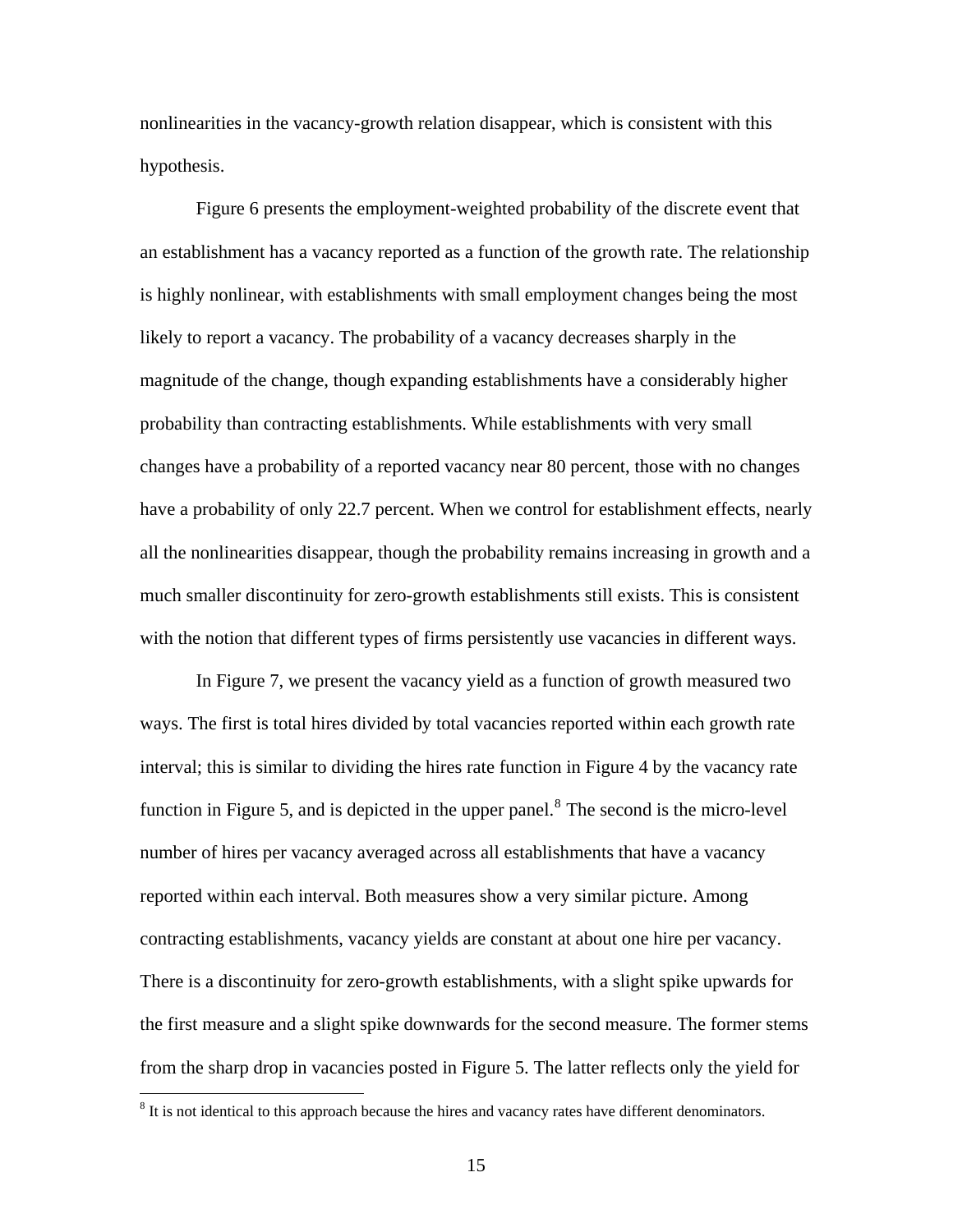establishments who reported a vacancy at the end of the previous month, so it suggests either that stable establishments tend to be less successful when posting vacancies or the more tautological conclusion that establishments that do not fill their vacancies by definition do not grow. Among expanding establishments, both measures increase considerably with the growth rate, with expansions in the 25-30 percent range having over five hires per vacancy. Interestingly, even though establishment fixed effects affect the relation between the vacancy rate and the probability of reporting a vacancy, they have very little effect on the relation of the vacancy yield to establishment growth.

 One natural consequence of the hires and vacancy measurement in JOLTS is the comparison of a flow to a stock. As a result, many hires likely occur from vacancies that are created and filled between the monthly point-in-time measurements of the vacancy stock. Nevertheless, it is unclear why or even whether these intra-month vacancy flows would vary with establishment growth. Other aspects of hiring may lead to the same empirical relation. For example, the flow of vacancies may be independent of growth but vacancy durations may decrease with growth, leading to the observed pattern. Further, it may be that the propensity to attract workers without active recruiting or the ability to attract multiple hires per vacancy increases with the growth rate. Regardless of the true underlying behavior, the main point is that the relationship between the vacancy yield and growth cannot be a data anomaly; at least one of the above aspects of vacancies must vary with establishment growth, which has considerable implications for how economists envision and model the labor market search and matching process.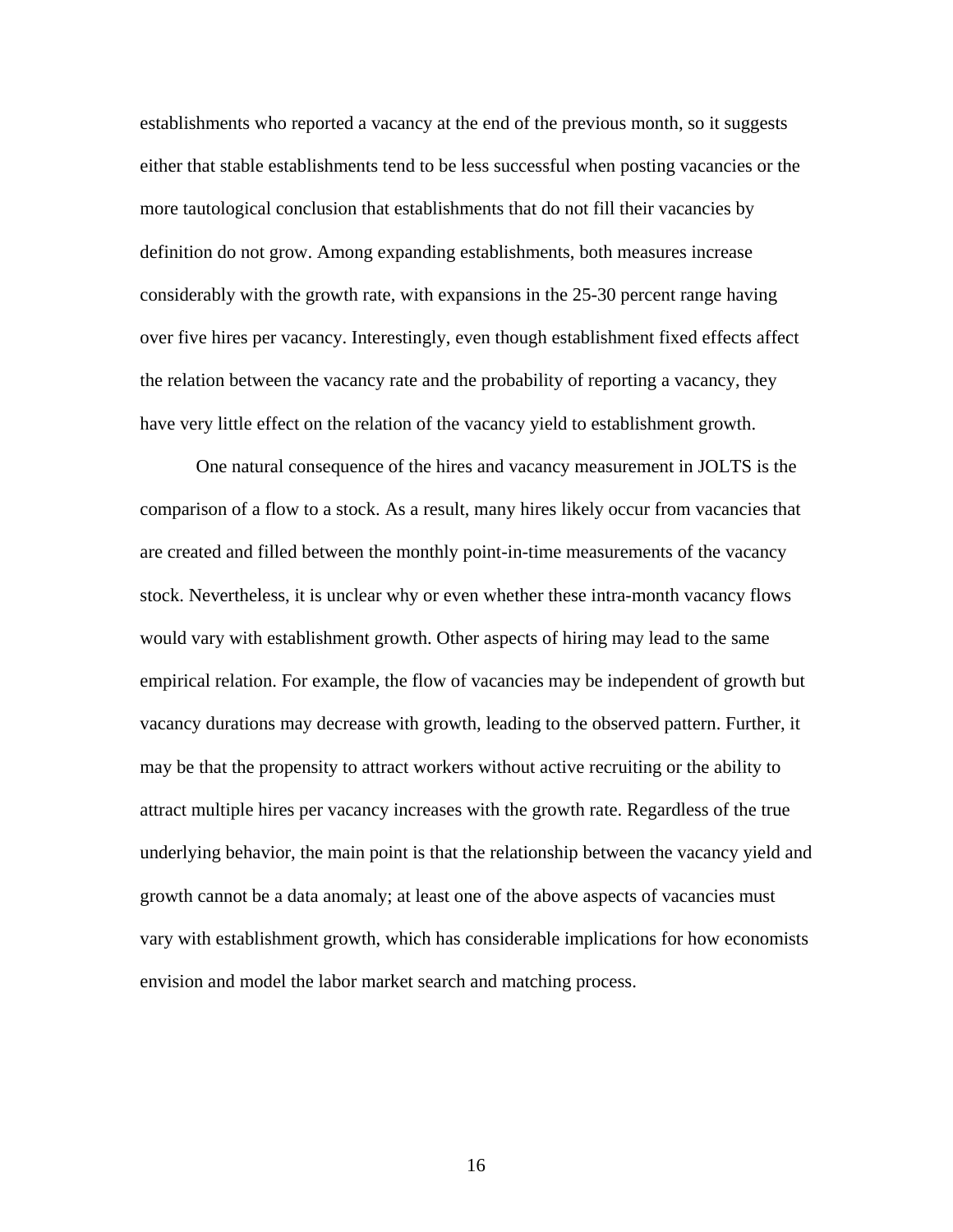### **4. Modeling Hiring and Vacancy Dynamics**

#### *4.A. Model Overview*

We now present a simple stock-flow model of vacancy and hiring flows. The model is designed to pin down key parameters, unobservable in the data, that describe the search and recruitment process while addressing the inherent time-aggregation issues of comparing stock and flow data. Namely, we seek to identify the average daily fill rate of vacancies (denoted by *f*) and the average daily vacancy flow (denoted by  $\theta$ ). The former is the inverse of the vacancy duration rate. The latter provides a flow measure of vacancies, which allows a flow-versus-flow comparison of hires and vacancies. Later, we extend the model to allow hiring without any active recruiting.

#### *4.B.1. Basic Model*

Let  $h_{s,t}$  denote the number of hires on day *s* during month *t*, and  $v_{s,t}$  denote the number of vacancies on day *s* during month *t*. We assume an average daily fill rate (*ft*) and vacancy flow  $(\theta_t)$  for a month consisting of  $\tau$  days. Note that these parameters are constant over the course of any given month but can vary across months. Hires are simply the share of the vacancy stock from the previous day that is subsequently filled:

(2) 
$$
h_{s,t} = f_t v_{s-1,t}.
$$

The stock of vacancies evolves along three dimensions. First, the flow of new vacancies increases the stock. Second, the number of hires during that day depletes the stock. Finally, an exogenous number of vacancies that close without ever being filled also deplete the stock. We denote this last variable by  $\delta_t$ , and again assume a constant value over the month. The daily equation of motion for the vacancy stock is then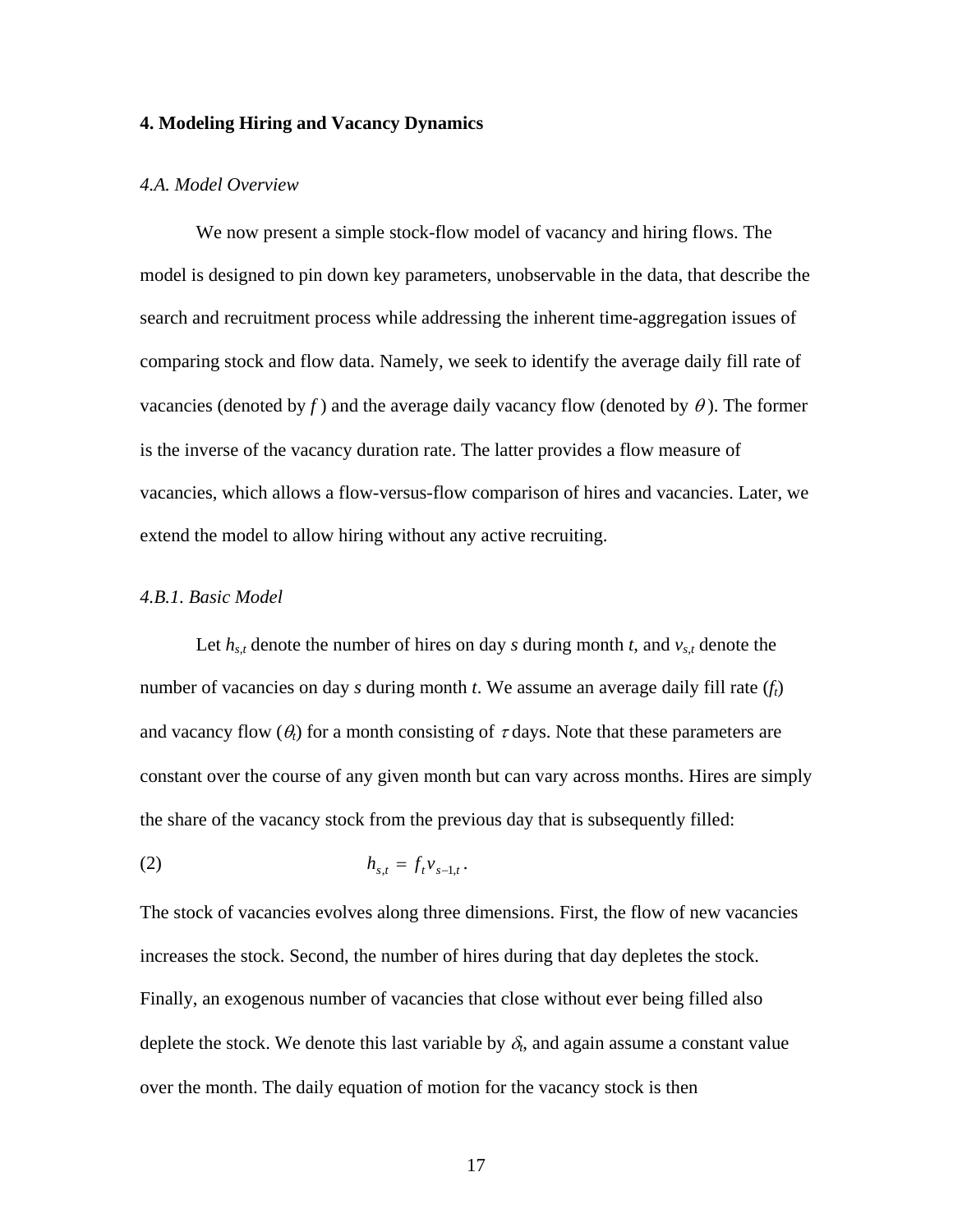$$
v_{s,t} = (1 - \delta_t) v_{s-1,t} + \theta_t - h_{s,t},
$$

and substituting in (2) we get

(3) 
$$
v_{s,t} = (1 - f_t - \delta_t) v_{s-1,t} + \theta_t.
$$

Next, we need to sum up equations (2) and (3) into monthly measures, as this is what we observe in the data. For vacancies, we would like to relate their stock at the end of month *t*-1,  $v_{t-1}$  to their stock at the end of the following month,  $v_t$ ,  $\tau$  days later. One can add up equation (3) over  $\tau$  days and substitute back for  $v_{s-1,t}$  to get the desired equation

(4) 
$$
v_t = (1 - f_t - \delta_t)^{\tau} v_{t-1} + \theta_t \sum\nolimits_{s=1}^{\tau} (1 - f_t - \delta_t)^{s-1}.
$$

The first term on the right depicts the original stock after depletion by hires and closings. The second term represents the total monthly flow of vacancies, similarly depleted. Hires reported in the data are a flow measure. As such, we wish to add up the daily equation for hires, so that so that the monthly flow is  $H_t = \sum_{s=1}^{\tau} h_{s,t}$ . Substituting (3) into (2), and (2) into the monthly sum, and then substituting back for  $v_{s-1,t}$  to the beginning of the month yields the following:

(5) 
$$
H_t = f_t v_{t-1} \sum_{s=1}^{\tau} (1 - f_t - \delta_t)^{s-1} + f_t \theta_t \sum_{s=1}^{\tau} (\tau - s)(1 - f_t - \delta_t)^{s-1}.
$$

The first term on the right represents hires from the original stock, while the second term represents hires from the total monthly flows. Given an exogenous  $\delta_t$ , we have two parameters to identify:  $f_t$  and  $\theta_t$ . Equations (4) and (5) give us a two-equation system to exactly identify these parameters.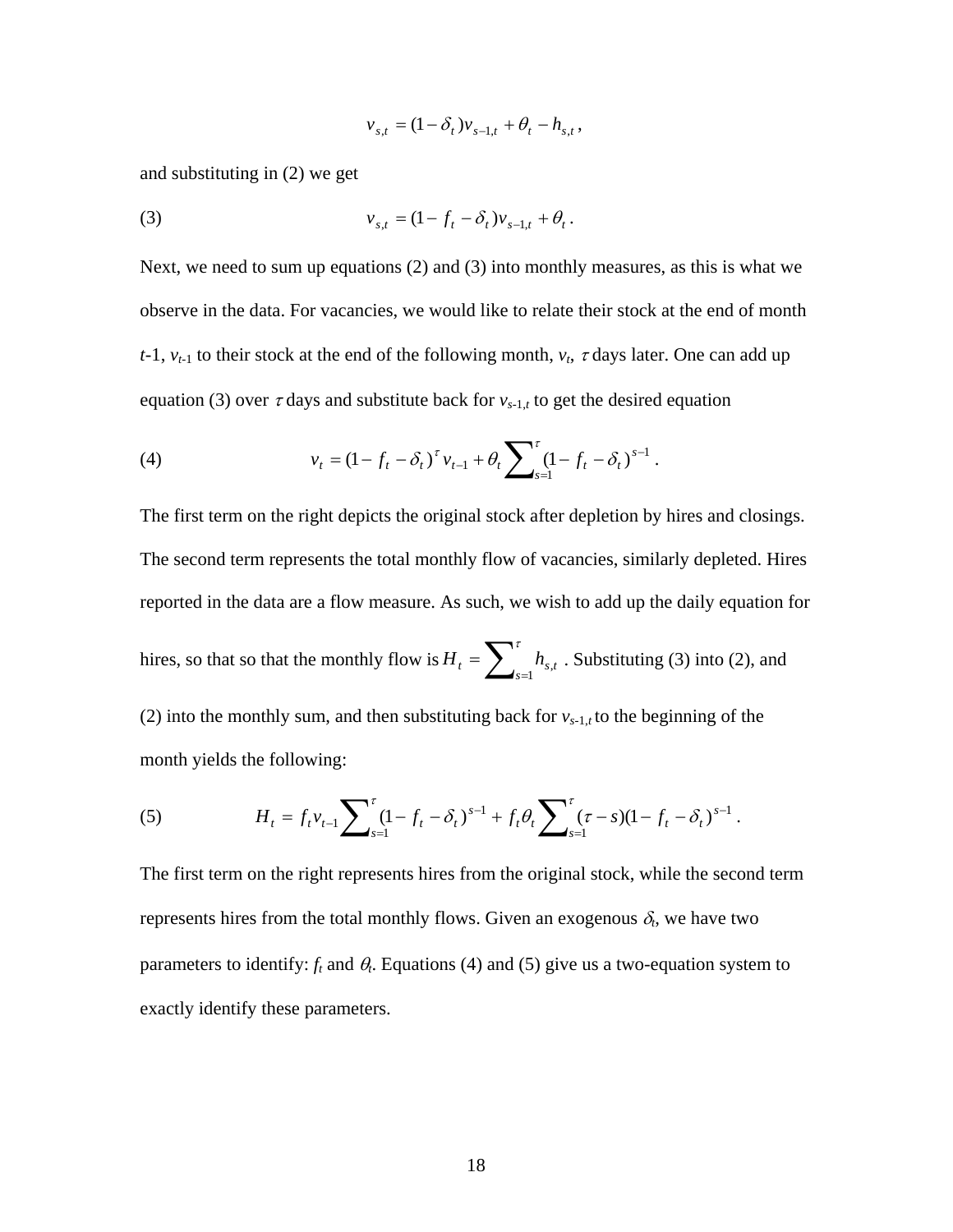#### *4.B.2. Estimation Approach*

We estimate (4) and (5) using the aggregate hires and vacancy estimates constructed from our JOLTS sample, seasonally adjusted. As a robustness check (that also has the benefit of a longer time series), we present the results using the CPS gross flow and HWI data. We let  $H_t$  be total hires during month  $t$ ,  $v_t$  be the vacancies reported at the end of month *t* and  $v_{t-1}$  be the vacancies reported at the end of month *t*-1. For simplicity, we assume all months have  $\tau = 26$  working days (the average number of days per month less Sundays and major holidays). We let  $\delta_t$  equal  $L_t/\tau$ , where  $L_t$  is the layoff rate for month *t*. This assumption states that vacancies close without being filled at a rate proportional to the daily layoff rate. This is analogous to assumptions in the labor search literature that set an exogenous job separation rate equal to the layoff rate. We solve the system numerically for each month to obtain estimates of  $f_t$  and  $\theta_t$ , which provides us with a time-series of each parameter. We can calculate the average vacancy duration (in days) as  $1/f_t$  and the monthly flow rate of vacancies as  $\tau \cdot \theta_t$ .

#### *4.B.3 Results for Basic Model*

 We begin with the time-series results of our basic two-parameter stock-flow model. To make the results more easily comparable to the results reported in section 3, we scale our flow estimates (which are in levels) by employment in month *t*, *et*. The scaling has no effect on estimates of  $f_t$ , but it allows one to interpret  $\theta_t$  as an average daily flow *rate* for vacancies.

Figure 8 shows the movements of the monthly vacancy flow rate (measured as  $\tau \cdot \theta_t$ ) and the daily fill rate ( $f_t$ ), as well as the beginning stock of vacancies,  $v_{t-1}$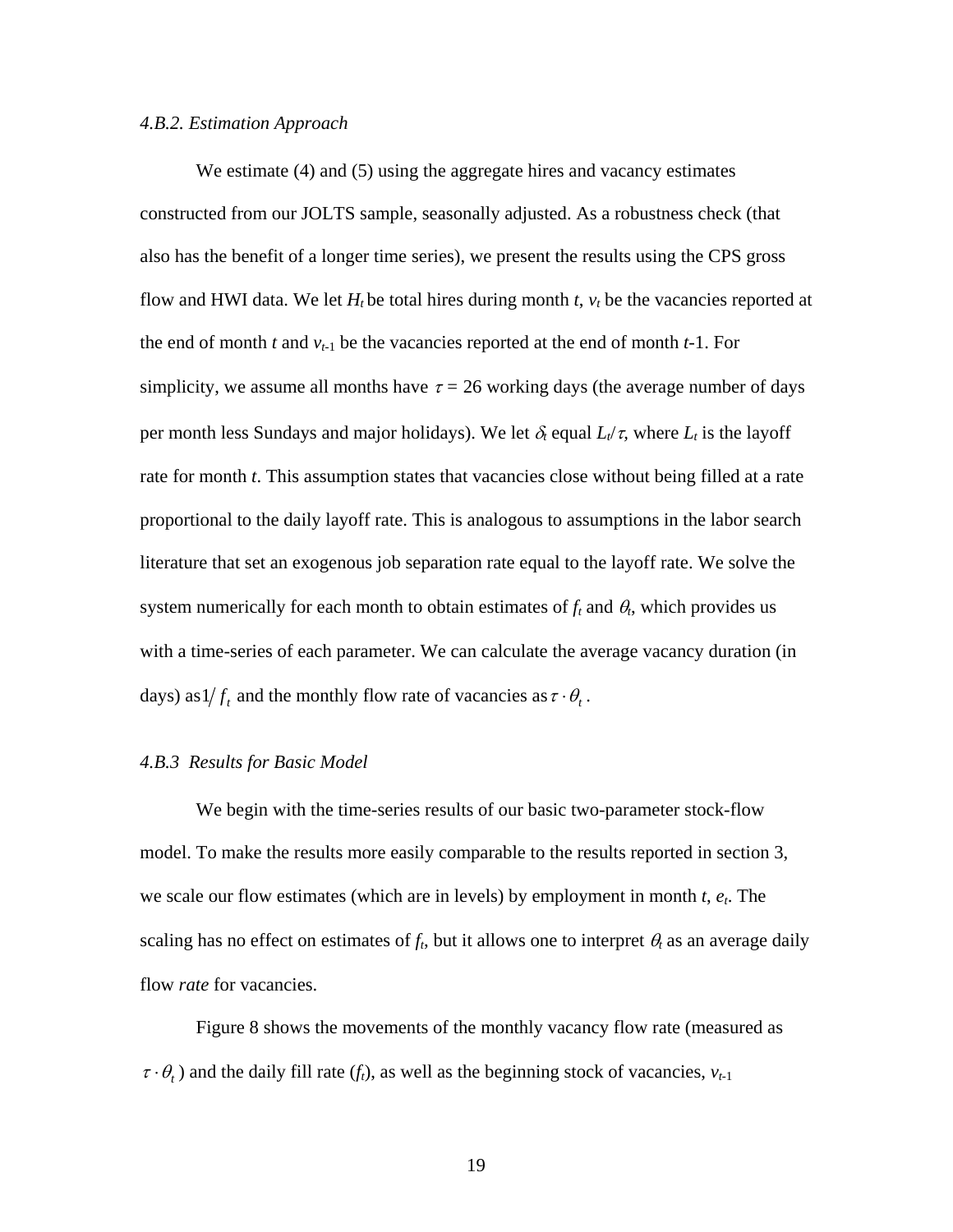<span id="page-20-0"></span>(measured directly from the JOLTS data). The top row of Table 3 reports that the flow of vacancies average 3.4 percent of employment (compared to the stock's average of 2.4 percent), while the fill rate averages 5.5 percent of the previous day's stock. In the data, the stock of vacancies exhibit much greater cyclical movement than hires (see Figure 1). The results from the basic model suggest that the flow of vacancies is much less volatile than their stock, and that movements in the daily job-filling rate seem to account for much of the observed cyclical movement in the vacancy stock. We explore the contribution of each to the movements in hires and vacancies in counterfactual exercises below. During the 2001 recession, the job-filling rate rises from its low of 4.4 percent to a peak of 6.2 percent in mid-2002, and remains relatively high through the remainder of the period. This coincides with the relatively sharp, persistent decline in the vacancy stock, and represents a decrease in average vacancy duration from 23 days to 16 days.

 Both as a robustness check and to better gauge the cyclical movements in these parameters, we re-estimate the model using our adjusted CPS gross flows from Shimer  $(2005b)$  and adjusted Help Wanted Index data. $<sup>9</sup>$  $<sup>9</sup>$  $<sup>9</sup>$  The results are in Figure 9. For the</sup> longer time series, the striking pattern is the substantial variation in the job-filling rate, which increases considerably around cyclical downturns. Moreover, the variation in the job-filling rate is much greater than the variation in vacancy flows (the coefficient of variation for the job-filling rate is 0.56, compared to 0.05 for the vacancy flow rate). In terms of the overlap period with JOLTS, the patterns are also broadly similar, though there are some subtle but potentially important differences in the variation in the fill rates during the overlap period. With the JOLTS data, the fill rate rises substantially during the

 $\overline{a}$ 

<sup>&</sup>lt;sup>9</sup> For the CPS data, we only use 1976 forward because of limitations to the availability of separations data. We need the latter to get an estimate of  $\delta$ , and specifically use the employment-to-unemployment flow, divided by employment, and divided again by  $\tau$ .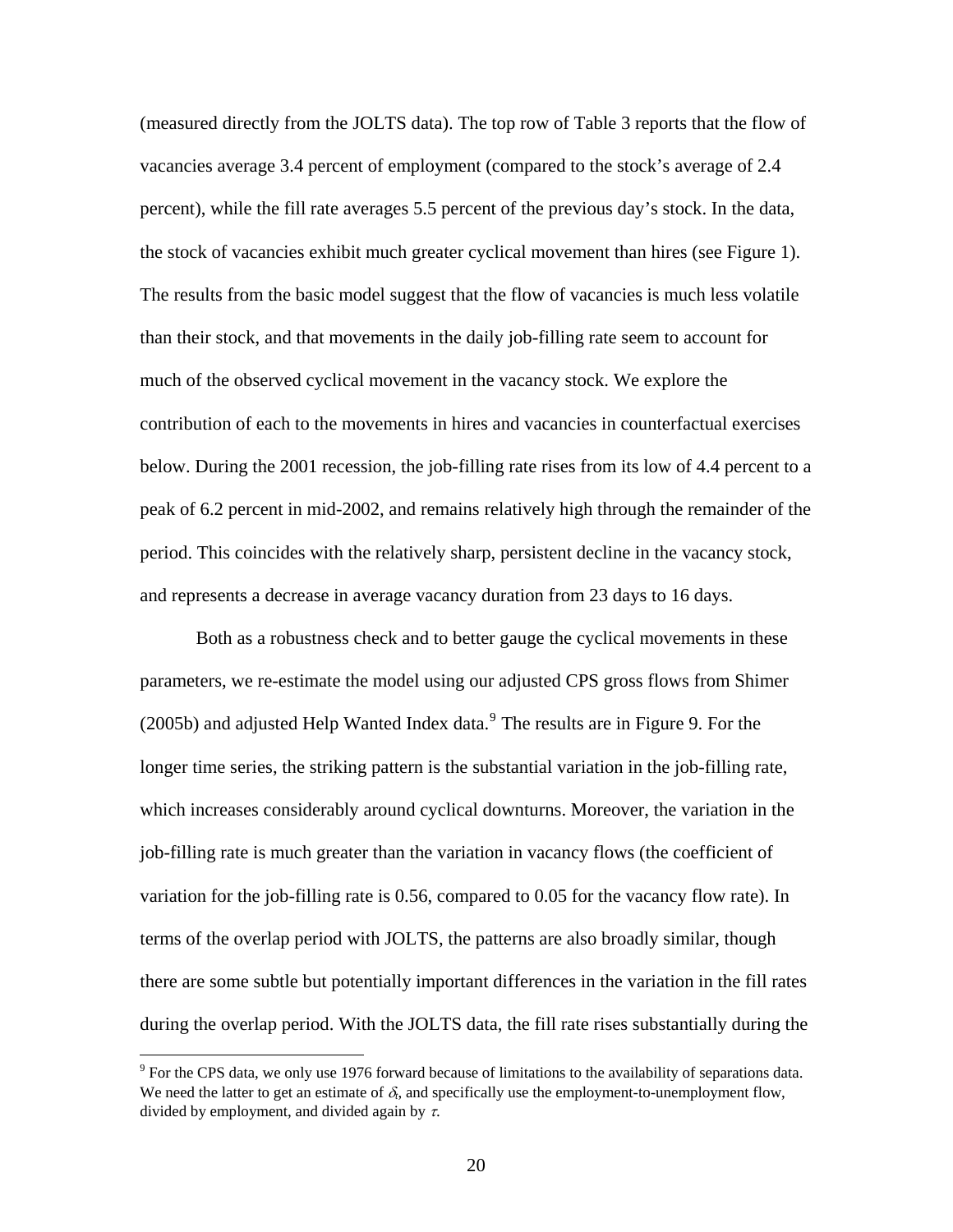recession but remains high throughout the post 2001 period. For the HWI data, the fill rate also rises during the recession but peaks during the recession. Moreover, the fill rate using HWI begins to fall noticeably in 2004, while the JOLTS fill rate remains high during this period—Figure 4 illustrates similar patterns across the data with the vacancy yield. This implies that, depending on the survey studied, cyclical increases in the jobfilling rate have may high or low persistence.

 In section 3, we documented considerable variation in the use and yield of vacancies across industries and establishment size. The remainder of Table 3 presents estimates for the basic stock-flow model for these categories. Again, there is considerable variation across industries and size. The model suggests that Resources, Construction and Retail Trade, i.e., the industries with the highest worker turnover and lowest incidence of vacancies, have the highest vacancy flow and job-filling rates. Industries with the lowest flows and highest use of vacancies, Government and Education & Health, have the lowest rates of both. Across size classes, the vacancy flow and job filling-rates both tend to decrease with establishment size.

### *4.C.1 Extending the Basic Model: Allowing Hiring Without A Vacancy*

 Equations (4) and (5) tacitly assume that all hires must come from an active recruitment process that involves a vacancy. In reality, hires often occur through social networking or other informal methods that do not necessarily involve active recruitment, or even a current job opening—many firms will create a position if a good enough worker comes along. Furthermore, our evidence above suggests that such hiring practices may play a significant role in the observed increase in the vacancy yield with establishment growth. Consequently, one extension of our model we explore allows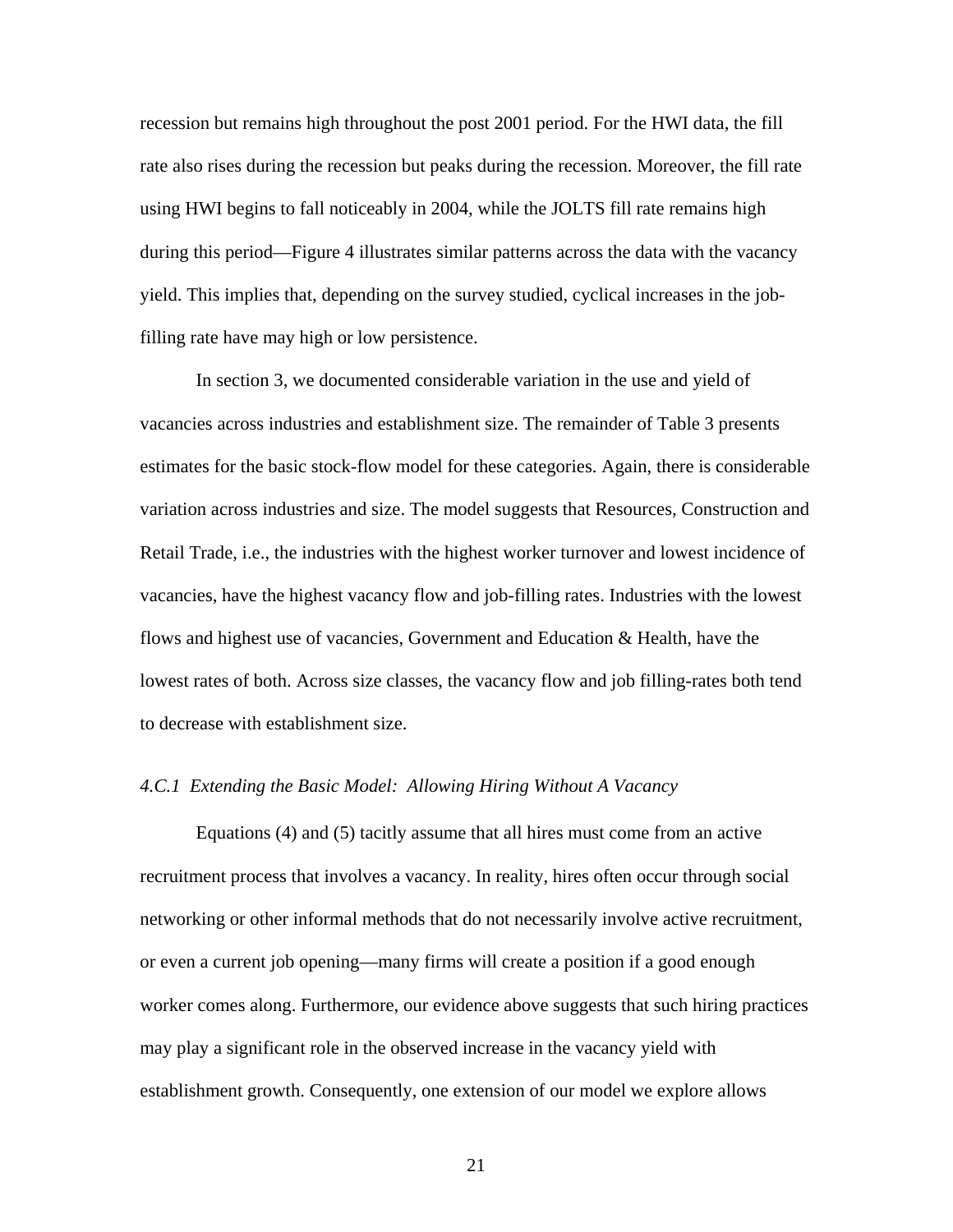<span id="page-22-0"></span>establishments to hire without active recruitment. In other words, a hire occurs for a position where there was never a vacancy created. We define  $\eta_t$  as the average daily flow of hires without active recruitment during month  $t^{10}$  $t^{10}$  $t^{10}$ . The addition of  $\eta_t$  makes the basic model, in its current specification, underidentified. Further, the notion of such hires represents a significant departure from the standard assumptions of the search and matching literature, so there is little guidance on how to specify them. Accordingly, we discuss a range of alternatives for these hires within our extended model specification.

The additional information we bring to bear follows from empirical findings. Recall that most establishments report no vacancies and that these establishments account for 42 percent of all hires. Consequently, we introduce heterogeneity into our model along this dimension by assuming that establishments that begin the month with no vacancies have different vacancy flow rates  $(\theta_t)$  during the month from those who begin with at least one vacancy reported.<sup>[11](#page-22-0)</sup>

In particular, let  $\theta_t^P$  be the average daily vacancy flow for those who begin the month with at least one reported vacancy, and let  $\theta_t^0$  be the flow for those who begin the month with no reported vacancy. Let  $H_t^P$  and  $H_t^0$  be the cumulative flows of hires during month *t* for establishments with  $v_{t-1} > 0$  and  $v_{t-1} = 0$ , respectively. Finally, let  $v_t^P$  and  $v_t^0$  be the stock of vacancies at the end of month t for establishments with  $v_{t-1} > 0$  and  $v_{t-1} = 0$ ,

 $\overline{a}$ 

 $10$  Note that it is not feasible with the information available to separately identify a flow of contacts without a vacancy and the rate at which these contacts get hired, so we identify only their product (i.e., the resulting hire).

<sup>&</sup>lt;sup>11</sup>Note that we could instead have introduced heterogeneity into the model via differing fill rates ( $f$ ) or differing hires flows without a vacancy  $(\eta)$ . We experimented with such models and found (in results not reported here) that the nonlinearities in the model and the way in which these parameters enter the model make it difficult to solve such specifications numerically. An alternative approach would be to allow heterogeneity in all three parameters simultaneously, which would require a further expansion of the model. We hope to explore this approach in future research.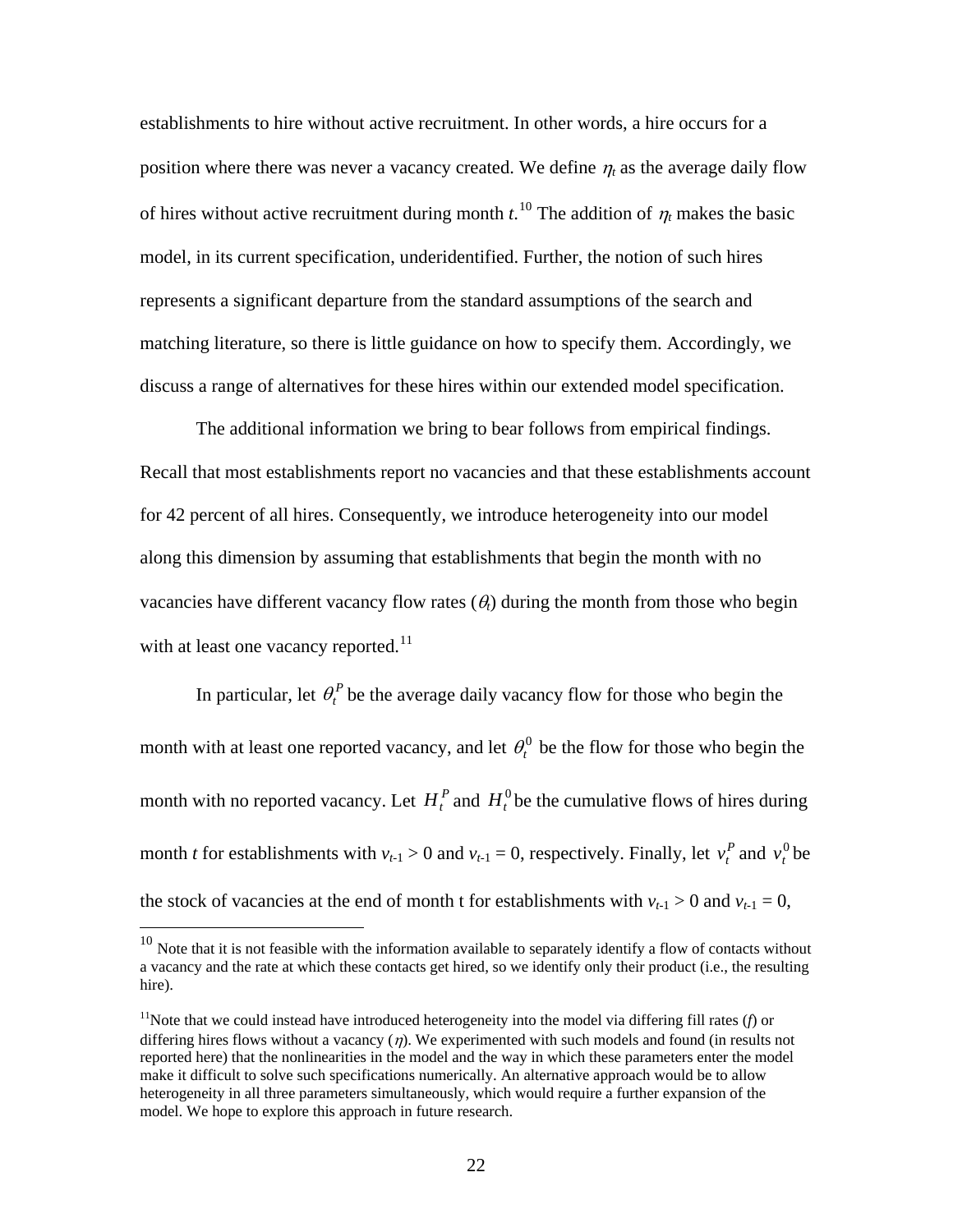<span id="page-23-0"></span>respectively. Then, for establishments with a positive stock of vacancies at the end of month *t*-1, equations (4) and (5) become

(4a) 
$$
v_t^P = (1 - f_t - \delta_t)^{\tau} v_{t-1}^P + \theta_t^P \sum_{s=1}^{\tau} (1 - f_t - \delta_t)^{s-1}
$$
, and

(5a) 
$$
H_t^P = f_t v_{t-1}^P \sum_{s=1}^{\tau} (1 - f_t - \delta_t)^{s-1} + f_t \theta_t^P \sum_{s=1}^{\tau} (\tau - s)(1 - f_t - \delta_t)^{s-1} + \tau (1 - \rho_t^0) \eta_t
$$

where  $\rho_t^0$  denotes the share of hires without active recruitment that occur at establishments with  $v_{t-1} = 0$ . For establishments with no vacancy reported at the end of  $t$ -1, equations (4) and (5) simplify to

(6) 
$$
v_t^0 = \theta_t^0 \sum_{s=1}^{\tau} (1 - f_t - \delta_t)^{s-1}
$$
, and

(7) 
$$
H_t^0 = f_t \theta_t^0 \sum_{s=1}^{\tau} (\tau - s)(1 - f_t - \delta_t)^{s-1} + \tau \rho_t^0 \eta_t.
$$

We can aggregate equations (4a) and (6), and (5a) and (7), respectively, to yield:

(4b) 
$$
v_t = (1 - f_t - \delta_t)^{r} v_{t-1} + \theta_t \sum_{s=1}^{r} (1 - f_t - \delta_t)^{s-1}
$$

 $\overline{a}$ 

(5b) 
$$
H_t = f_t v_{t-1} \sum_{s=1}^{\tau} (1 - f_t - \delta_t)^{s-1} + f_t \theta_t \sum_{s=1}^{\tau} (\tau - s)(1 - f_t - \delta_t)^{s-1} + \tau \eta_t
$$

where  $\theta_t = \theta_t^P + \theta_t^0$  and  $v_t = v_t^P + v_t^0$ . By construction,  $v_{t-1}^P = v_{t-1}$  and  $v_{t-1}^0 = 0$ .  $\theta_t = \theta_t^P + \theta_t^0$  and  $v_t = v_t^P + v_t^0$  $v_t = v_t^P + v_t^0$ . By construction,  $v_{t-1}^P = v_{t-1}$  and  $v_{t-1}^0 = 0$ 

 Equations (4b) and (5b) are identical in structure to (4) and (5) from the basic model, save for the introduction of  $\tau\eta_t$ . The system (4b), (5b), (6) and (7) is a system of four equations in five unknowns:  $f_t$ ,  $\theta_t$ ,  $\theta_t^0$ ,  $\eta_t$ , and  $\rho_t^0$ . <sup>[12](#page-23-0)</sup> To close the model we require an additional identifying assumption about the hires without a vacancy. It seems plausible that the propensity of such hires varies intrinsically across establishments. For evidence

<sup>&</sup>lt;sup>12</sup> The system (4a), (5a), (6) and (7) is an equivalent system. We use the system (4b), (5b), (6) and (7) since (4b) and (5b) closely resemble (4) and (5) and numerically we have found it easier to solve this latter system.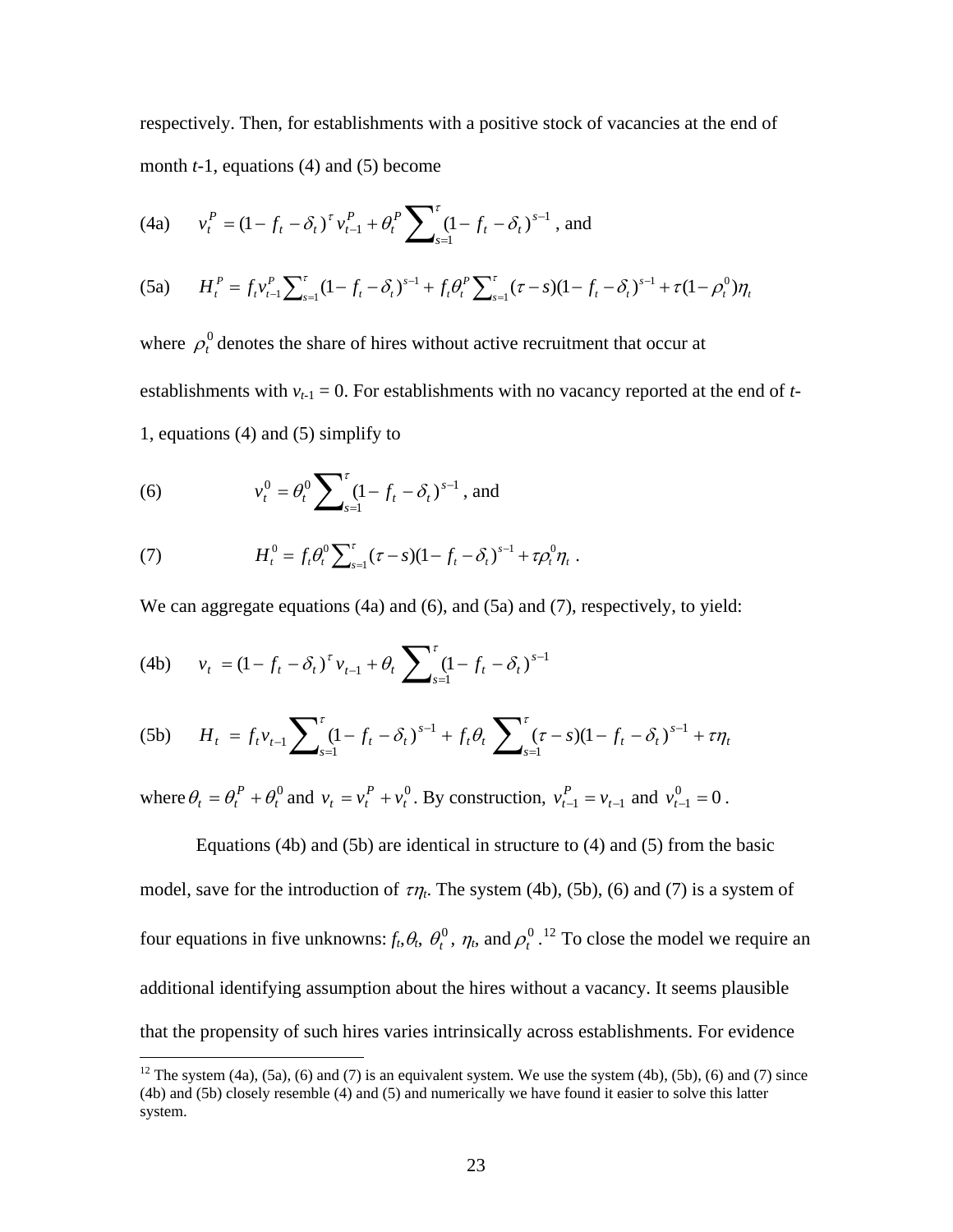in support of this, return to Figure 6, which shows the probability of a vacancy as a function of employment growth. The inclusion of establishment fixed effects greatly alters this function, suggesting that some establishments regularly post vacancies, while others regularly do not. Yet, accounting for establishment fixed effects in the hires and vacancy yield relations to growth does little to alter their patterns. Accordingly, we consider different propensities of hiring without a vacancy via variations in  $\rho_t^0$ . For our estimation here, however, we proceed with  $\rho_t^0 = 1$ , which implies that establishments with  $v_{t-1} = 0$  are the only ones who hire without a vacancy. Figure 10 illustrates why we assume such an extreme value. As we increase  $\rho_t^0$ , the values of  $f_t$  and  $\theta_t$  also increase, but  $\eta_t$  decreases sharply, implying a greater share of such hires. Further,  $\rho^0 = 0.5$  yields the implausible result that most hires (81 percent) occur without active recruitment. Given the difficulty of formalizing the process for these types of hires (we are essentially trying to put structure on the unobserved heterogeneity of an unobserved variable), an assumption of  $\rho_t^0 = 1$  proves useful because it provides us a lower-bound estimate of one of our main empirical findings: that hiring without active recruiting represents a common occurrence in the labor market matching process.

### *4.C.2 Results for Extended Model*

 The results from our expanded stock-flow model are below. We again estimate the model for the aggregate time-series and for the industry and size cross-sections, though the need to use estimates tabulated from microdata precludes us from using the CPS and HWI data. We tabulate estimates of  $H_t$ ,  $v_t$ , and  $v_{t-1}$ , as well as  $v_t^0$  and  $H_t^0$ , directly from the JOLTS microdata. Remember that the latter are calculated from the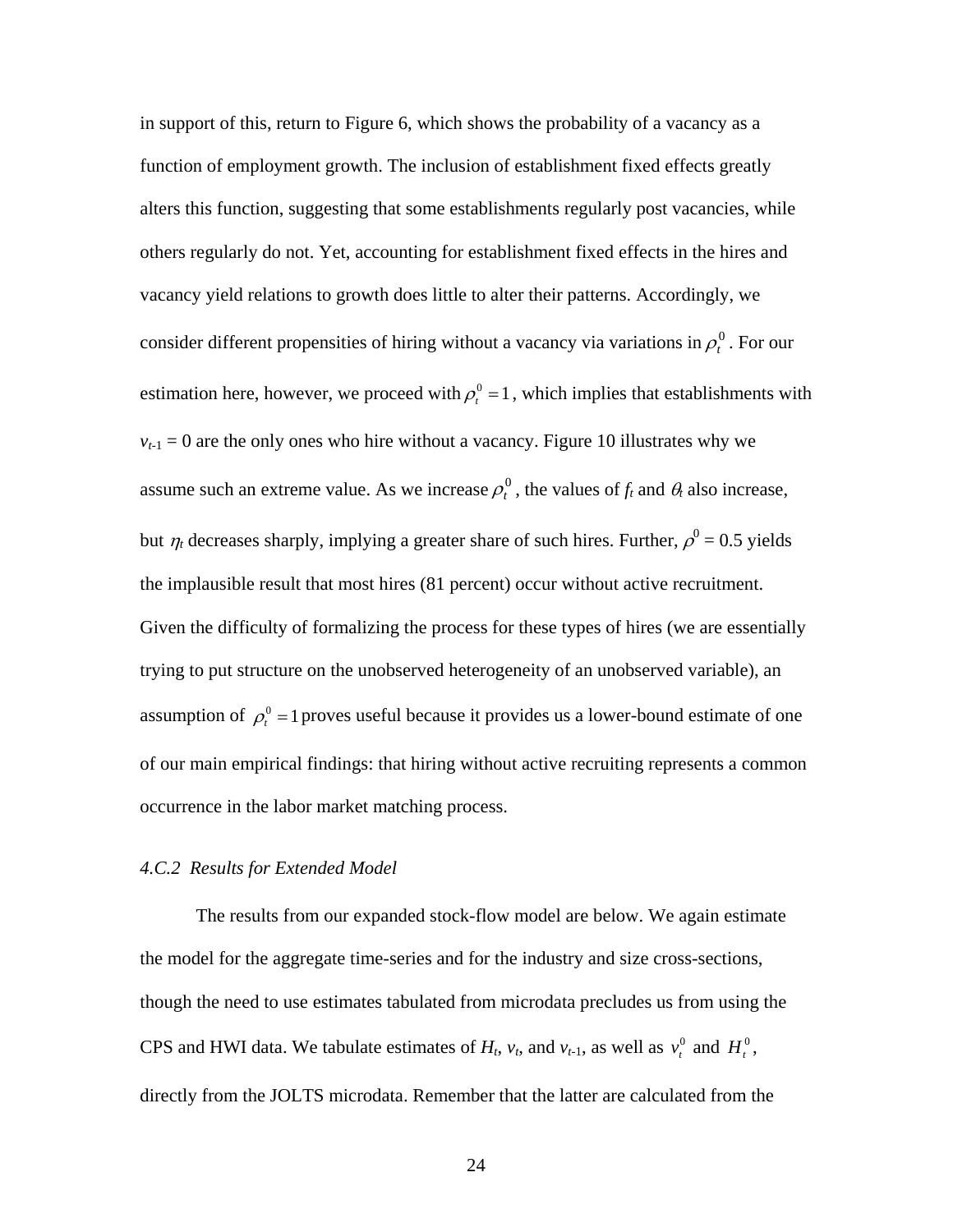subset of observations with  $v_{t-1} = 0$ . Our model provides estimates of  $\theta_t$  and  $\theta_t^0$  which in  $turn$  yield an estimate of  $\theta_t^P$ .

 Time-series and cross-section results for our expanded model are in Figure 11 and Table 4, respectively. On average, vacancy flow rates for those who had a reported vacancy (2.7 percent) are considerably higher than for those who did not have a reported vacancy (1.4 percent), implying that establishments who begin the period without a vacancy are less likely to post one during the subsequent month. The mean job-filling rate is lower in the expanded model (3.3 percent), leading to a higher mean duration rate (30 days). Surprisingly, even though we account for the intra-month flow of vacancies, introduce heterogeneity in vacancy use, and make the extreme assumption of  $\rho_t^0 = 1$ , the monthly rate of hires without a vacancy  $(\tau \cdot \eta_t)$  averages 1.2 percent of employment, representing 36 percent of all hires.

 In Figure 11, vacancy flow rates for both types of firms drop slightly during the 2001 recession and gradually increases starting in mid-2003. The job-filling rate increases during the 2001 recession, but is less volatile than in the basic model. Finally, hiring without a vacancy exhibits only modest variation over our sample period, and no clear cyclical pattern emerges.

 The results for the expanded model by industry and establishment size are in Table 4. The expanded model does particularly well in highlighting the differences in recruitment across these categories. For example, high turnover industries such as Resources, Construction, Retail, and Leisure and Hospitality still tend to have higher fill rates, but the disparity is considerably less. These industries also tend to have high vacancy flow rates, regardless of whether a vacancy was reported at the end of the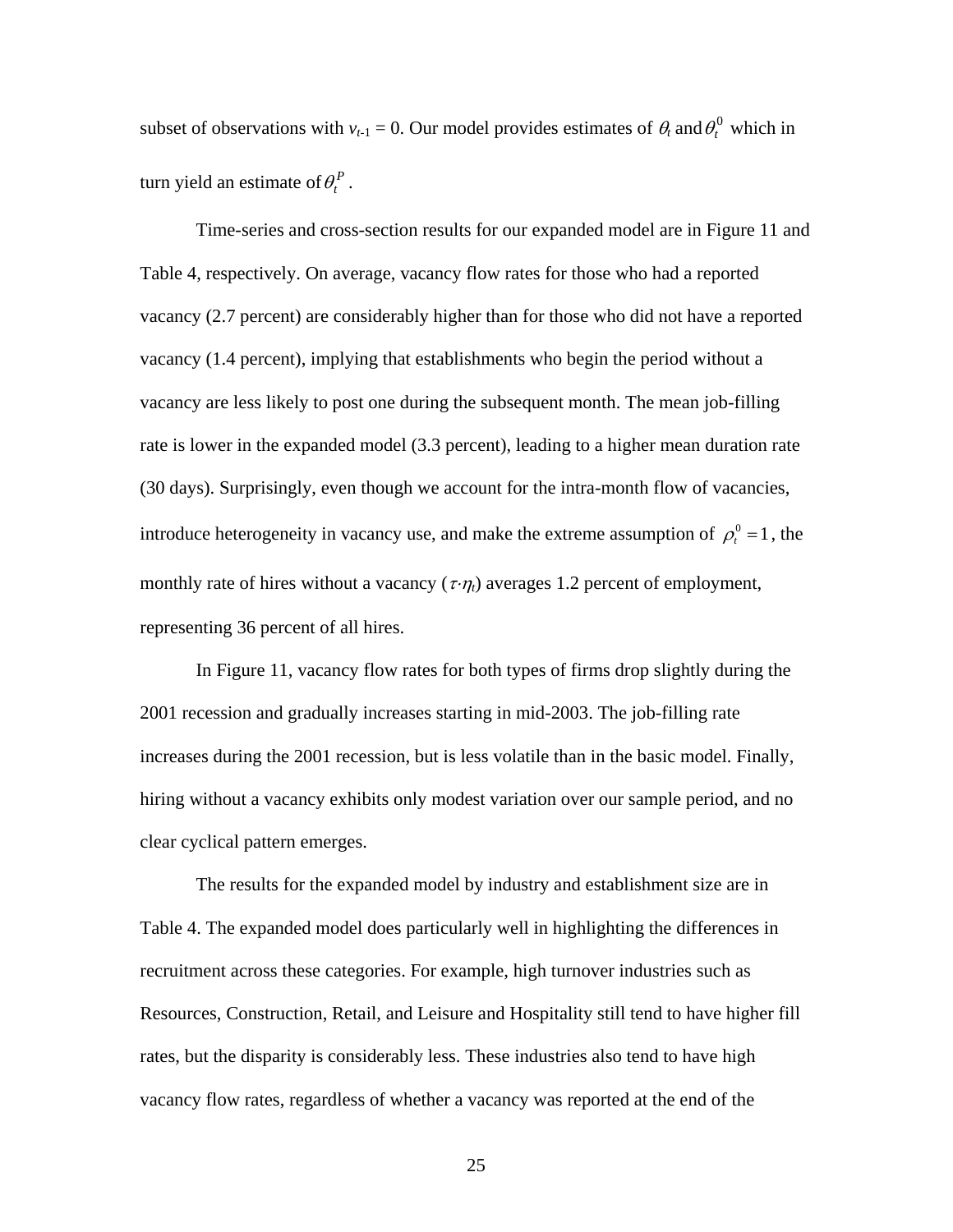<span id="page-26-0"></span>previous month. The most notable variation across industries, though, is in the rates of hiring without a vacancy. High-turnover industries have the highest rates of such hires, while industries such as Government, Health  $&$  Education, and Information have the lowest. Similarly, Resources and Construction tend to have the highest *shares* of their hires come from without a vacancy (59 and 58 percent, respectively), while Government and Health & Education have the lowest shares of such hires (17 and 22 percent, respectively). This further reinforces the notion that different sectors use vacancies as a recruitment tool in very different ways, and that hiring without active recruitment is an important part of the matching process. The evidence also suggests that the degree to which an establishment uses a vacancy to attract workers is decreasing in the amount of turnover its industry regularly incurs.

 Across size classes, the job-filling rate decreases somewhat with size, but not nearly as much as the basic model implied. Vacancy flow rates among establishments with  $v_{t-1} > 0$  decreases with size in a similar manner to the vacancy flow rate in the basic model, but the flow rate among establishments with  $v_{t-1} = 0$  appears to be independent of size. Hires without a vacancy as well as their share of total hires, however, both decrease significantly with establishment size.

 As a final study of our extended model, we explore an alternative version that allows heterogeneity in both job-filling and vacancy flow rates but ignores the possibility of hiring without a vacancy.<sup>[13](#page-26-0)</sup> This version is identical to the system  $(4a)$ ,  $(5a)$ ,  $(6)$  and (7) with  $f_t \in \{f_t^0, f_t^P\}$  and  $\eta_t = 0$ . To match the observed hires and vacancy patterns, this version of the model generates relatively higher job-filling and vacancy flow rates among

 $\overline{a}$ 

 $13$  We thank Eva Nagypal for suggesting this version of the extended model.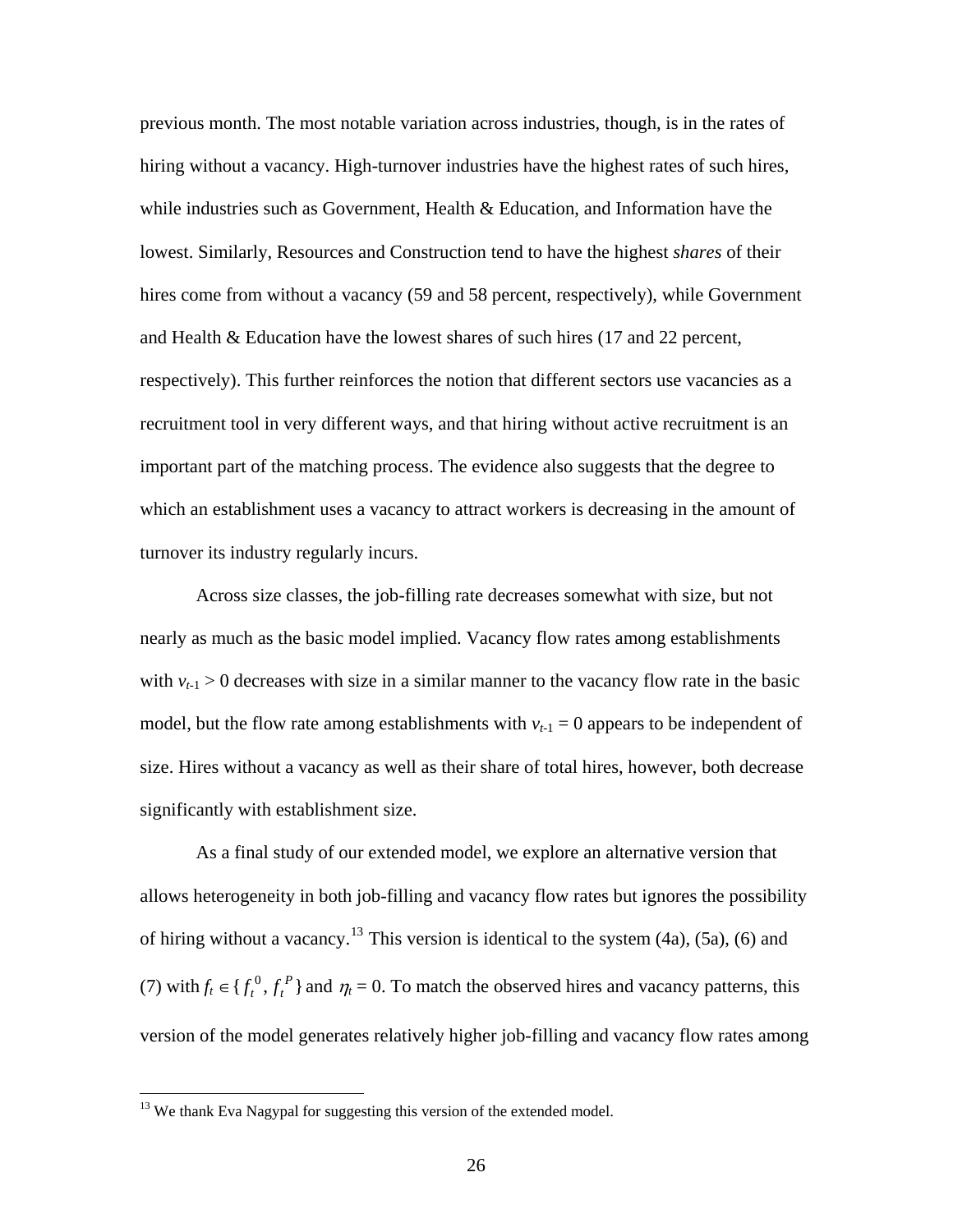establishments with  $v_{t-1} = 0$ . The job-filling and flow rates for this group are 16.0 percent and 3.9 percent, respectively, compared to 3.3 and 1.4 percent, respectively, for establishments with  $v_{t-1} > 0$ . Establishments that start with no vacancies empirically still tend to have considerable hires. When we disallow hiring without any vacancies, these establishments require vacancies both generated and filled at much higher rates to match this observation. Whether such high rates at these establishments seem plausible is open question. Given our evidence in Table 2, particularly the evidence suggesting lumpy adjustments within high-turnover, high-yield industries, we tend to think they are not. In future work, though, we hope to delve deeper into the industry and time-series results to better compare the two versions of the extended model.

#### *4.D Counterfactuals*

 The time-series results of both our basic and expanded models suggest that the job-filling rate, vacancy flows, and hiring without a vacancy all play some role in accounting for the cyclical behavior of hires and vacancies. In this section, we perform some counterfactual exercises to isolate the movements in hires and vacancy rates due solely to movements in each parameter.

 Our approach is straightforward. For each of the three model estimations above (basic model with JOLTS data, basic model with CPS and HWI data, and expanded model with JOLTS data), we take our parameter estimates from the previous section. We then obtain predicted estimates of  $v_t$  and  $h_t$  using equations (4) and (5) (or equations (4b) and (5b) for the expanded model) by allowing one parameter to vary over time while the other(s) remain fixed at their mean value. Thus, to get the effect of movements in the jobfilling rate on  $v_t$  and  $h_t$  in the basic model, we estimate (4) and (5) using the monthly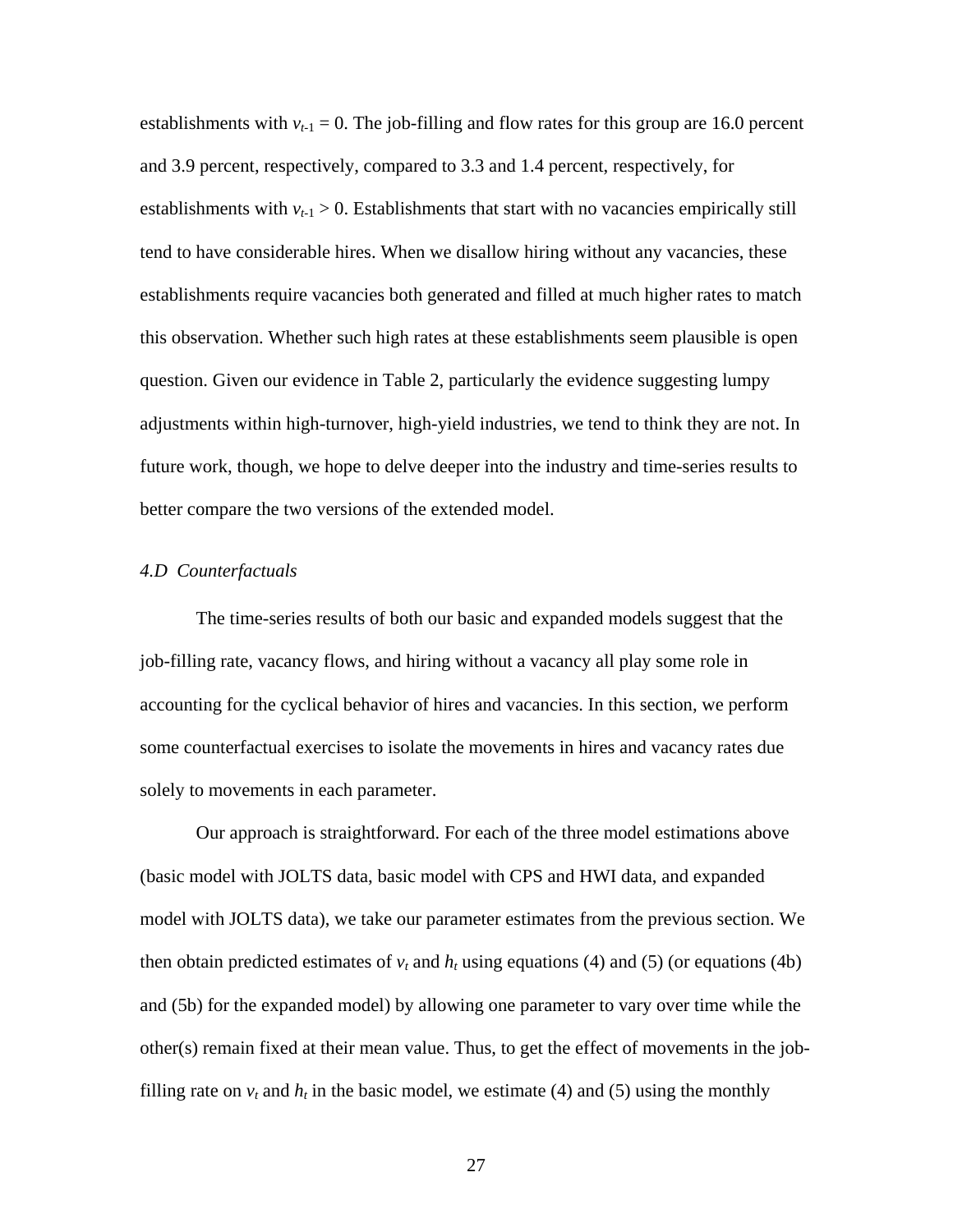values of  $f_t$  with  $\theta$  fixed at the mean of its monthly estimates. To get the effect of movements in the job-filling rate on  $v_t$  and  $h_t$  in the expanded model, we estimate (4b) and (5b) using the monthly values of  $f_t$  with  $\theta$  and  $\eta$  fixed at the means of their monthly estimates, and so on.

 Our results are in Figures 12-14. Figure 12 depicts the results of our exercise for the basic model using the JOLTS data. The results suggest that movements in the jobfilling rate account for much of the cyclical movements in both hires and vacancies. Ignoring movements in the fill rate (so that only movements in the vacancy flow rate matter) tends to overpredict the volatility of hires and underpredict the volatility of vacancies, particularly during the 2001 recession. Regressions of actual on predicted rates imply that movements in the fill rate account for 83 percent of the variation in hires and 87 percent of the variation in vacancies. Movements in the vacancy flow rate account for 69 and 75 percent, respectively.

 Figure 13 presents the results of our counterfactual exercise for the basic model using the CPS and HWI data. The different data and longer time-series produce nearly identical results, with one notable difference. Movements in the job-filling rate alone continue to predict hires and vacancies well, but movements in the vacancy flow rate alone tend to substantially overpredict the cyclicality of hires and underpredict the cyclicality of vacancies. In fact, fixing the job-filling rate predicts an essentially acyclical vacancy rate. Regressions of actual on predicted values with these data imply that movements in the fill rate account for 46 percent of the variation in hires and 91 percent of the variation in vacancies. Movements in the vacancy flow rate account for almost none (0.2 percent) of the variation in hires and 11 percent of the variation in vacancies.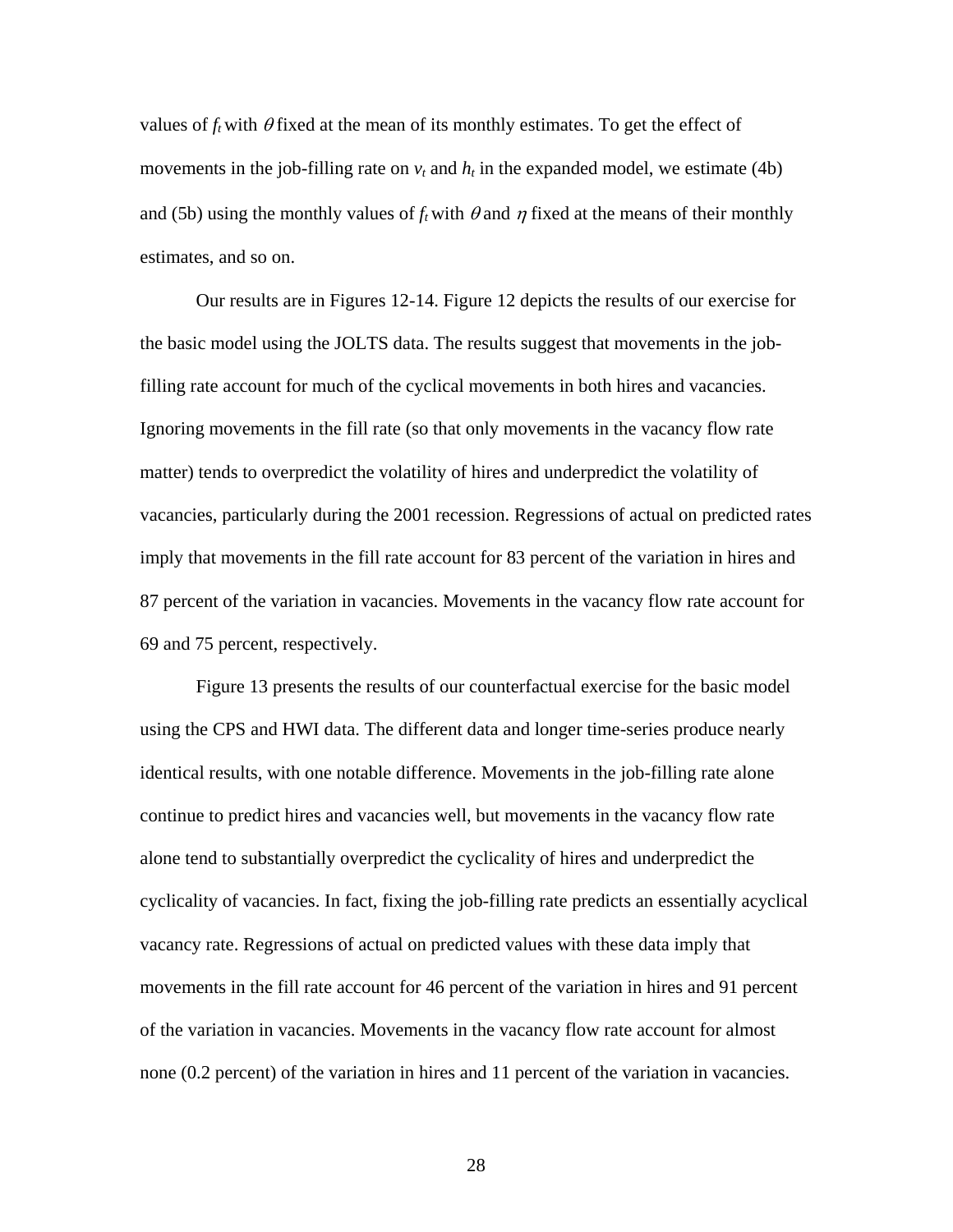Figure 14 presents the results for the expanded model using the JOLTS data. The job-filling rate continues to predict hires and vacancies relatively well. Relative to the basic model, the prediction power of movements in vacancy flows improves considerably. In addition, movements in hires without a vacancy also do well in predicting the variation in hires and vacancies. In regressions of actual on predicted values, movements in each account for 58-68 percent of the variation in hires, and 84-93 percent of the variation in vacancies, with movements in hires without a vacancy representing the upper end of each range.

 Overall, the counterfactual exercises suggest a prominent role for the job-filling rate in explaining the cyclical behavior of hires and vacancies. Yet, when one accounts for the fact that many hires come without actively recruiting, all three parameters—the fill rate, the vacancy flow rate, and the rate of hires without a vacancy—play comparable roles in accounting for cyclical movements in hires and vacancies.

### *4.E Accounting for micro patterns in vacancy yield*

 One of the most novel aspects of studying hiring and vacancy behavior with the JOLTS data is our ability to study their patterns at the establishment-level, particularly when we relate these patterns to variations in establishment growth. In section 3, we showed highly nonlinear but increasing relationships of hires, vacancies, and the vacancy yield to growth. These relationships generally prove robust to controlling for establishment fixed effects, and in the case of the vacancy yield, cannot simply be the result of time-aggregation in the data. Consequently, we estimate our stock-flow model using hires and vacancy data tabulated from pooled JOLTS microdata for detailed growth rate intervals. These intervals are identical to those used to the empirical analysis. We use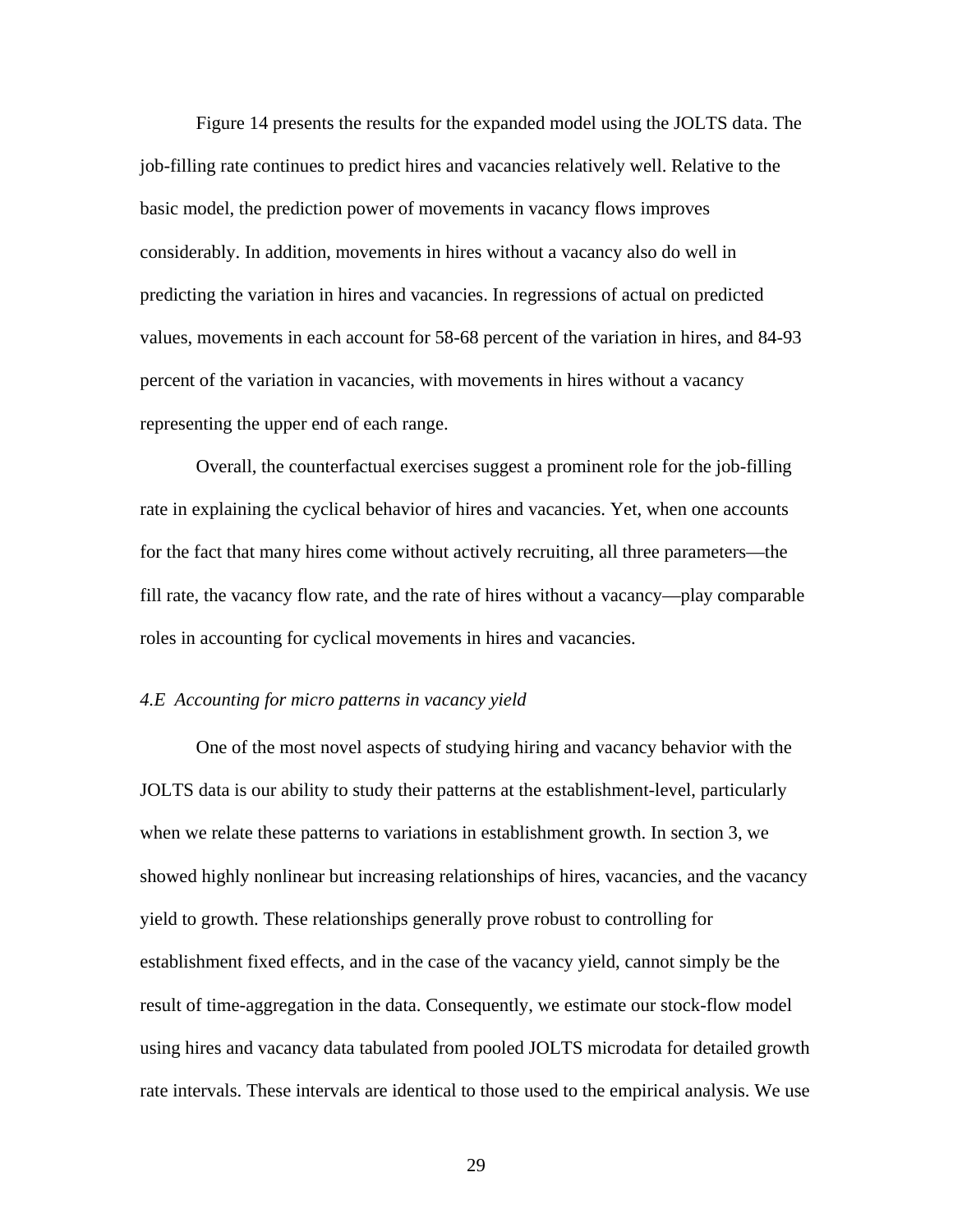current and lagged observations of each establishment (where the growth rate in the current month determines which growth rate interval the observation goes into) to obtain  $H_t$ ,  $v_t$ , and  $v_{t-1}$ . We use these estimates to estimate pooled average values of  $f_t$  and  $\theta_t$  for each growth rate interval. For the expanded model, we estimate  $v_t^0$  and  $H_t^0$  using the subset of observations with  $v_{t-1} = 0$  within each interval.

 The underlying conceptual model for this cross-section postulates that structural heterogeneity exists within the joint distribution of  $f$  and  $\theta$  at the micro level. Specifically, suppose that firms receive systematically different draws from this joint distribution. This would create a distribution of employment growth across establishments. Using our stock-flow model, we can recover estimates of the average *f*  and  $\theta$  draws within each growth rate interval. In this respect, we are not positing a causal relationship between net growth and our model parameters, but rather an equilibrium relationship across a distribution of growth rates that emerges from a model with an underlying distribution of structural heterogeneity.

 Figure 15 illustrates our estimates across establishment growth rates using the basic model. We present the daily fill rate, the monthly vacancy flow rate, and the layoff rate (obtained directly from the data and defined in the model as  $\tau \cdot \delta_t$ ). We show the layoff rate to highlight its strong declining relation to establishment growth. Both the fill rate and the vacancy flow rate increase nonlinearly with growth, with essentially flat rates among contracting establishments that decline somewhat near zero-growth and then rise sharply for expanding establishments. The increase for the vacancy flow rate and the jobfilling rate are similar, and are comparable to the empirically observed increase in the hires rate. Overall, the basic stock-flow model suggests that the observed increase in the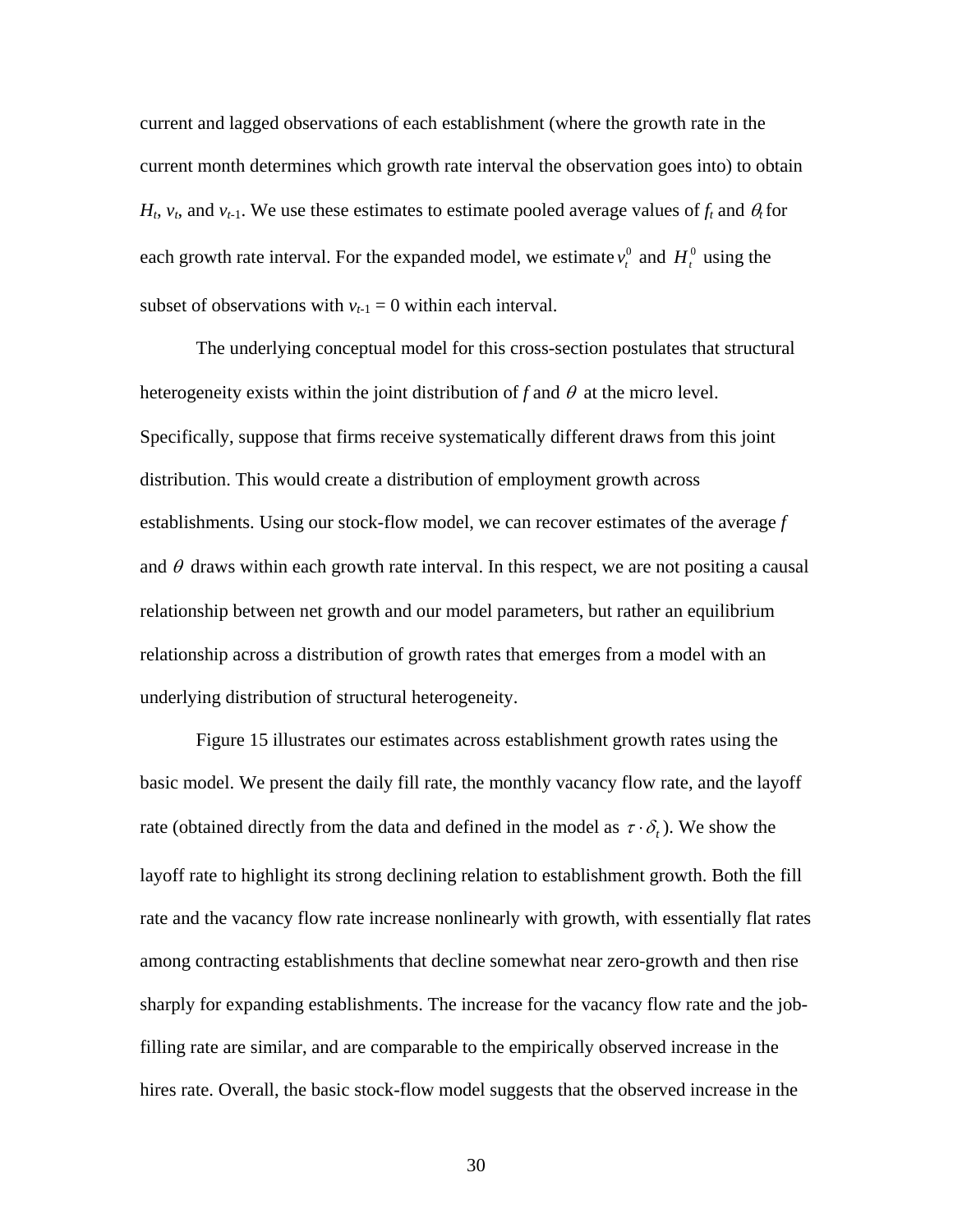vacancy yield with growth (Figure 7) stems from both an increase in vacancy flows as well as a sharp decline in vacancy durations.

 Figure 17 illustrates the expanded model results over establishment growth rate intervals. The results are similar to the basic model in that all parameters increase nonlinearly with growth, remaining essentially constant for contracting establishments, declining for zero-growth establishments, and then increasing considerably for expanding establishments. The vacancy flow rate for establishments with  $v_{t-1} > 0$  exhibits the greatest increase with growth among expanding establishments, while the vacancy flow rate for establishments with  $v_{t-1} = 0$  as well as the rate of hires without a vacancy increase at roughly the same rate.

#### **5. Concluding Remarks**

 This paper makes a critical examination of the behavior of hiring and vacancies at the micro level. We use a new representative survey of establishment data, the JOLTS, supported by aggregate data sources used in previous research, to study patterns of worker recruitment at both the aggregate and micro levels. We also introduce the concept of the vacancy yield, i.e., the measure of success a vacancy has in creating a hire. We find the vacancy yield to be countercyclical, consistent with standard labor market search theory. Across industries and establishment size, we find large variations not only in vacancy yields, but also in the frequency of vacancies reported and in the propensity to hire without a vacancy. Finally, we find strong, nonlinear relationships between hires, vacancies, and the vacancy yield and establishment-level employment growth.

While one may expect such relations for vacancies or hires, it is peculiar for the vacancy yield, since theory implies it should be independent of growth. Consequently, we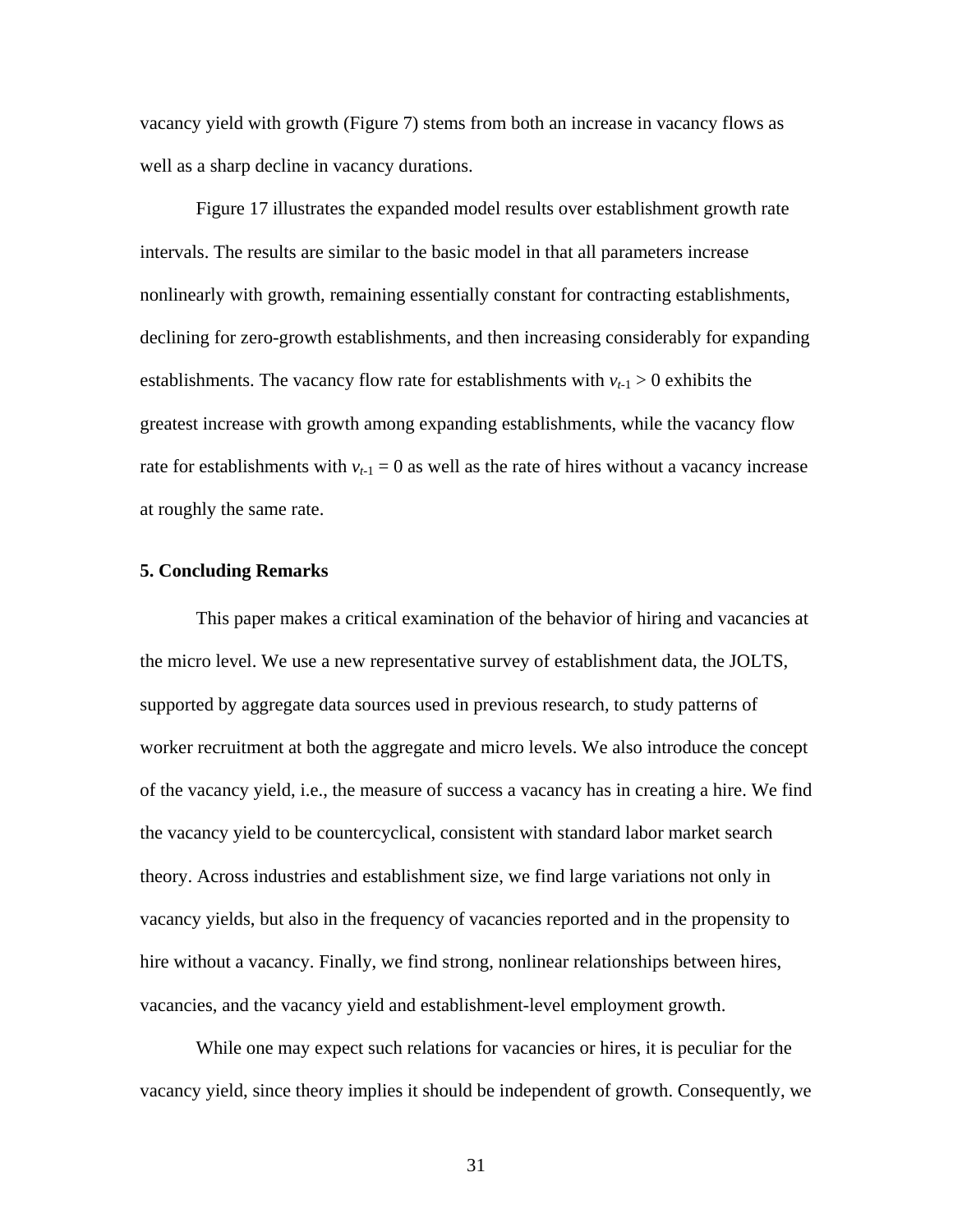develop a stock-flow model of vacancy posting and worker recruitment to quantify the effects of both time-aggregation and unobserved factors.

 Our basic model suggests that vacancy flows are considerably less volatile than vacancy stocks and that variations in the job-filling rate are countercyclical and account for much of the movements in hires, vacancies and (by construction) the vacancy yield. Our expanded model suggests that *at least* one-third of all hires come without active recruiting. This fraction varies widely by industry, with high-turnover industries tending to have a higher proportion of such hires. Accounting for these types of hires reduces the volatility of the job-filling rate and suggests a more equitable contribution of the fill rate, the vacancy flow rate, and the hires without a vacancy in accounting for the time-series variations in hires and vacancies. Lastly, our stock-flow model suggests highly nonlinear relations of the fill rate, the vacancy flow rate and hires without a vacancy to establishment-level growth that are comparable to the empirical relations of hires, vacancies, and the vacancy yield to growth. This suggests that an underlying structural heterogeneity in these parameters drive much of the empirical micro-relationships.

Overall, our findings raise a variety of questions about the standard approaches to modeling recruitment and search. The findings that a large fraction of hires come without active recruitment and that this fraction varies in both the time-series and cross section paint a much more complex picture than what current models of labor market matching capture. Nevertheless, our findings, particularly those for the vacancy yield, provide a framework for future work on labor market search and matching. Further, the stock-flow model we present provides a flexible platform for relating the theoretical behavior of hires and vacancies to the rich heterogeneity of their behavior observed in the microdata.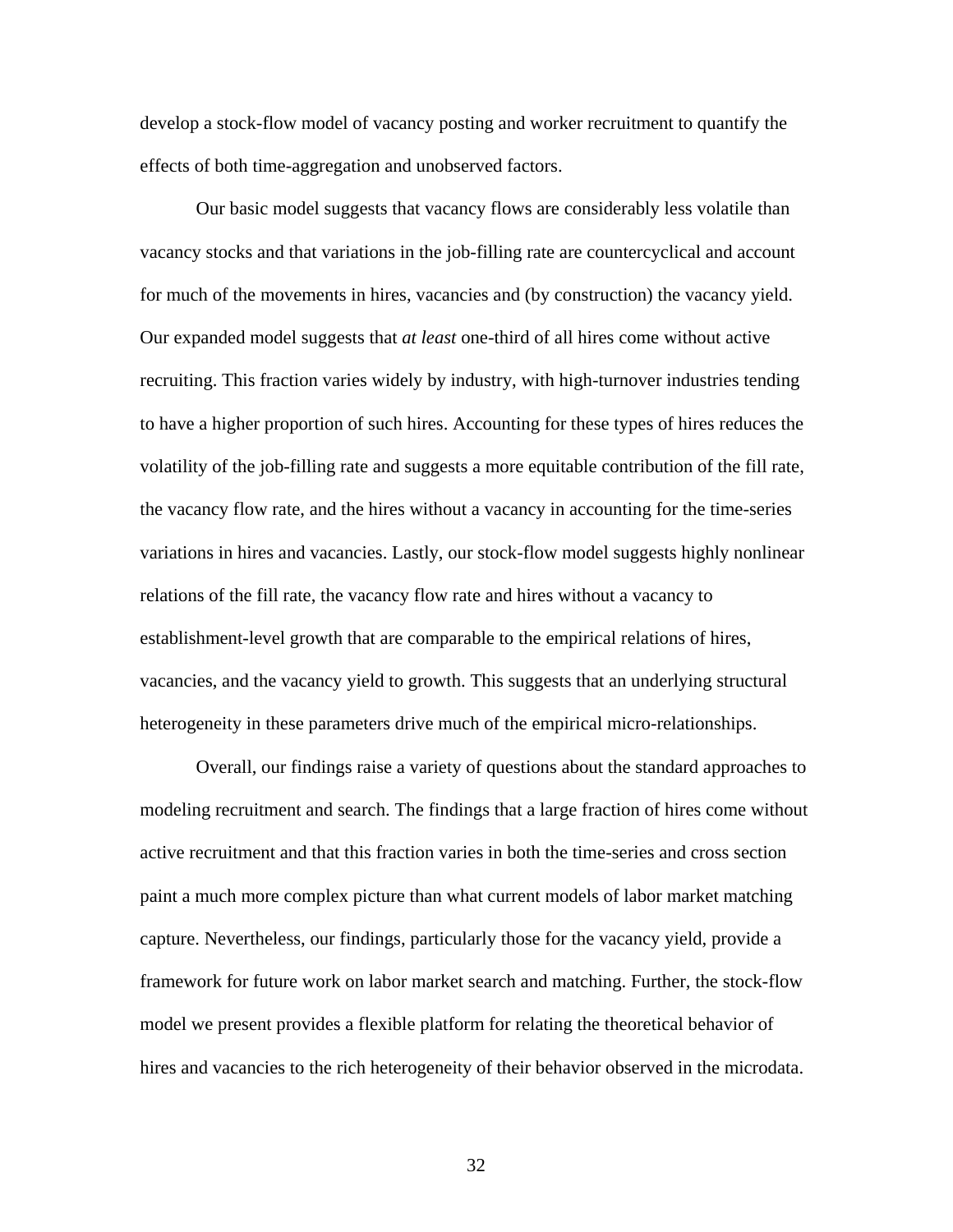### **References**

Abowd, John, Corbel, Patrick, and Kramarz, Francis, 1999. "The Entry and Exit of Workers and the Growth of Employment: An Analysis of French Establishments." *Review of Economic Statistics* 81(2): 170-187.

Abraham, Katherine, 1983. "Structural/Frictional vs. Deficient Demand Unemployment: Some New Evidence." *American Economic Review* 73(4): 708-724.

----------, 1987. "Help Wanted Advertising, Job Vacancies, and Unemployment." *Brookings Papers on Economic Activity*, 207-43.

Acemoglu, Daron and Shimer, Robert, 2000. "Wage and Technology Dispersion." *Review of Economic Studies* 67(4): 585-607.

Blanchard, Oliver J., and Diamond, Peter, 1989. "The Beveridge Curve." *Brookings Papers on Economic Activity*, Vol. 2: 1-60.

Burdett, Kenneth and Cunningham, Elizabeth, 1998. "Toward a Theory of Vacancies." *Journal of Labor Economics*, 16 (3): 445–478.

Burdett, Kenneth, and Mortensen, Dale T., 1998. "Wage Differentials, Employer Size, and Unemployment." *International Economic Review* 39(2): 257-73.

Coles, Melvin G., and Smith, Eric, 1996. "Cross-Section Estimation of the Matching Function: Evidence from England and Wales." *Economica* 63(2): 589-97.

Davis, Steven J., Faberman, R. Jason, and Haltiwanger, John, 2006. "The Flow Approach to Labor Markets: New Evidence and Micro-Macro Links." *Journal of Economic Perspectives*, 20(3): 3-24.

Davis, Steven J., John C. Haltiwanger, and Scott Schuh, *Job Creation and Destruction* (Cambridge, MA: MIT Press, 1996).

Faberman, R. Jason, 2005. "Studying the Labor Market with the Job Openings and Labor Turnover Survey." Bureau of Labor Statistics Working Paper No. 388.

Faberman, R. Jason, 2006. "Job Flows and the Recent Business Cycle: Not All 'Recoveries' are Created Equal." Bureau of Labor Statistics Working Paper No. 391.

Fallick, Bruce and Charles A. Fleischman, 2004. "Employer-to-Employer Flows in the U.S. Labor Market: The Complete Picture of Gross Worker Flows," Federal Reserve Board of Governors, mimeo.

Hall, Robert E., 2005a. "Job Loss, Job Finding, and Unemployment in the U.S. Economy over the Past Fifty Years," forthcoming, *2005 NBER Macroeconomics Annual*, Cambridge, MA: MIT Press.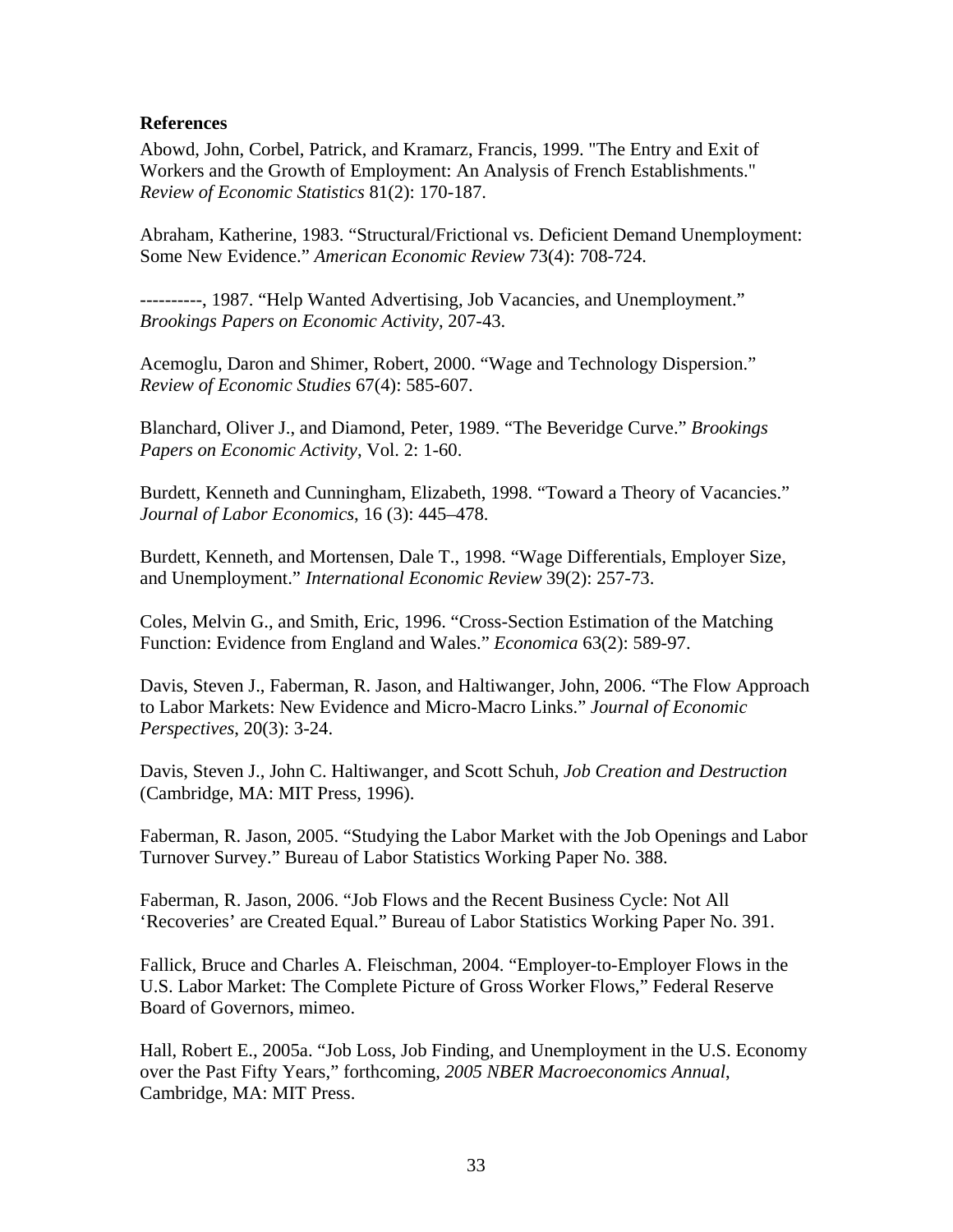----------, 2005b. "Employment Fluctuations with Equilibrium Wage Stickiness." *American Economic Review*, 95(1): 50-65.

Holzer, Harry J., 1994. "Job vacancy rates in the firm: An empirical analysis." *Economica* 61(1): 17-36.

Moen, Espen R., 1997. "Competitive Search Equilibrium." *Journal of Political Economy*, 105(2): 385-411.

Mortensen, Dale T., and Nagypal, Eva, 2006. "More on Unemployment and Vacancy Fluctuations." Northwestern University: mimeo.

Mortensen, Dale T., and Pissarides, Christopher A., 1994. "Job Creation and Job Destruction and the Theory of Unemployment." *Review of Economic Studies* 61(3): 397- 415.

----------, 1999. "New Developments in Models of Search in the Labor Market." in Orley Ashenfelter and David Card (eds.), Handbook of Labor Economics, Volume 3: 2567- 2628. Amsterdam: Elsevier Science.

Nagypal, Eva, 2005. "Labor Market Fluctuations, On-the-Job Search, and the Acceptance Curse." Northwestern University: mimeo.

Petrongolo, Barbara, and Pissarides, Christopher A., 2001. "Looking into the Black Box: A Survey of the Matching Function." *Journal of Economic Literature,* 39(3): 390–431.

Pissarides, Christopher A., 1985. "Short-Run Equilibrium Dynamics of Unemployment, Vacancies and Real Wages." *American Economic Review*, 75(4): 676-90.

Rogerson, Richard, Shimer, Robert, and Wright, Randall, 2006. "Search-Theoretic Models of the Labor Market: A Survey." *Journal of Economic Literature*, 43(4): 959-88.

Shimer, Robert, 2005a. "The Cyclical Behavior of Equilibrium Unemployment and Vacancies," *American Economic Review* 95(1): 25-49.

----------, 2005b. "Reassessing the Ins and Outs of Unemployment." University of Chicago: mimeo.

Valetta, Robert G., 2005. "Has the U.S. Beveridge Curve Shifted Back and Why?" Federal Reserve Bank of San Francisco Working Paper No. 2005-25.

Yashiv, Eran, 2000. "The Determinants of Equilibrium Unemployment." *American Economic Review*, 90(5): 1297-1322.

----------, 2006. "Search and Matching in Macroeconomics." CEPR Discussion Paper Series No. 5459.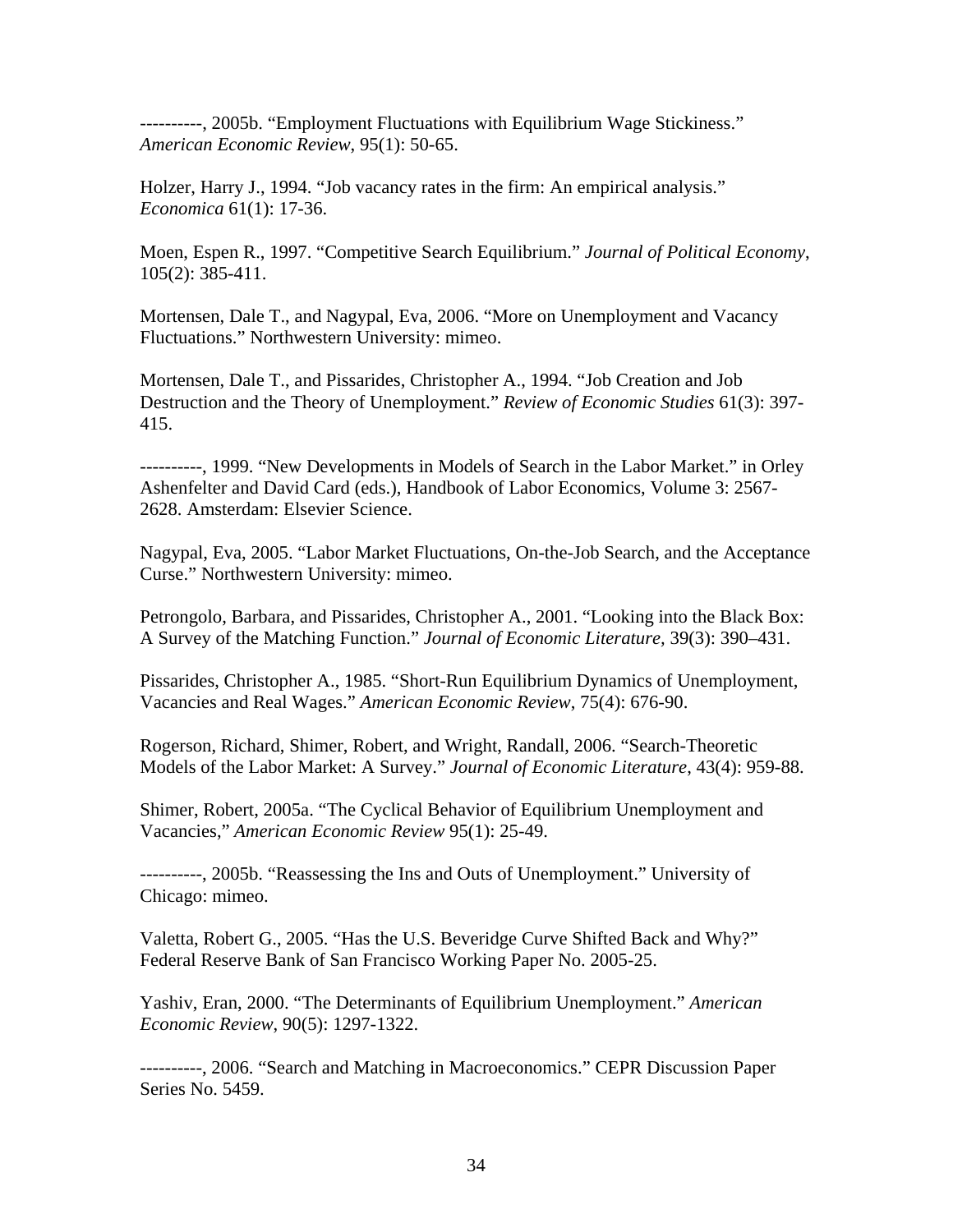

 **Figure 1. Hires from CPS Gross Flows and Vacancies from Help Wanted Data** 

*Notes:* Hires estimates are from CPS gross flows data as tabulated by Shimer (2005, for 1967-2004 series) and Fallick and Fleischman (2004, for 1994-2004 series). Vacancy estimates come from the Help Wanted Index of the Conference Board. Shimer and HWI estimates are detrended using an HP filter with smoothing parameter of  $\lambda = 10^5$ . See above references and text for more details.



**Figure 2. Aggregate Vacancy Yield (Hires per Vacancy), CPS and HWI Data** 

*Notes:* Hires estimates are from CPS gross flows data as tabulated by Shimer (2005, for 1967-2004 series) and Fallick and Fleischman (2004, for 1994-2004 series). Vacancies estimates come from the Help Wanted Index of the Conference Board. Shimer and HWI estimates are detrended using an HP filter with smoothing parameter of  $\lambda = 10^5$ . The JOLTS yield is calculated using the quarterly average of the monthly hires rate. See above references and text for more details.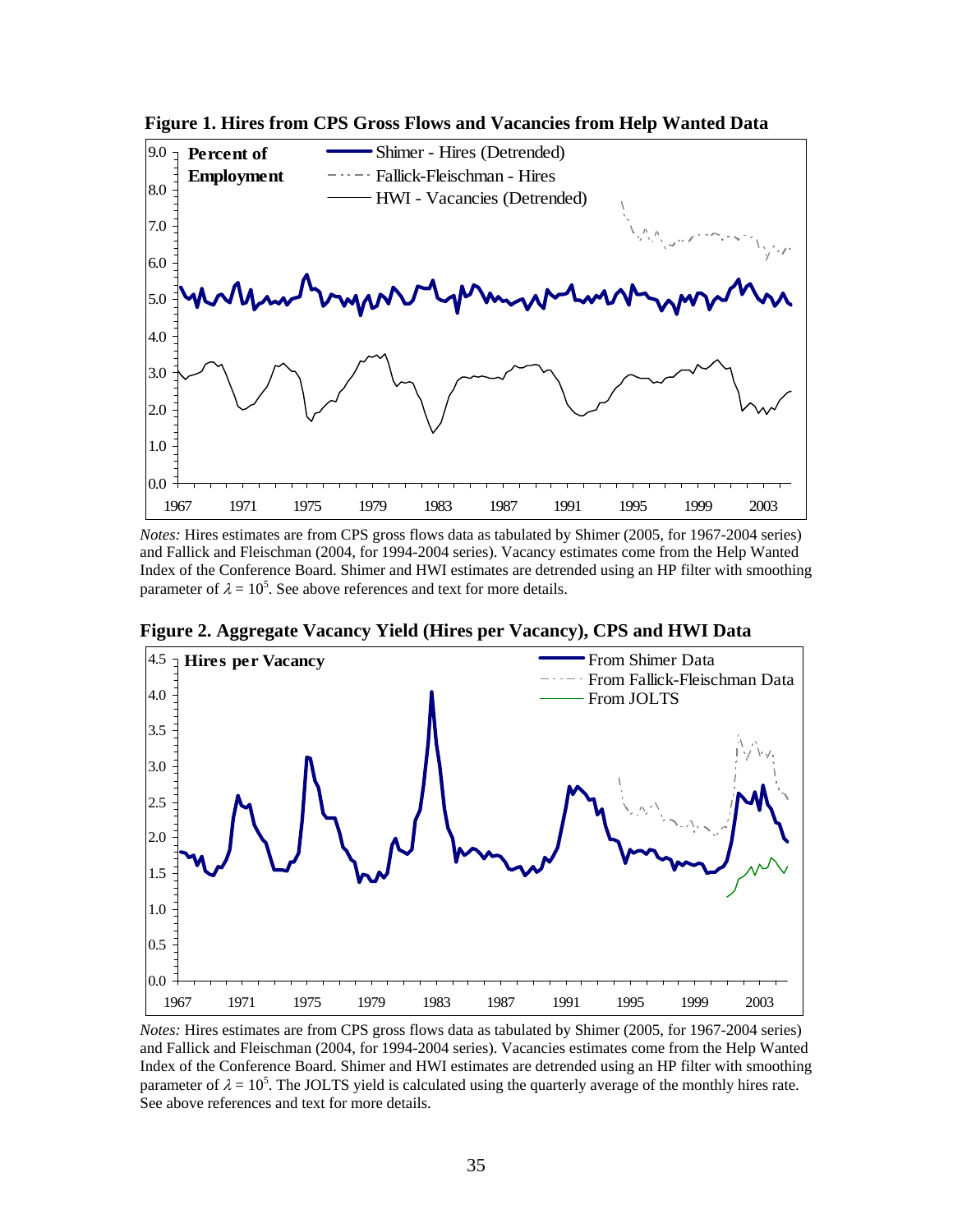

**Figure 3. Distribution of Establishment-Level Vacancies, Employment-Weighted** 





*Note:* Figures display the employment-weighted distribution of vacancy rates (upper panel) and vacancy levels (lower panel) across pooled monthly establishment observations from our JOLTS sample.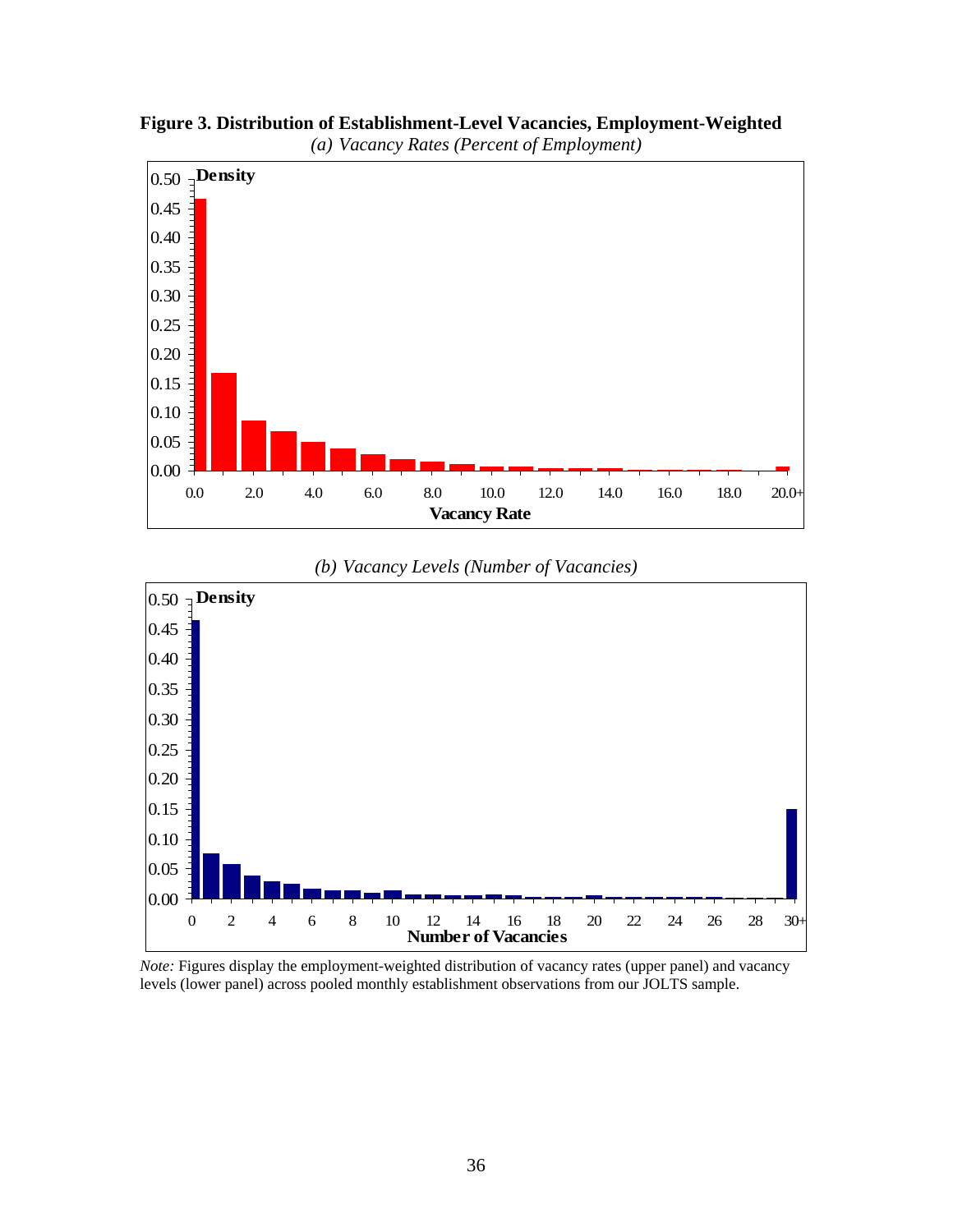

**Figure 4. Hires Rate as a Function of Establishment Employment Growth** 

*Note:* The solid line represents the mean hires rate for fine intervals over the range of growth rates. The dashed line represents the mean hires rate conditional on establishment fixed effects. The thin line represents the 45-degree line from the origin. We derive our estimates from the pooled monthly establishment observations of our JOLTS sample. Estimates are smoothed using a centered, 5-interval moving average, with a discontinuity allowed at zero.

**Figure 5. Vacancy Rate as a Function of Establishment Employment Growth** 



*Note:* The solid line represents the mean vacancy rate (measured at the end of the previous month) for fine intervals over the range of growth rates. The dashed line represents the mean vacancy rate conditional on establishment fixed effects. We derive our estimates from the pooled monthly establishment observations of our JOLTS sample. Estimates are smoothed using a centered, 5-interval moving average, with a discontinuity allowed at zero.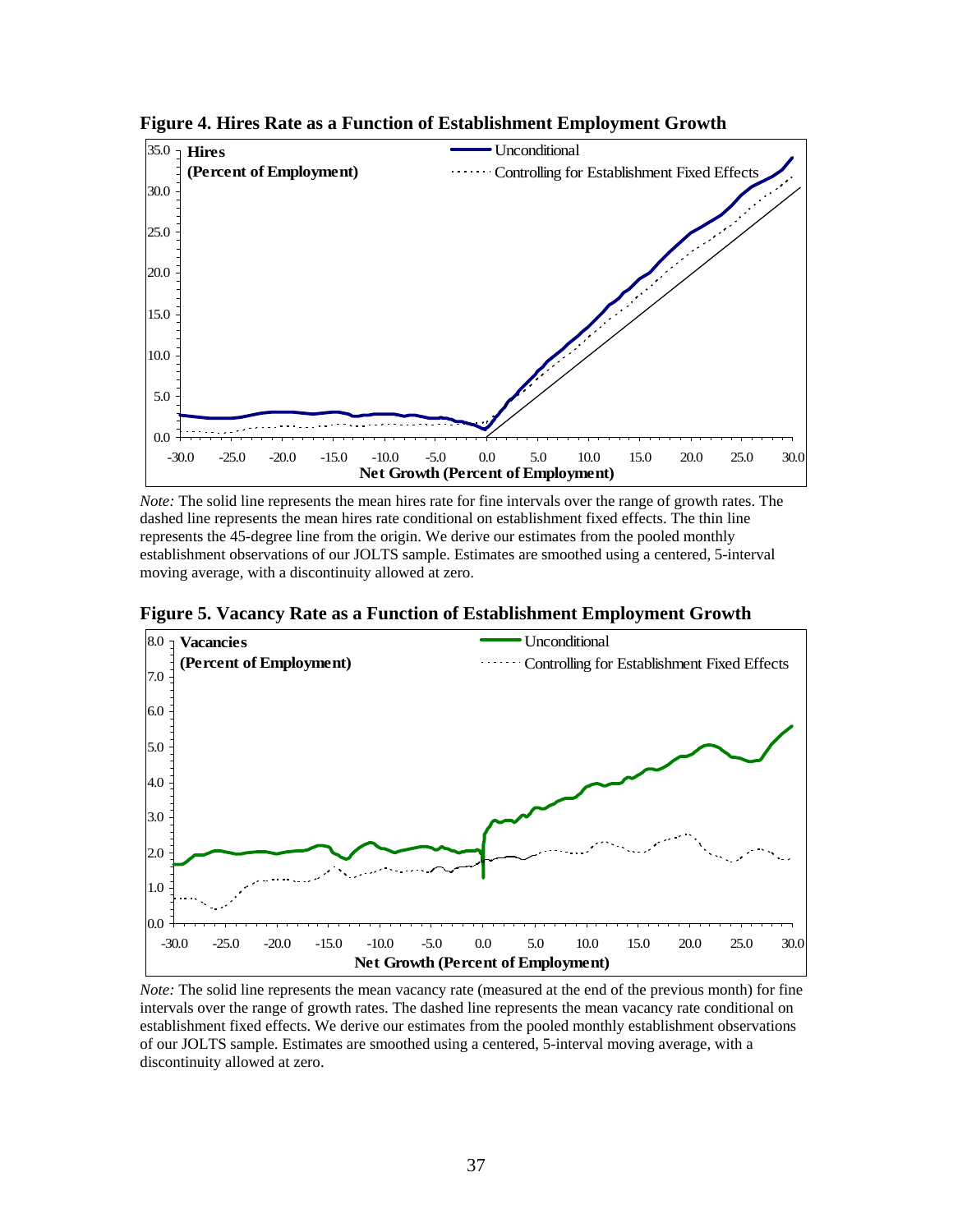

**Figure 6. Probability of a Reported Vacancy as a Function of Establishment Employment Growth, Employment-Weighted** 

*Note:* The solid line represents the probability of a vacancy (measured at the end of the previous month and weighted by employment) for fine intervals over the range of growth rates. The dashed line represents the probability conditional on establishment fixed effects. We derive our estimates from the pooled monthly establishment observations of our JOLTS sample. Estimates are smoothed using a centered, 5-interval moving average, with a discontinuity allowed at zero.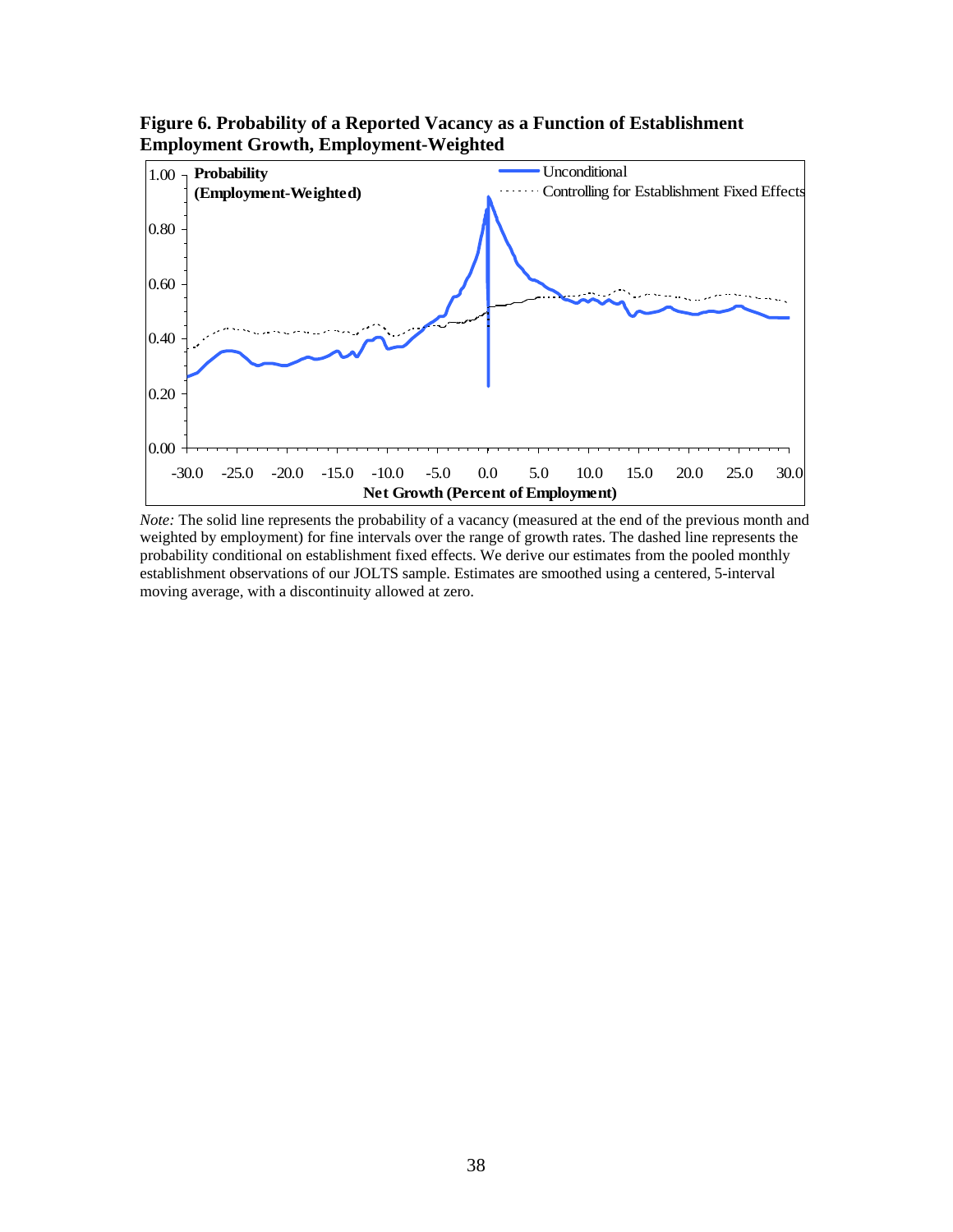

**Figure 7. Vacancy Yield as a Function of Establishment Employment Growth**

#### *(b) Conditional on a Reported Vacancy*



 *Note:* In each panel, the solid line represents the number of hires in month t per vacancy reported at the end of month  $t-1$  for fine intervals over the range of growth rates. The dashed line represents the number of hires per vacancy conditional on establishment fixed effects. In the upper panel, we measure the ratio as all hires in each interval divided by all vacancies in each interval, while in the lower panel, the ratio is the number of hires per vacancy only for establishments that report at least one vacancy. We derive our estimates from the pooled monthly establishment observations of our JOLTS sample. Estimates are smoothed using a centered, 5-interval moving average, with a discontinuity allowed at zero.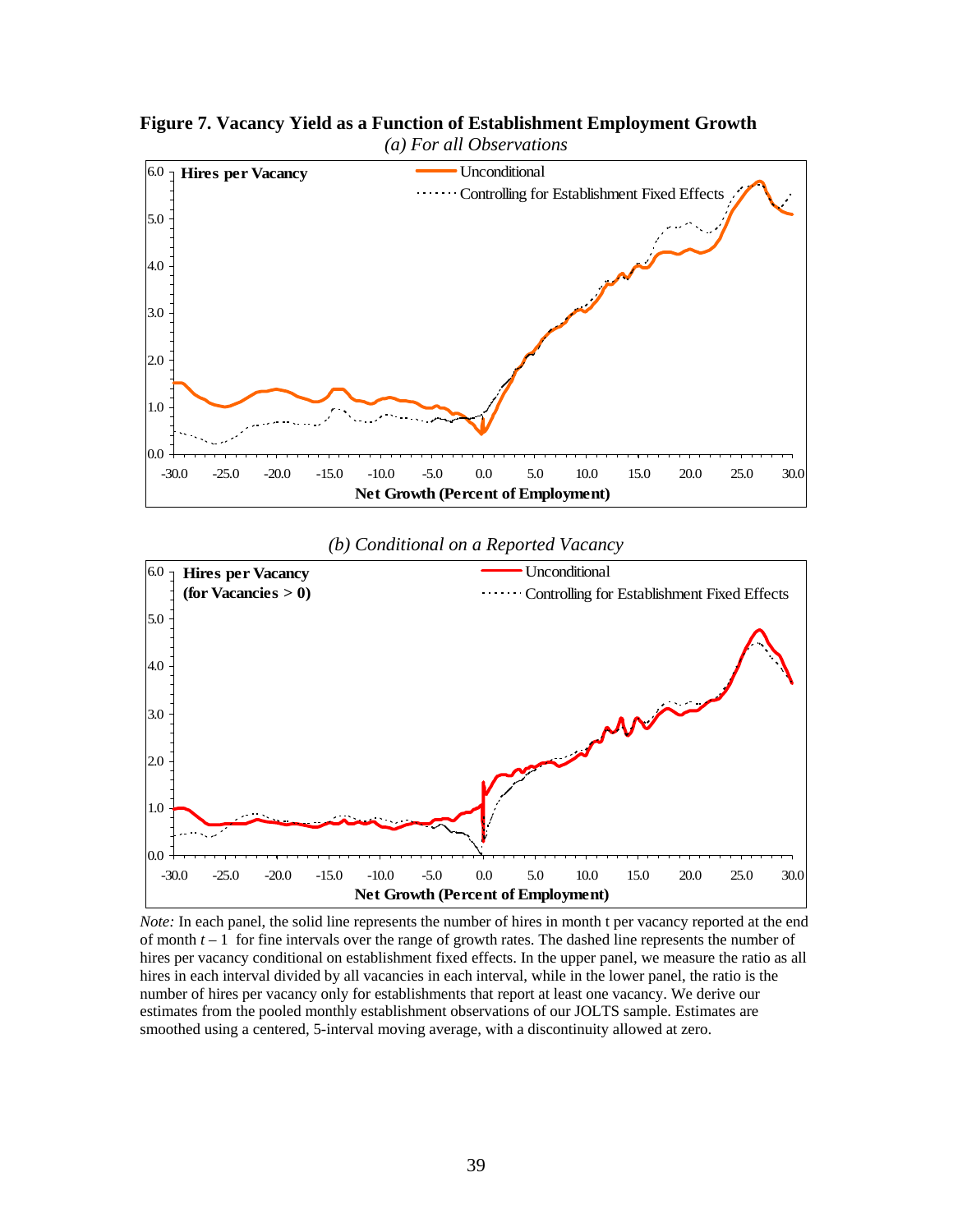

**Figure 8. Basic Model Monthly Parameter Estimates, JOLTS Data** 

JOLTS microdata. See text for details.

**Figure 9. Estimated Monthly Vacancy Fill and Flow Rates, Basic Model, CPS Gross Flow and HWI Data** 



*Notes:* Results are from our stock-flow model estimation using hires and vacancy rates tabulated from detrended estimates of CPS gross flow data (hires) and HWI data (vacancies). See text for details.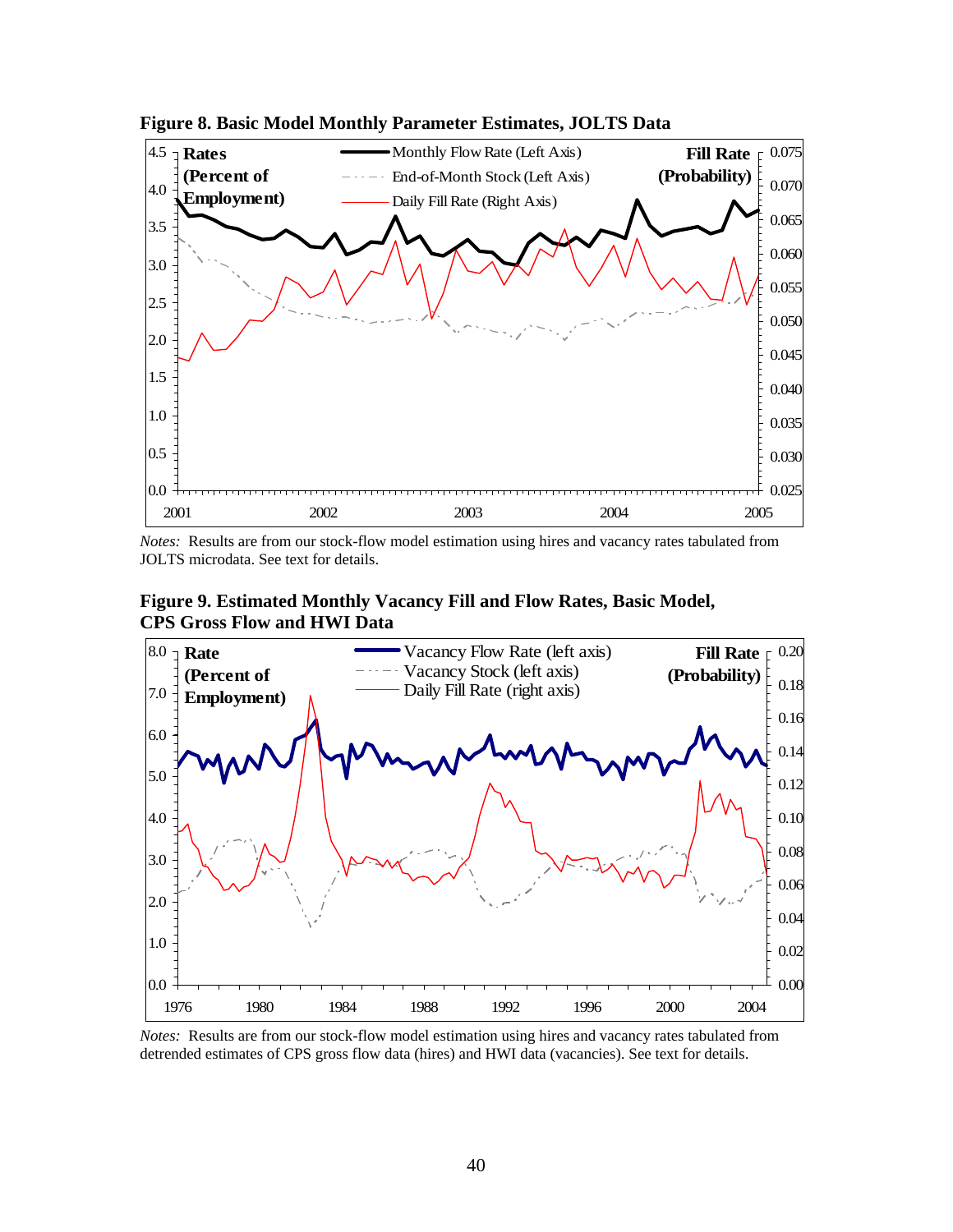

Figure 10. Expanded Model Parameter Estimates as a Function of  $\rho^0$ 

*Notes:* Estimates are parameters from expanded model over a range of  $\rho^0$  in the interval [0.5,1.0]. Estimates use hires and vacancy rates at the mean of their monthly values. See text for details.



**Figure 11. Estimated Monthly Vacancy Fill and Flow Rates, Expanded Model** 

*Notes:* Results are from our expanded stock-flow model estimation using hires and vacancy rates tabulated from JOLTS microdata. See text for details.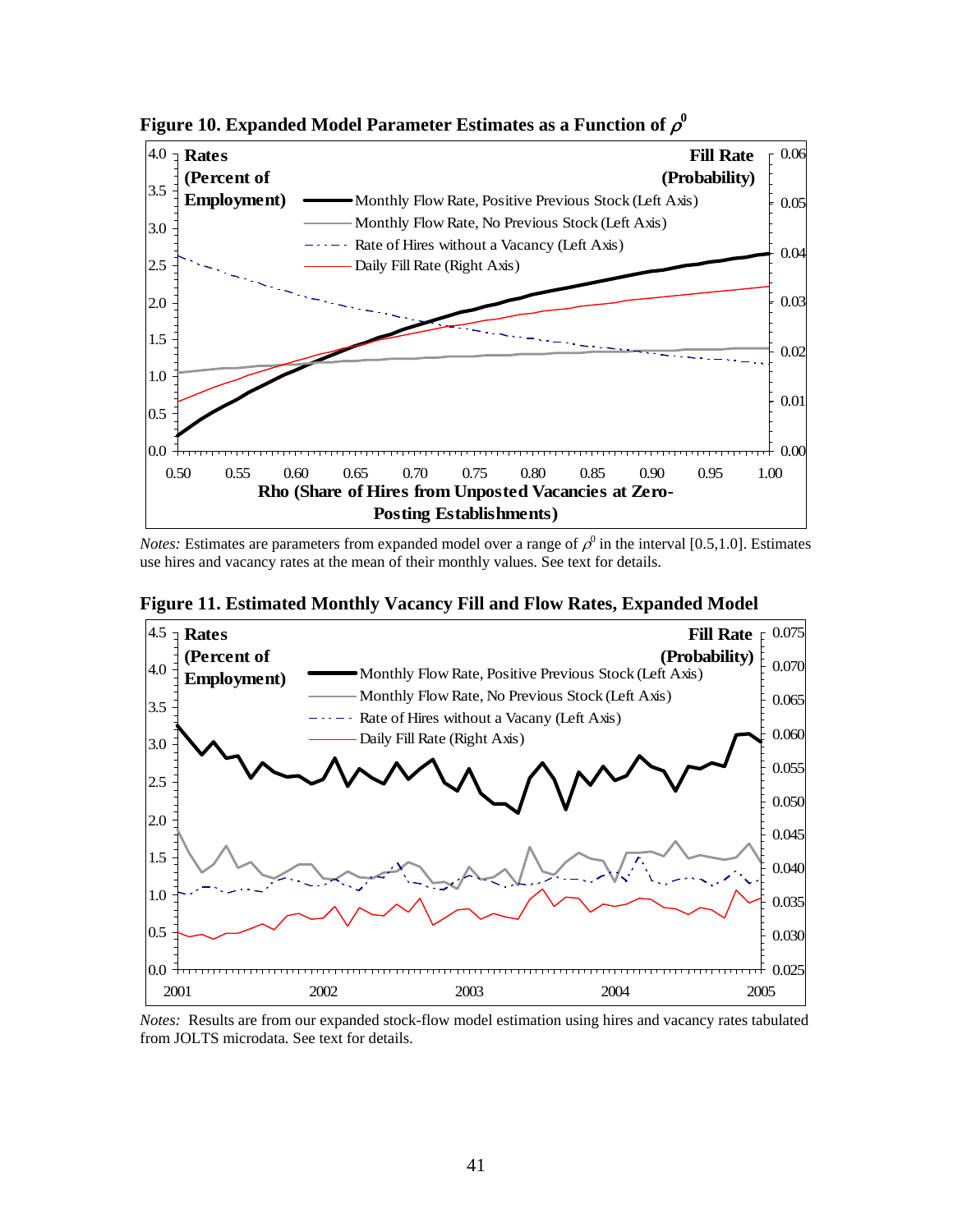



*(b) Actual and Predicted Vacancy Rate*



*Notes:* Results are from our basic stock-flow model estimation using hires and vacancy rates tabulated from JOLTS microdata. See text for details.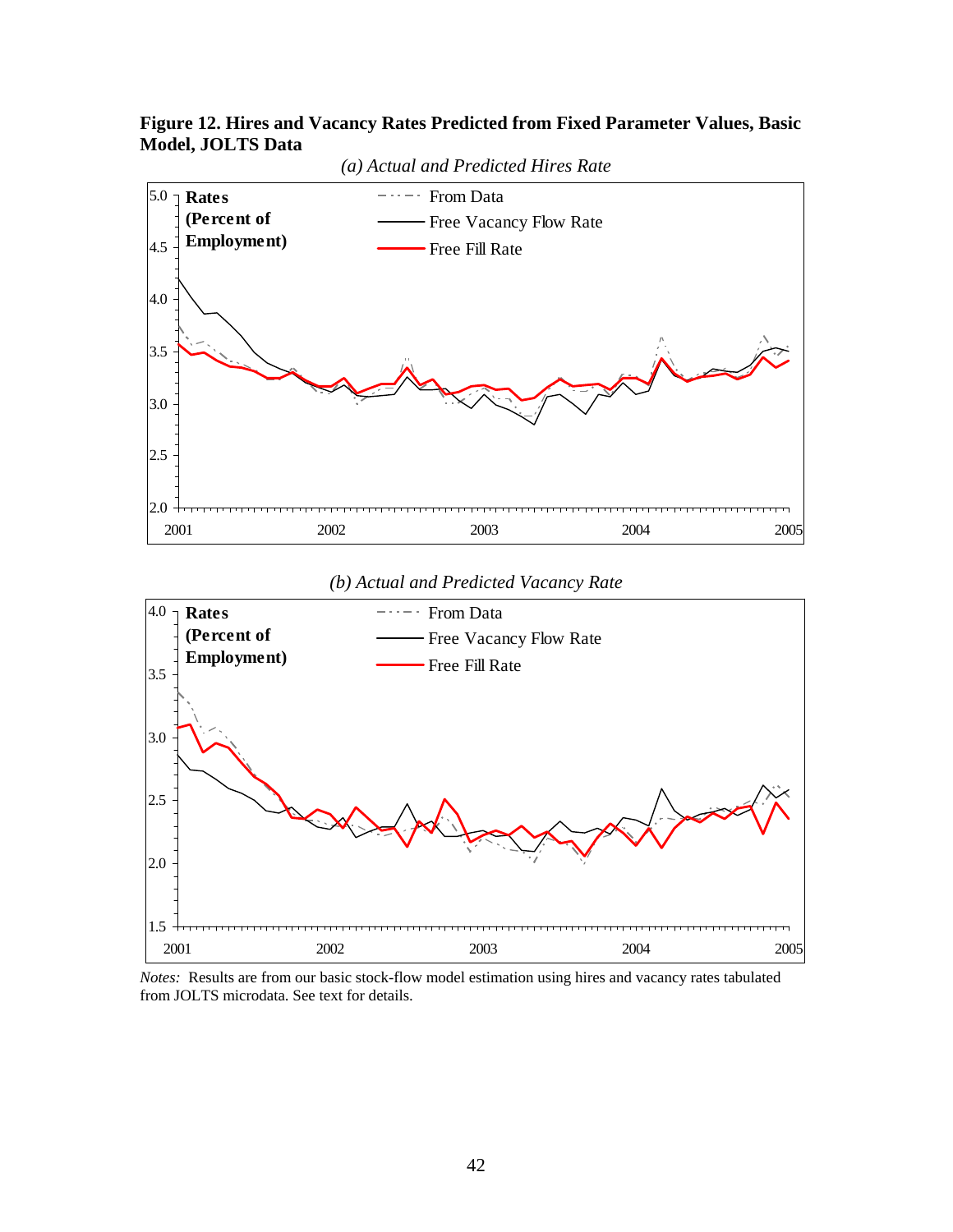**Figure 13. Hires and Vacancy Rates Predicted from Fixed Parameter Values, Basic Model, CPS and HWI Data** 



#### *(b) Actual and Predicted Vacancy Rate*



*Notes:* Results are from our basic stock-flow model estimation using hires and vacancy rates tabulated from CPS gross flow (hires) and HWI (vacancies) data. See text for details.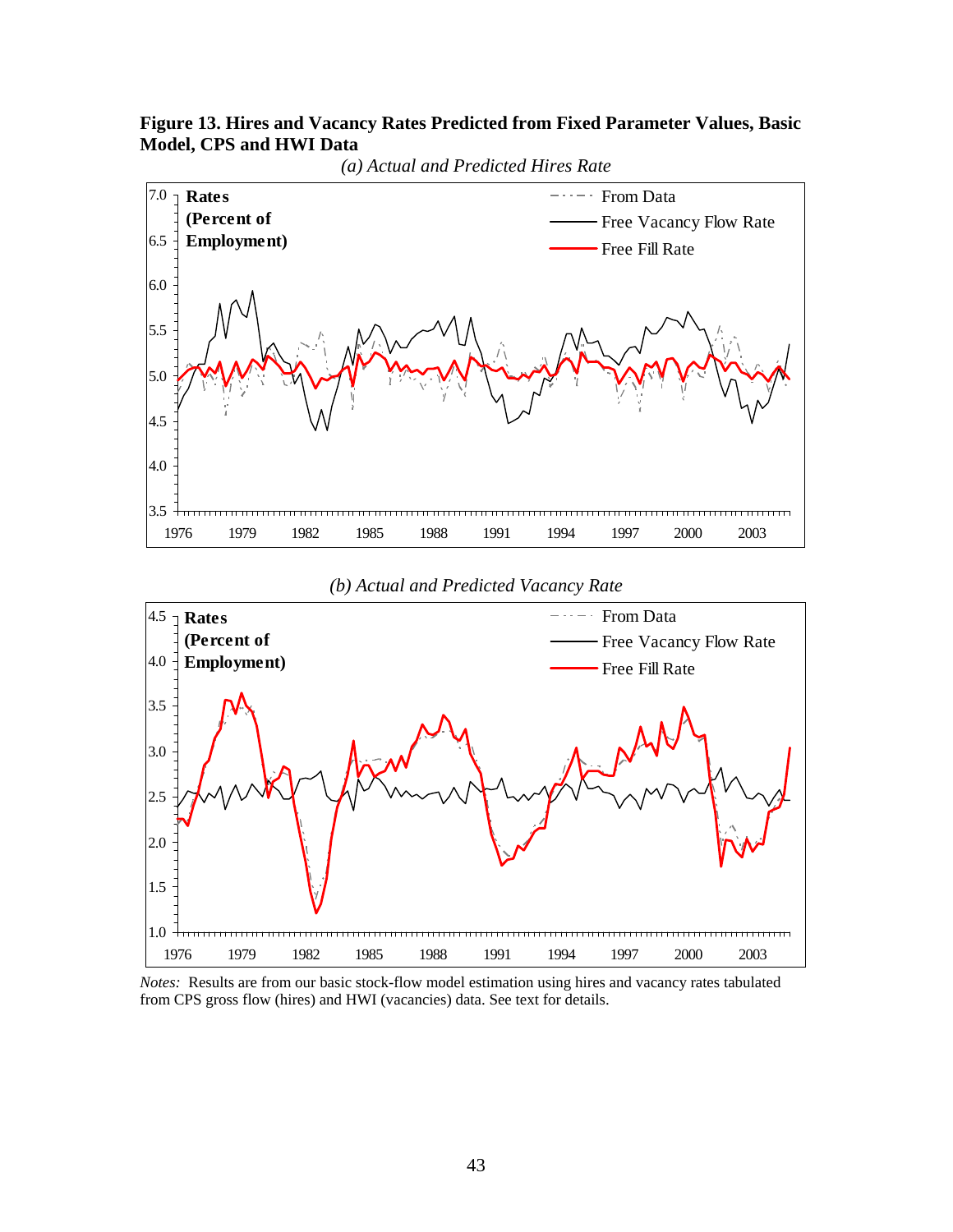### **Figure 14. Hires and Vacancy Rates Predicted from Fixed Parameter Values, Expanded Model, JOLTS Data**



*(b) Actual and Predicted Vacancy Rate*



*Notes:* Results are from our expanded stock-flow model estimation using hires and vacancy rates tabulated from JOLTS microdata. See text for details.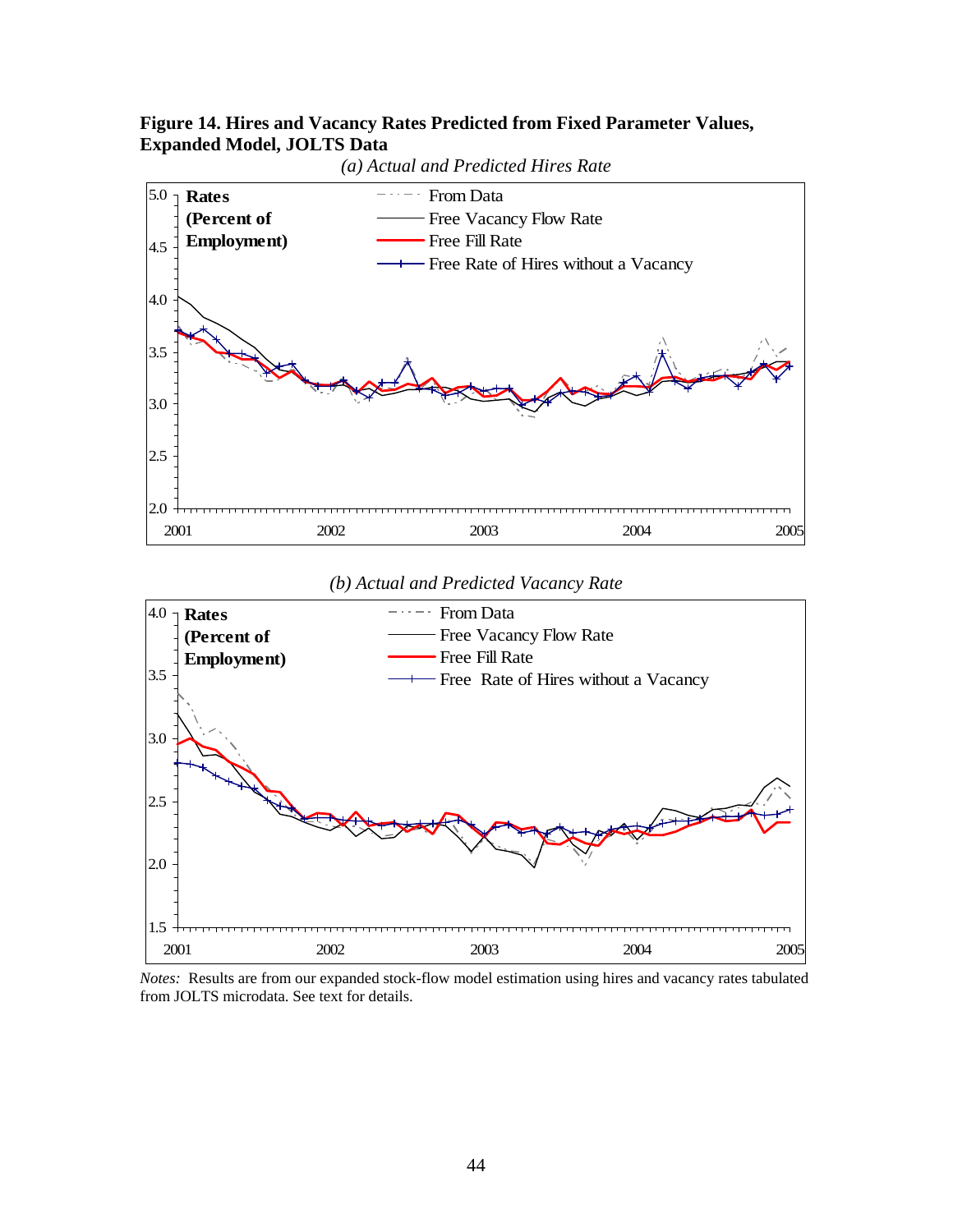

**Figure 15. Estimated Monthly Vacancy Fill and Flow Rates, Basic Model, as a Function of Establishment Employment Growth** 

*Notes:* Results are from our basic stock-flow model estimation using hires and vacancy rates tabulated from JOLTS microdata. See text for details. Estimates are smoothed using a centered, 5-interval moving average, with a discontinuity allowed at zero.

**Figure 16. Estimated Monthly Vacancy Fill and Flow Rates, Expanded Model, as a Function of Establishment Employment Growth** 



*Notes:* Results are from our basic stock-flow model estimation using hires and vacancy rates tabulated from JOLTS microdata. See text for details. Estimates are smoothed using a centered, 5-interval moving average, with a discontinuity allowed at zero.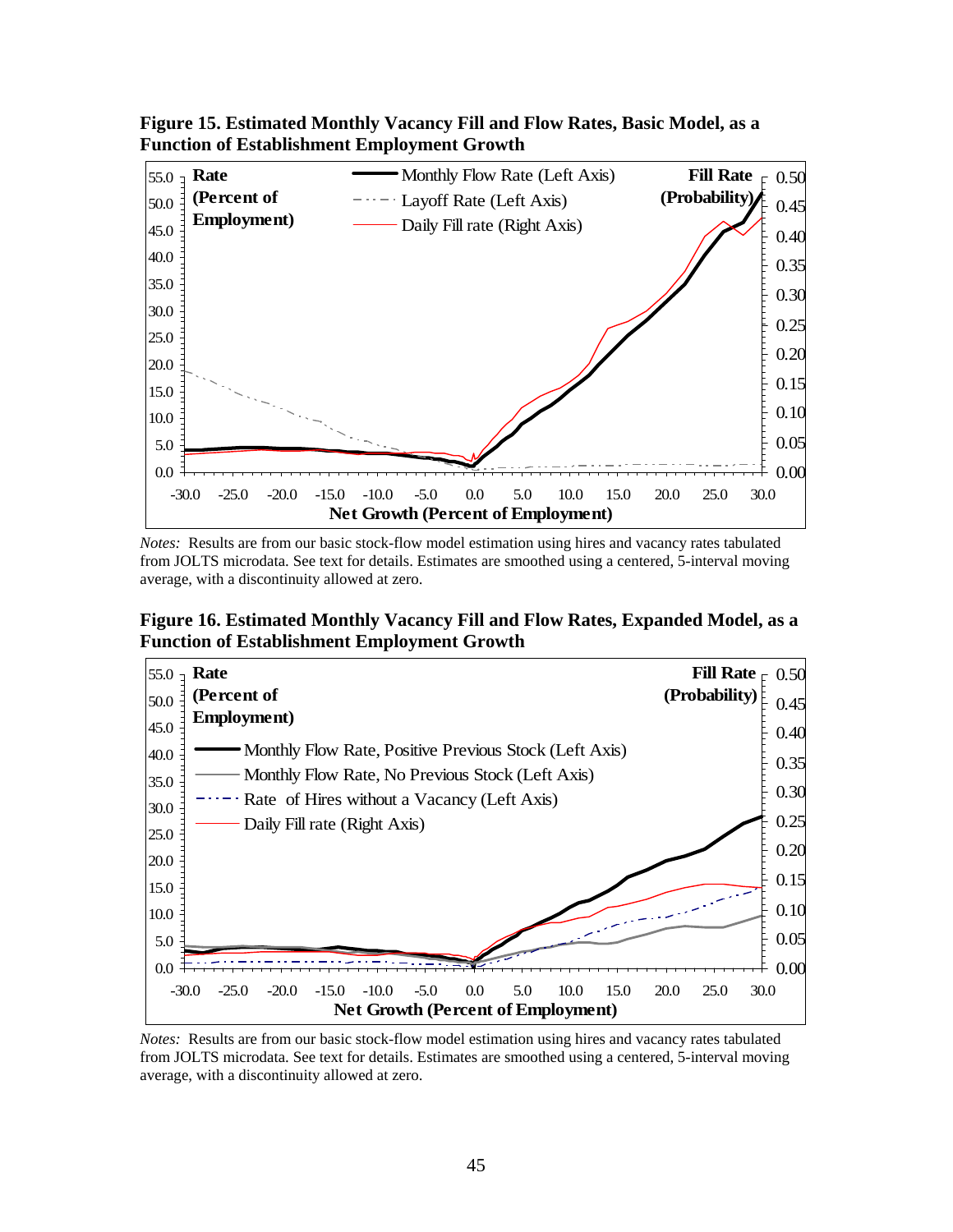|                                  | $h_t$ | $S_t$ | $v_t$ | $h_t / v_{t-1}$ |  |  |
|----------------------------------|-------|-------|-------|-----------------|--|--|
| Nonfarm Employment               | 3.2   | 3.1   | 2.2   | 1.3             |  |  |
|                                  |       |       |       |                 |  |  |
| Major Industry                   |       |       |       |                 |  |  |
| Natural Resources & Mining       | 3.1   | 3.1   | 1.1   | 2.4             |  |  |
| Construction                     | 5.3   | 5.5   | 1.3   | 3.3             |  |  |
| Manufacturing                    | 2.2   | 2.7   | 1.4   | 1.5             |  |  |
| Transport, Wholesale & Utilities | 2.5   | 2.6   | 1.6   | 1.4             |  |  |
| <b>Retail Trade</b>              | 4.3   | 4.2   | 1.9   | 2.0             |  |  |
| Information                      | 2.1   | 2.3   | 2.0   | 0.9             |  |  |
| Finance, Insurance & Real Estate | 2.2   | 2.1   | 2.0   | 1.0             |  |  |
| Professional & Business Services | 4.1   | 3.8   | 2.9   | 1.2             |  |  |
| Health & Education               | 2.7   | 2.3   | 3.3   | 0.7             |  |  |
| Leisure & Hospitality            | 6.1   | 5.9   | 2.8   | 1.9             |  |  |
| <b>Other Services</b>            | 3.2   | 3.1   | 1.9   | 1.4             |  |  |
| Government                       | 1.5   | 1.2   | 1.8   | 0.8             |  |  |
|                                  |       |       |       |                 |  |  |
| Establishment Size Class         |       |       |       |                 |  |  |
| 0-9 Employees                    | 3.1   | 3.2   | 1.4   | 1.6             |  |  |
| 10-49 Employees                  | 3.9   | 4.0   | 1.9   | 1.8             |  |  |
| 50-249 Employees                 | 3.8   | 3.7   | 2.2   | 1.5             |  |  |
| 250-999 Employees                | 2.9   | 2.8   | 2.4   | 1.1             |  |  |
| 1,000-4,999 Employees            | 2.0   | 1.9   | 2.7   | 0.7             |  |  |
| $5,000+$ Employees               | 1.5   | 1.3   | 2.3   | 0.6             |  |  |

## **Table 1. Hires, Separations and Vacancies by Industry and Size, JOLTS Data**

*Notes:* Estimates are tabulated from our sample of JOLTS microdata. Rates are as defined in the text.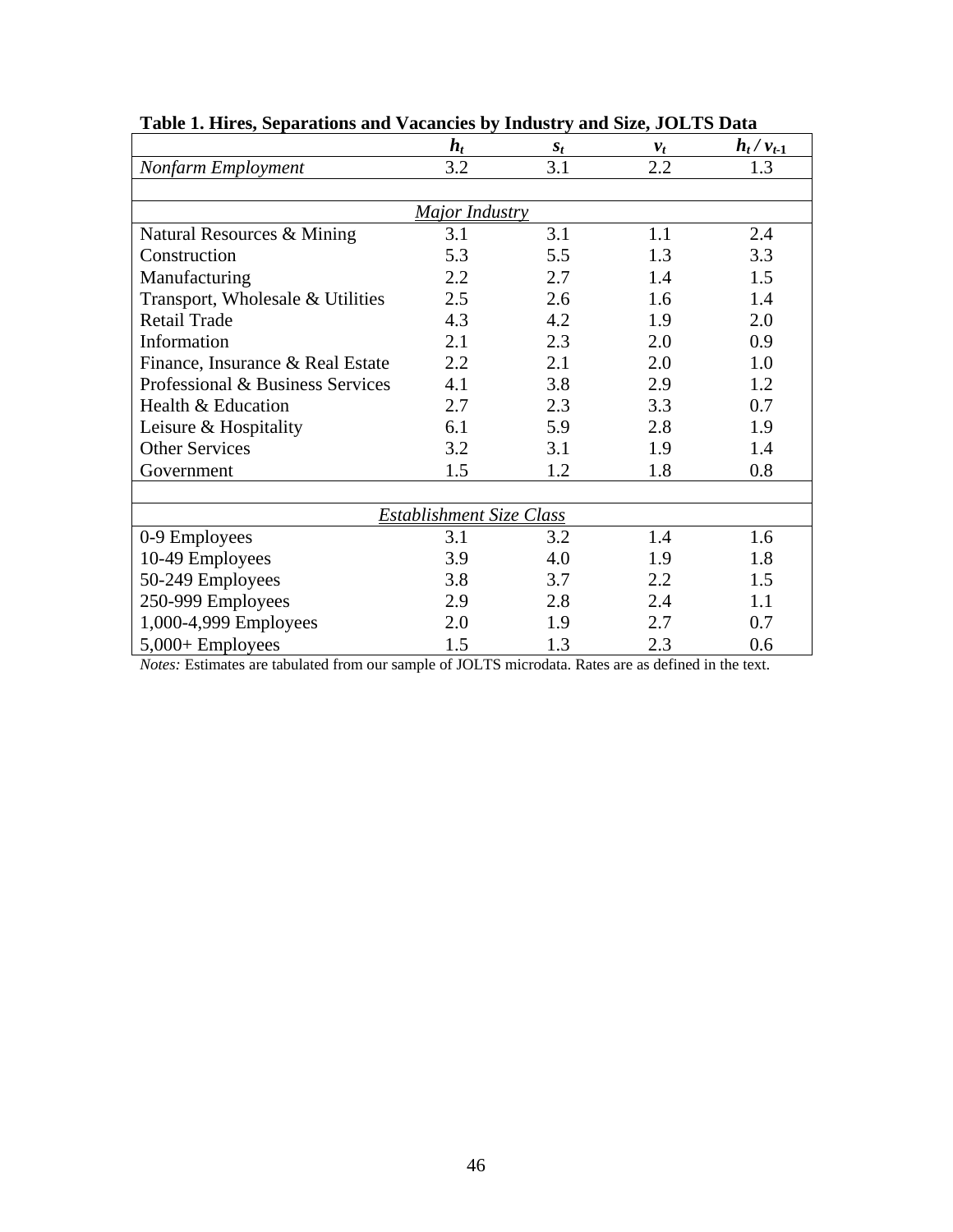|                                  | Table 2. Distribution of three and vacancies by muustry and size, JOLTS Data<br>Percent of<br><b>Percent of</b><br>Percent of<br>Percent of |                   |                       |                       |                  |                      |  |
|----------------------------------|---------------------------------------------------------------------------------------------------------------------------------------------|-------------------|-----------------------|-----------------------|------------------|----------------------|--|
|                                  | <b>Employment</b>                                                                                                                           | <b>Employment</b> | <b>Establishments</b> | <b>Establishments</b> | Percent of $h_t$ | Percent of $v_{t-1}$ |  |
|                                  | with $h_t = 0$                                                                                                                              | with $v_{t-1}=0$  | with $h_t = 0$        | with $v_{t-1} = 0$    | with $v_{t-1}=0$ | with $h_t = 0$       |  |
| Nonfarm Employment               | 35.9                                                                                                                                        | 46.5              | 81.6                  | 87.6                  | 42.3             | 18.7                 |  |
|                                  |                                                                                                                                             |                   |                       |                       |                  |                      |  |
| Major Industry                   |                                                                                                                                             |                   |                       |                       |                  |                      |  |
| Natural Resources & Mining       | 44.8                                                                                                                                        | 65.0              | 83.8                  | 91.1                  | 65.1             | 30.8                 |  |
| Construction                     | 47.4                                                                                                                                        | 75.2              | 82.1                  | 92.3                  | 67.7             | 33.3                 |  |
| Manufacturing                    | 34.8                                                                                                                                        | 46.4              | 73.2                  | 84.4                  | 43.3             | 15.8                 |  |
| Transport, Wholesale & Utilities | 45.6                                                                                                                                        | 54.0              | 85.8                  | 89.6                  | 43.3             | 29.6                 |  |
| Retail Trade                     | 44.0                                                                                                                                        | 61.0              | 77.6                  | 87.7                  | 49.7             | 22.4                 |  |
| Information                      | 34.5                                                                                                                                        | 38.1              | 80.1                  | 83.1                  | 34.9             | 21.0                 |  |
| Finance, Insurance & Real Estate | 45.0                                                                                                                                        | 50.2              | 87.9                  | 90.9                  | 41.6             | 22.8                 |  |
| Professional & Business Services | 36.3                                                                                                                                        | 43.4              | 85.7                  | 89.1                  | 32.3             | 16.8                 |  |
| Health & Education               | 27.6                                                                                                                                        | 31.7              | 81.2                  | 83.8                  | 25.4             | 11.0                 |  |
| Leisure & Hospitality            | 33.6                                                                                                                                        | 55.6              | 66.4                  | 81.8                  | 48.6             | 16.6                 |  |
| <b>Other Services</b>            | 61.5                                                                                                                                        | 70.8              | 88.8                  | 90.4                  | 54.3             | 48.6                 |  |
| Government                       | 22.4                                                                                                                                        | 25.7              | 76.8                  | 75.7                  | 20.6             | 12.9                 |  |
|                                  |                                                                                                                                             |                   |                       |                       |                  |                      |  |
| Establishment Size Class         |                                                                                                                                             |                   |                       |                       |                  |                      |  |
| 0-9 Employees                    | 87.6                                                                                                                                        | 92.3              | 91.7                  | 94.7                  | 77.5             | 62.8                 |  |
| 10-49 Employees                  | 60.9                                                                                                                                        | 75.2              | 65.9                  | 78.7                  | 61.1             | 35.5                 |  |
| 50-249 Employees                 | 29.3                                                                                                                                        | 45.7              | 33.1                  | 50.0                  | 37.3             | 14.1                 |  |
| 250-999 Employees                | 13.3                                                                                                                                        | 20.6              | 14.5                  | 22.4                  | 17.7             | 5.2                  |  |
| 1,000-4,999 Employees            | 4.7                                                                                                                                         | 8.3               | 5.5                   | 9.5                   | 6.9              | 1.4                  |  |
| $5,000+$ Employees               | 1.7                                                                                                                                         | 7.5               | 1.6                   | 6.6                   | 7.1              | 1.0                  |  |

### **Table 2. Distribution of Hires and Vacancies by Industry and Size, JOLTS Data**

*Notes:* Estimates are tabulated from our sample of JOLTS microdata.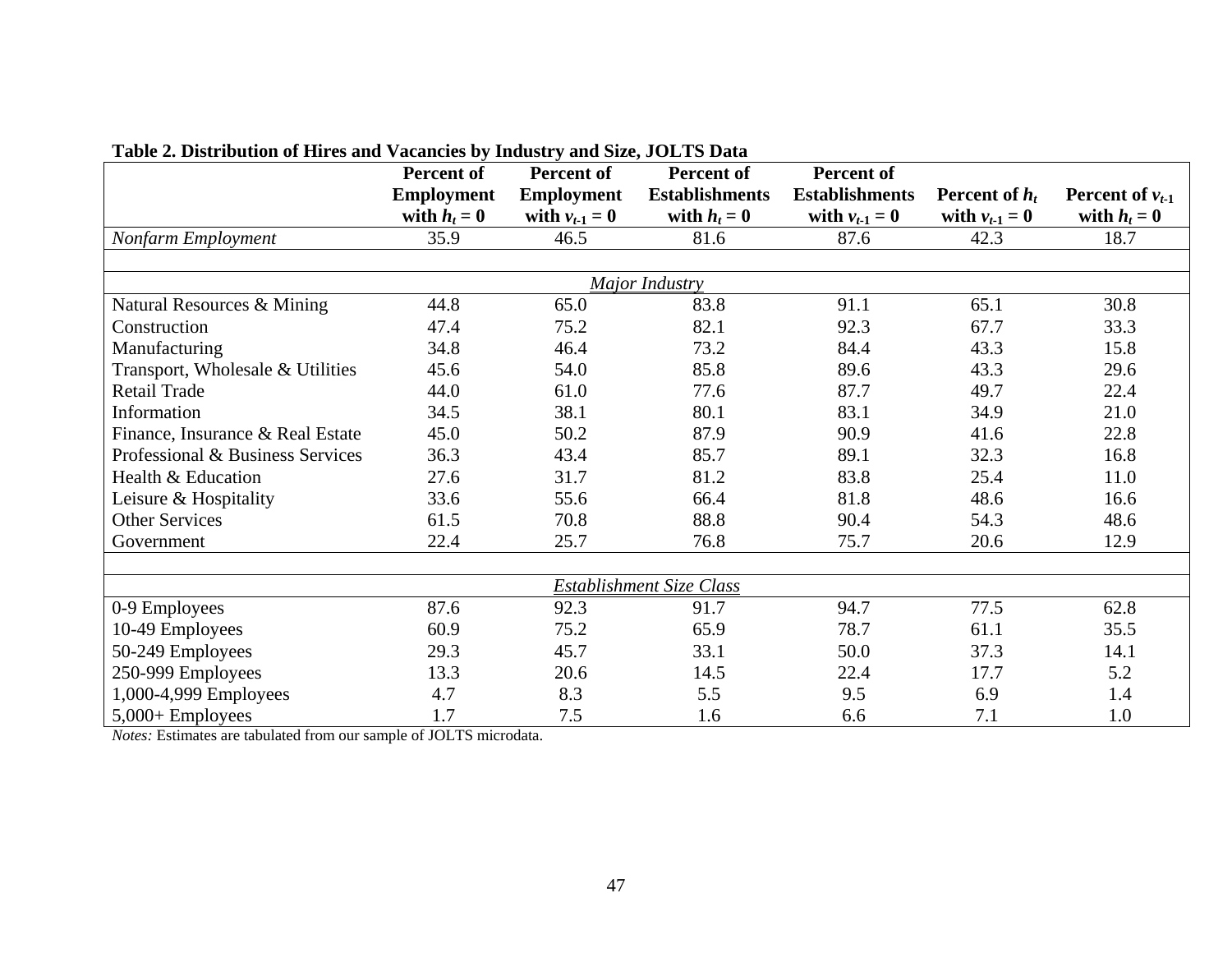|                                  | <b>Daily</b>     | <b>Monthly</b>            | <b>Duration</b> |  |  |  |  |
|----------------------------------|------------------|---------------------------|-----------------|--|--|--|--|
|                                  | <b>Fill Rate</b> | <b>Flow Rate</b>          | (Days)          |  |  |  |  |
|                                  | $f_t$            | $\tau{\cdot}\theta_{\!t}$ | $1/f_t$         |  |  |  |  |
| Nonfarm Employment               | 0.055            | 3.4                       | 18.3            |  |  |  |  |
|                                  |                  |                           |                 |  |  |  |  |
| <b>Major Industry</b>            |                  |                           |                 |  |  |  |  |
| Natural Resources & Mining       | 0.105            | 3.3                       | 9.5             |  |  |  |  |
| Construction                     | 0.148            | 6.1                       | 6.8             |  |  |  |  |
| Manufacturing                    | 0.061            | 2.4                       | 16.4            |  |  |  |  |
| Transport, Wholesale & Utilities | 0.059            | 2.7                       | 16.9            |  |  |  |  |
| <b>Retail Trade</b>              | 0.083            | 4.6                       | 12.0            |  |  |  |  |
| Information                      | 0.039            | 2.1                       | 25.8            |  |  |  |  |
| Finance, Insurance & Real Estate | 0.040            | 2.3                       | 25.2            |  |  |  |  |
| Professional & Business Services | 0.050            | 4.4                       | 19.8            |  |  |  |  |
| Health & Education               | 0.029            | 2.7                       | 34.3            |  |  |  |  |
| Leisure & Hospitality            | 0.078            | 6.5                       | 12.8            |  |  |  |  |
| <b>Other Services</b>            | 0.058            | 3.4                       | 17.3            |  |  |  |  |
| Government                       | 0.032            | 1.6                       | 30.9            |  |  |  |  |
|                                  |                  |                           |                 |  |  |  |  |
| Establishment Size Class         |                  |                           |                 |  |  |  |  |
| 0-9 Employees                    | 0.069            | 3.4                       | 14.5            |  |  |  |  |
| 10-49 Employees                  | 0.075            | 4.2                       | 13.4            |  |  |  |  |
| 50-249 Employees                 | 0.063            | 4.0                       | 15.8            |  |  |  |  |
| 250-999 Employees                | 0.045            | 3.0                       | 22.2            |  |  |  |  |
| 1,000-4,999 Employees            | 0.028            | 2.0                       | 36.0            |  |  |  |  |
| $5,000+$ Employees               | 0.025            | 1.6                       | 40.1            |  |  |  |  |

**Table 3. Basic Model Results by Industry and Size Class, JOLTS Data** 

*Notes:* Estimates are tabulated from our sample of JOLTS microdata.